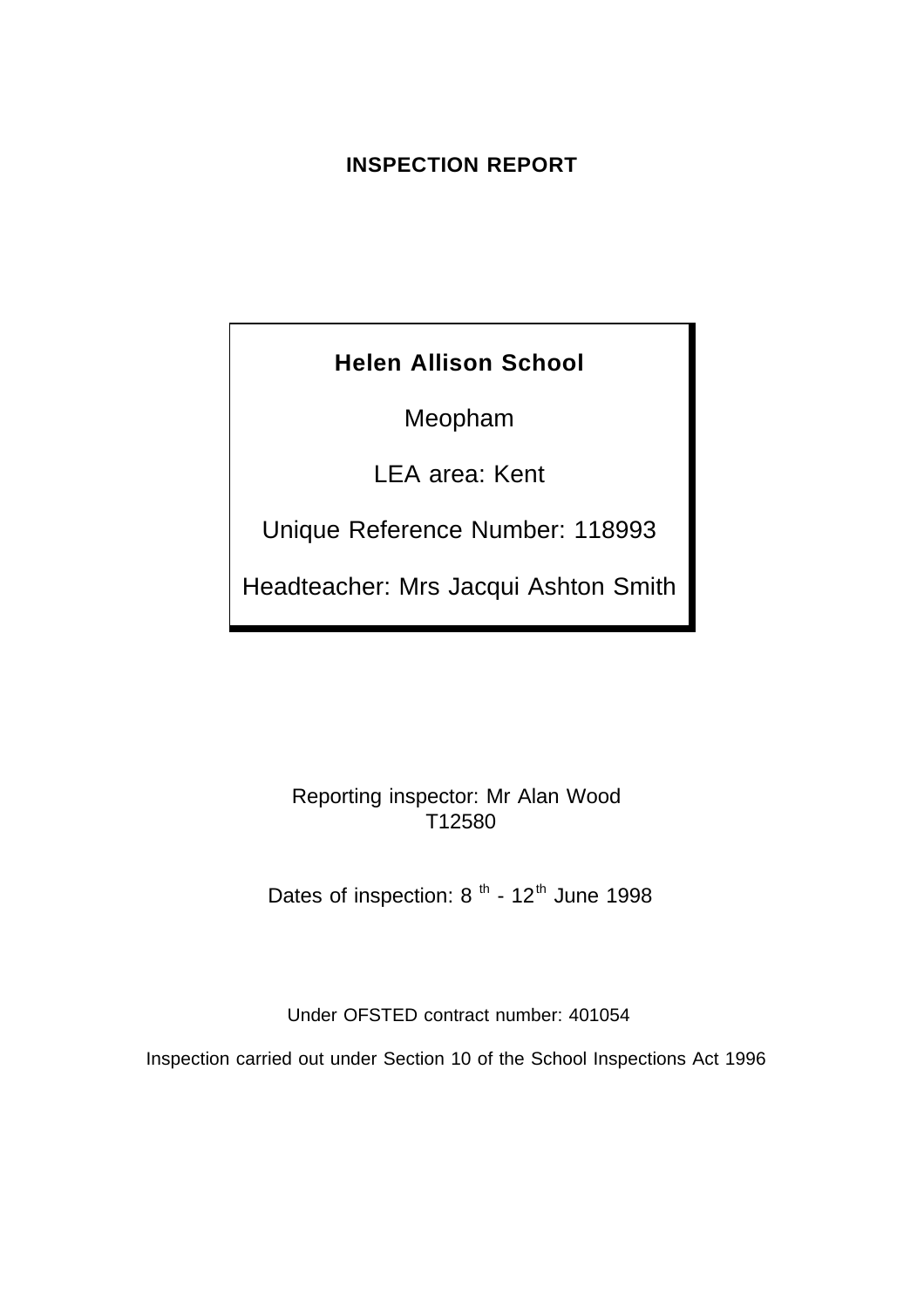© Crown copyright 1997. This report may be reproduced in whole or in part for non-commercial educational purposes, provided that all extracts quoted are reproduced verbatim without adaptation and on condition that the source and date thereof are stated. Further copies of this report are obtainable from the school.

Under the Education (Schools) Act 1992 and the Education Act 1993, the school must provide a copy of this report and/or its summary free of charge to certain categories of people. A charge not exceeding the full cost of reproduction may be made for any other copies supplied.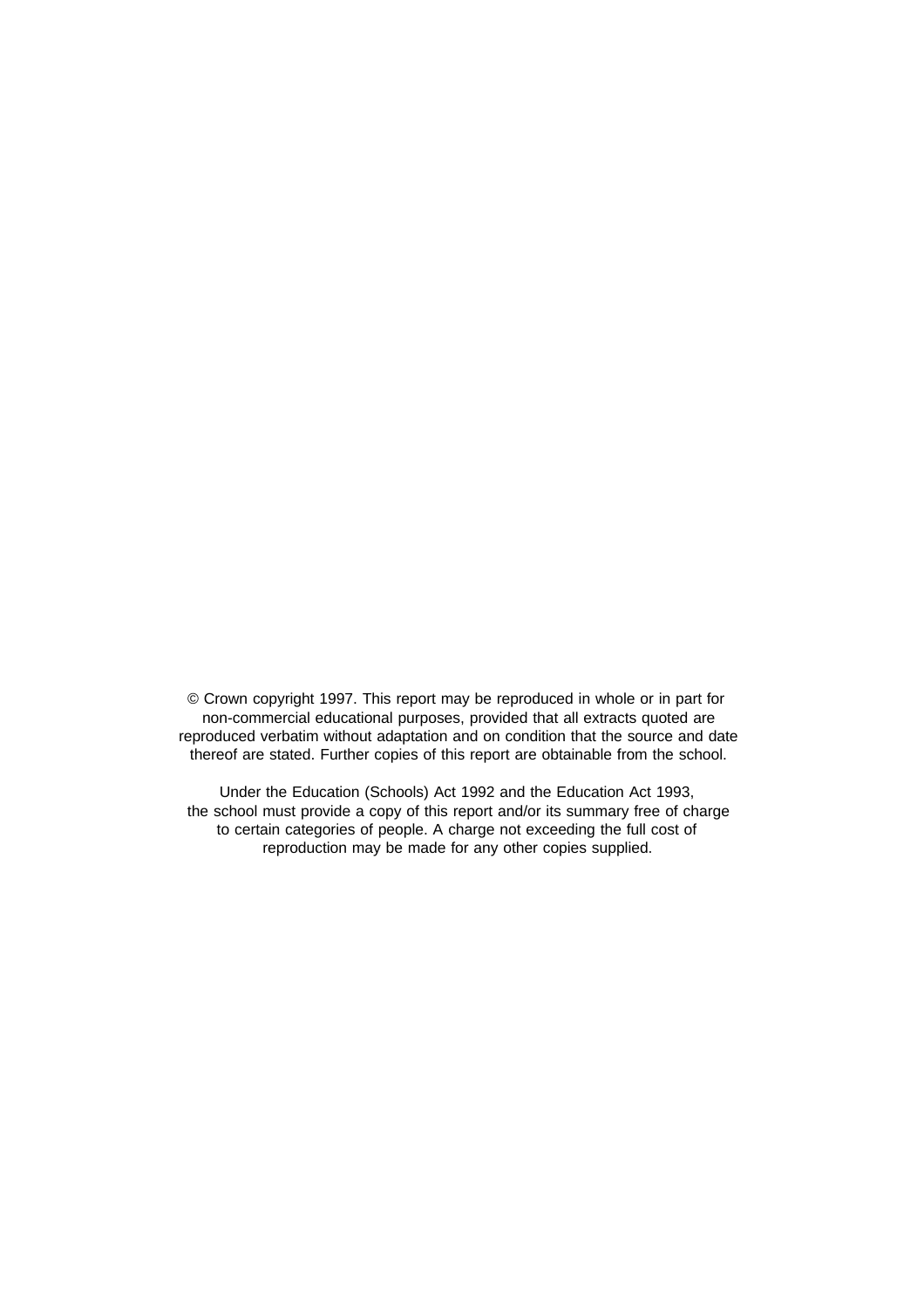# **Information about the school**

| Type of school              | Special                                       |
|-----------------------------|-----------------------------------------------|
| Type of control             | Independent                                   |
| Age range of pupils         | $5 - 19$                                      |
| Gender of pupils            | Mixed                                         |
| School address              | Longfield Road<br>Meopham<br>Kent<br>DA13 0EW |
| Telephone number:           | 01474 814878                                  |
| Fax number:                 | 01474 812033                                  |
| Appropriate authority:      | <b>National Autistic Society</b>              |
| Name of chair of governors: | Mr Derek Woolston                             |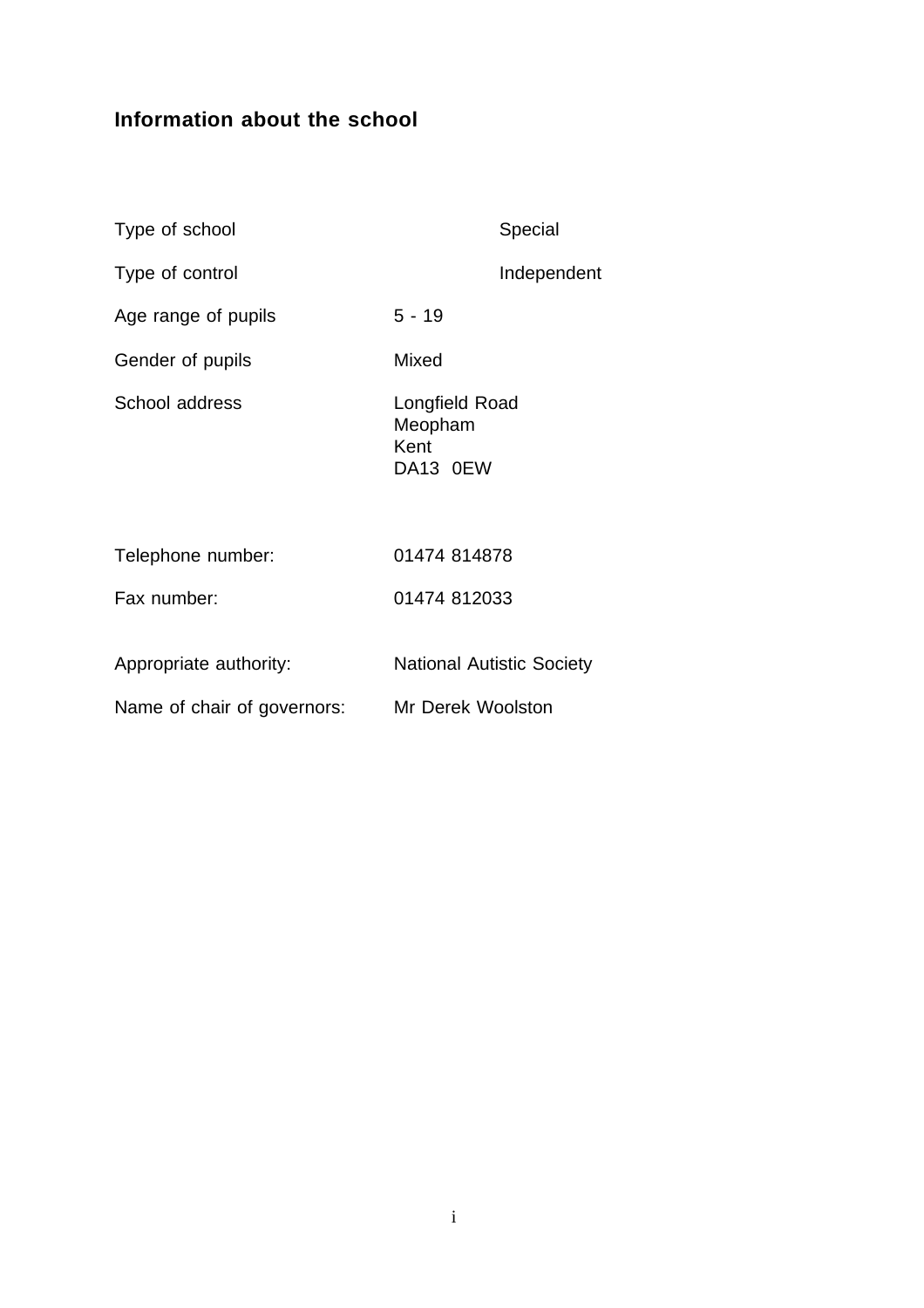# **Information about the inspection team**

| Team members       | <b>Subject responsibilities</b>     | <b>Aspect responsibilities</b>                    |
|--------------------|-------------------------------------|---------------------------------------------------|
| Alan Wood RgI      | Design and technology               | <sup>o</sup> Attainment and progress              |
|                    | °French                             | <sup>o</sup> Teaching                             |
|                    | <sup>o</sup> Information technology | °Efficiency                                       |
| Arthur Aldridge LI | post-16 provision                   | Attendance                                        |
|                    |                                     | °Spiritual, moral, social and cultural            |
|                    |                                     | development                                       |
|                    |                                     | <b>Partnership with parents and the community</b> |
| Jackie Wadlow      | English                             | Curriculum and assessment                         |
| Τl                 | °History                            | °Learning resources                               |
|                    | <sup>o</sup> Religious education    |                                                   |
| Alan Lemon TI      | Science                             | Support, guidance and pupils' welfare             |
|                    | °Art                                | °Leadership and management                        |
|                    | °Music                              |                                                   |
| Paul Wiehl TI      | <b>Mathematics</b>                  | <i><b>Special educational needs</b></i>           |
|                    | °Geography                          | <b><i>e</i>Equal opportunities</b>                |
|                    | °Physical education                 | <sup>o</sup> Attitudes, behaviour and personal    |
|                    |                                     | development                                       |
|                    |                                     | <sup>o</sup> Staffing and accommodation           |

The inspection contractor was:

EDisk Limited 10 Woodlands Close Little Eaton Derby DE21 5DZ

Any concerns or complaints about the inspection or the report should be raised with the inspection contractor. Complaints which are not satisfactorily resolved by the contractor should be raised in writing with OFSTED by writing to:

The Registrar The Office for Standards in Education Alexandra House 33 Kingsway London WC2B 6SE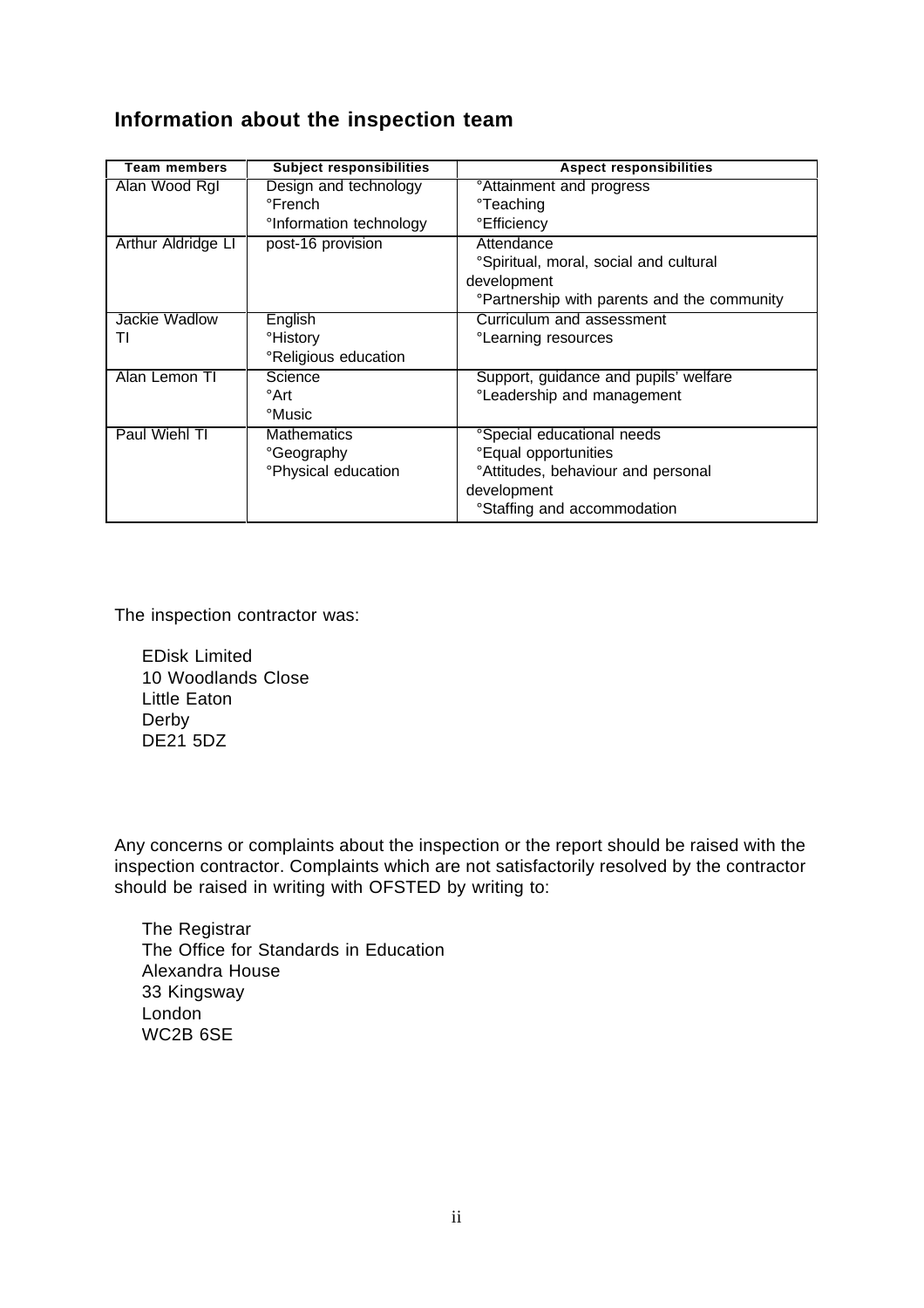# **REPORT CONTENTS**

|                                                                                                                                                                                                                                                   | Paragraph                                                                                                                                                 |
|---------------------------------------------------------------------------------------------------------------------------------------------------------------------------------------------------------------------------------------------------|-----------------------------------------------------------------------------------------------------------------------------------------------------------|
| <b>Main findings</b><br>Key issues for action                                                                                                                                                                                                     | $1 - 20$<br>21                                                                                                                                            |
| <b>Introduction</b><br>Characteristics of the school<br>Key indicators                                                                                                                                                                            | $22 - 23$<br>24                                                                                                                                           |
| <b>PART A: ASPECTS OF THE SCHOOL</b>                                                                                                                                                                                                              |                                                                                                                                                           |
| Educational standards achieved by pupils at the school<br>Attainment and progress<br>Attitudes, behaviour and personal development<br>Attendance                                                                                                  | $25 - 39$<br>$40 - 43$<br>44                                                                                                                              |
| <b>Quality of education provided</b><br>Teaching<br>The curriculum and assessment<br>Pupils' spiritual, moral, social and cultural development<br>Support, guidance and pupils' welfare<br>Partnership with parents and the community             | $45 - 54$<br>$55 - 59$<br>$60 - 63$<br>$64 - 67$<br>$68 - 70$                                                                                             |
| The management and efficiency of the school<br>Leadership and management<br>Staffing, accommodation and learning resources<br>The efficiency of the school                                                                                        | $71 - 77$<br>$78 - 81$<br>$82 - 86$                                                                                                                       |
| <b>PART B: CURRICULUM AREAS AND SUBJECTS</b><br>English<br><b>Mathematics</b><br>Science<br>Art<br>Design and technology<br>French<br>Geography<br>History<br>Information technology<br><b>Music</b><br>Physical education<br>Religious education | $87 - 93$<br>$94 - 97$<br>$98 - 103$<br>$104 - 108$<br>109 - 116<br>$117 - 122$<br>$123 - 126$<br>127<br>128 - 133<br>134 - 137<br>138 - 141<br>142 - 145 |
| <b>PART C: INSPECTION DATA</b><br><b>Summary of inspection evidence</b><br>Data and indicators                                                                                                                                                    | 146<br>147                                                                                                                                                |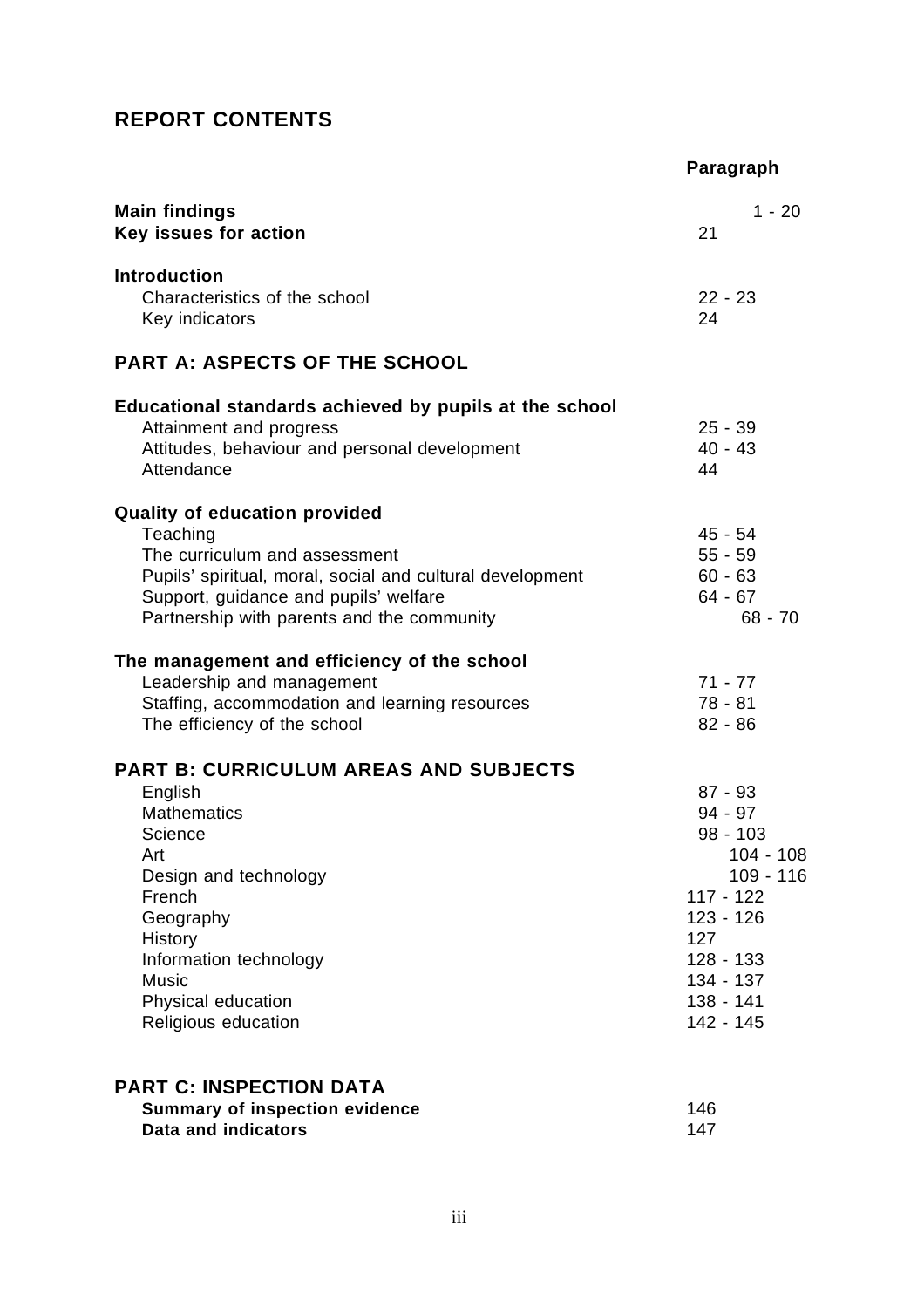# **Main findings**

1. *The characteristics of the pupils for whom the school caters make it inappropriate to judge attainments against age-related national expectations or averages. The report does, however, give examples of what pupils know, understand and can do. Judgements about progress and references to attainment take into account information contained in pupils' and students' statements and annual reviews.*

2. All pupils within the school have autistic spectrum disorders and as such their communication skills, their social communication and imaginative skills, are impaired in varying degrees. Whilst some are verbal, their abilities to reason and find meaning in language are sometimes distorted. Less able pupils often have no spoken language skills and do not always employ any acceptable communication systems effectively. As such, all pupils are achieving levels well below national expectations.

3. The whole school is a caring community in which all the staff know their pupils well and provide them with good support across the 24-hour curriculum. The school is functioning effectively and has some strengths, key amongst which is its relationships with its parents and the use it makes of the community as a resource.

### **EDUCATIONAL STANDARDS**

4. The progress pupils make in English is satisfactory at all key stages. Students at post-16 make good progress. In speaking and listening, pupils at all key stages make satisfactory progress. By the time they leave school many higher attaining pupils can initiate and sustain conversations on a range of topics, whilst lower attaining pupils rely heavily on adult support and intervention in many areas. Pupils' progress in reading is satisfactory throughout the school. By the time they leave, higher attaining pupils are reading independently, and lower attaining pupils are progressing towards a measure of independence. At all key stages pupils make satisfactory progress in the development of their writing skills. By the time they leave, some higher attaining pupils can write with accuracy, neatness and with an appropriate use of punctuation and spelling. Lower attaining pupils progress to making marks on paper and being able to write words and sentences with varying degrees of adult support.

5. Pupils make satisfactory progress in mathematics throughout the school and good progress in the post-16 Unit. By the time they leave school, higher attaining pupils demonstrate problem solving skills when reasoning and can solve complex money and number calculations. They can make graphs and bar charts and use comparisons in answering complex questions about them. Lower attaining pupils are able to add up to 10, calculate small amounts of money and play simple number games.

6. Pupils' progress in science is unsatisfactory at Key Stage 1, sound through Key Stages 2 and 3 and good by the end of Key Stage 4. Pupils progress to being able to name major organs and key components such as parts of the eye. They are skilled in investigating plants and are able to identify the stem, leaf and roots. They know about the water cycle and that electricity is generated in power stations. They can record their work in clear and simple written statements.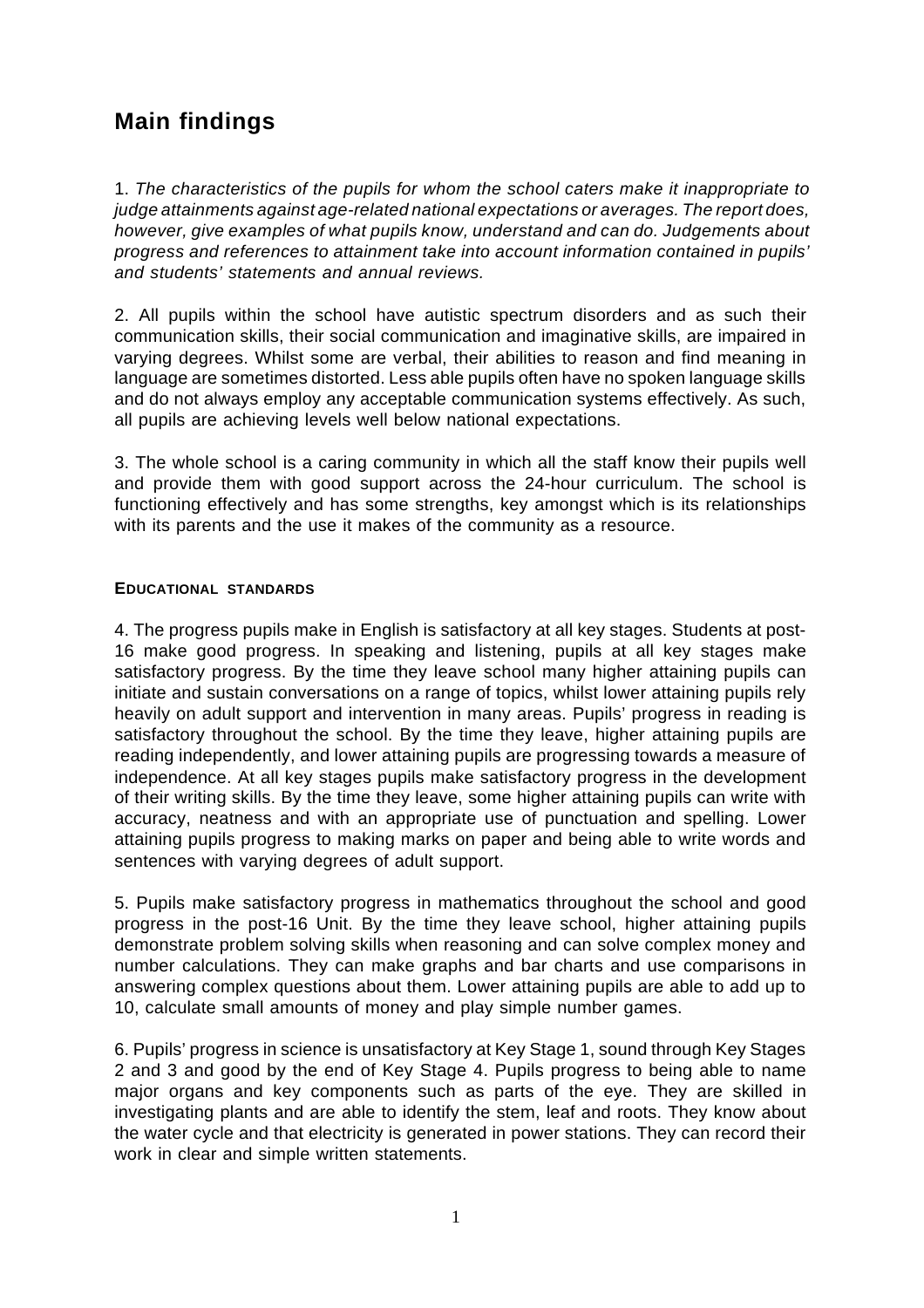7.The progress pupils make in other subjects is as follows :

|                            | <b>Key Stage 1</b>                        | <b>Key Stage 2</b>             | <b>Key Stage 3</b>    | <b>Key Stage 4</b> |
|----------------------------|-------------------------------------------|--------------------------------|-----------------------|--------------------|
| Art                        | Satisfactory                              |                                | Unsatisfactory        | Satisfactory       |
| Design technology          |                                           | Satisfactory                   |                       | Good               |
| French                     | Not taught                                |                                | <b>Unsatisfactory</b> | Satisfactory       |
| Geography                  | Satisfactory                              | No judgements possible<br>Good |                       |                    |
| <b>History</b>             | No judgements possible                    |                                |                       |                    |
| Information technology     | Good throughout the school                |                                |                       |                    |
| <b>Music</b>               | Good throughout the school                |                                |                       |                    |
| <b>Physical education</b>  | Good throughout the school                |                                |                       |                    |
| <b>Religious education</b> | Insufficient evidence at these key stages |                                |                       | Satisfactory       |

8. Pupils' attitudes to school and their work are good at all key stages. They demonstrate positive attitudes in most lessons by maintaining interest, focus and concentration. They respond to adult support well and are able to complete tasks, sometimes with the aid of specialised teaching approaches and apparatus. Pupils' behaviour is good and those with a greater degree of language and ability show good behaviour which is reflected in the absence of exclusions. Less than satisfactory behaviour is associated with a lack of knowledge of autism and the use of inappropriate methods in the classroom by some inexperienced staff. Parents report that they are pleased with the standard of behaviour and the approach of the school. Though all the pupils are affected socially by their autism, there are good relations overall between pupils and between pupils and staff. There is satisfactory progression in personal development throughout the school. Pupils' sense of personal responsibility and self control is occasionally hampered when adults provide excessive guidance through hand-holding and leading. Personal development is enhanced at Key Stage 4 and accelerates at post-16.

9. Pupils' attendance is very good and a strength of the school. There is a prompt start to the day and lessons have a punctual start.

### **QUALITY OF EDUCATION PROVIDED**

10. The quality of teaching is very good or better in one in seven lessons, satisfactory or better in nearly nine out of ten lessons and less than satisfactory in only one in eight lessons. Teaching is satisfactory in Key Stages 1 and 2, unsatisfactory in the early years of Key Stage 3, good at Key stage 4 and improves further at post-16, to very good. Most teachers' have a sound understanding of the subjects they teach, and of their pupils' disabilities, resulting in effective lessons. However, insecure knowledge of the subject, and a limited knowledge and understanding of how to manage pupils' disabilities, particularly lower attaining pupils, contribute to the unsatisfactory lessons observed. Such lessons result in pupils becoming frustrated and occasionally distressed. However, when this does occur, most staff work co-operatively and effectively, calm is soon restored and the lesson picks up again. Teachers' have satisfactory and often high expectations of pupils, and, in terms of their behaviour, they have very high expectations. Often, the planning for lessons result in activities and tasks well suited to pupils' needs. However, the quality of teachers' planning varies from class to class and depends very much on the level of experience and knowledge the individual brings to bear. Most teachers use appropriate methods to sustain pupils' interests and meet the planned purpose for the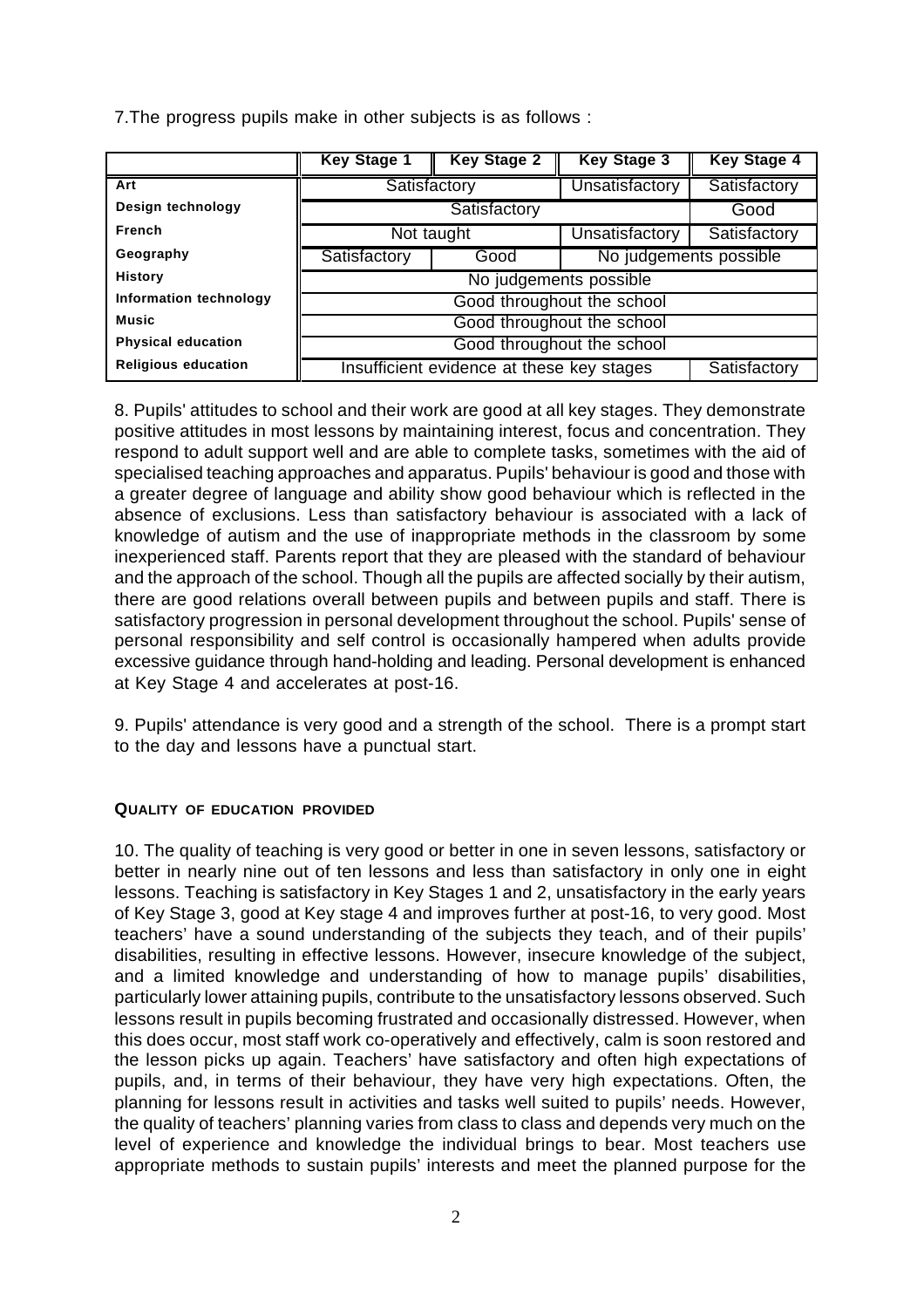lesson. Most lessons start on time and remain productive for most pupils for the planned duration of lessons. Assessment does not feature sufficiently in most subjects and opportunities to assess pupils' work is not evident in all lessons. The school provides a strong element of purpose and continuity to pupils' learning across the 24-hour curriculum.

11. The curriculum is broad, balanced and relevant, and includes religious education, personal, social and health education (PHSE), and sex education. There is equality of access throughout except for a minority of pupils due to the lack of a few teachers' subject knowledge and expertise relating to autism. Information Technology is taught as a separate subject and in an integrated manner to support other subjects. Provision includes supported integration into local mainstream schools with access to the General Certificate of Secondary Education (GCSE). Careers advice and a programme of work experience is included. The curriculum for Key Stage 4 pupils is good and provision for students at post-16 is very good, with good access to nationally accredited courses. The aims of the post-16 unit are laudably high and centre on excellence and enabling students to live independently within the community. There is a cycle of assessment procedures, and recording processes are evident in all classrooms to which all teachers and support assistants contribute. However, these are not moderated and this leads to inconsistency across the school.

12. The school makes satisfactory provision for pupils' spiritual development. Assemblies provide opportunities for Christian stories and reflection, displays around the school promote an atmosphere of well-being and reflect the wonders of nature. Grace is said at meal times, and there is ample celebration of pupils' work, and the festivals of Harvest, Christmas and Easter. Provision for pupils' moral and social development is very good and a strength of the school. Understanding of right from wrong is well taught through the curriculum. Some rules regarding friendships, and photographic examples of kind actions, help to reinforce this. Pupils are taught to say "thank you", be polite, establish friendships and support each other. The need for private space, honesty and consideration is reflected in the relationships within the residences. All staff present as very good role models and set high standards through their appearance and attitudes. Provision for pupils' personal development is sound. There are numerous opportunities for pupils to take responsibility. Practical and realistic work experience opportunities contribute to students understanding of community in the world of work. Satisfactory provision for pupils' cultural development is provided through displays reflecting historical events, a May Day assembly, France and its food, and visits to local churches. Japanese teachers have shared their national traditions, there has been a feast of Chinese foods and the celebration of Indian cooking.

13. Procedures for monitoring pupils' progress and personal development are good. Pupils are assessed when they arrive and, in consultation with parents, this forms the basis of their individual education plan (IEP). Appropriate targets for learning and personal development are reviewed regularly. However, while many teachers formulate precise and measurable academic targets, others are vague, and this acts to restrict what can be known of what pupils learn. The behavioural needs of pupils are well managed and monitored. Behaviour support plans make clear and simple statements on the nature of pupils' behaviour and the best strategies for staff to respond to it. Where behaviour is likely to be extreme, clear guidance is given on physical handling strategies. Pupils' attendance is monitored well and class registers are properly maintained. Sound procedures for child protection and health and safety are in place. The administration of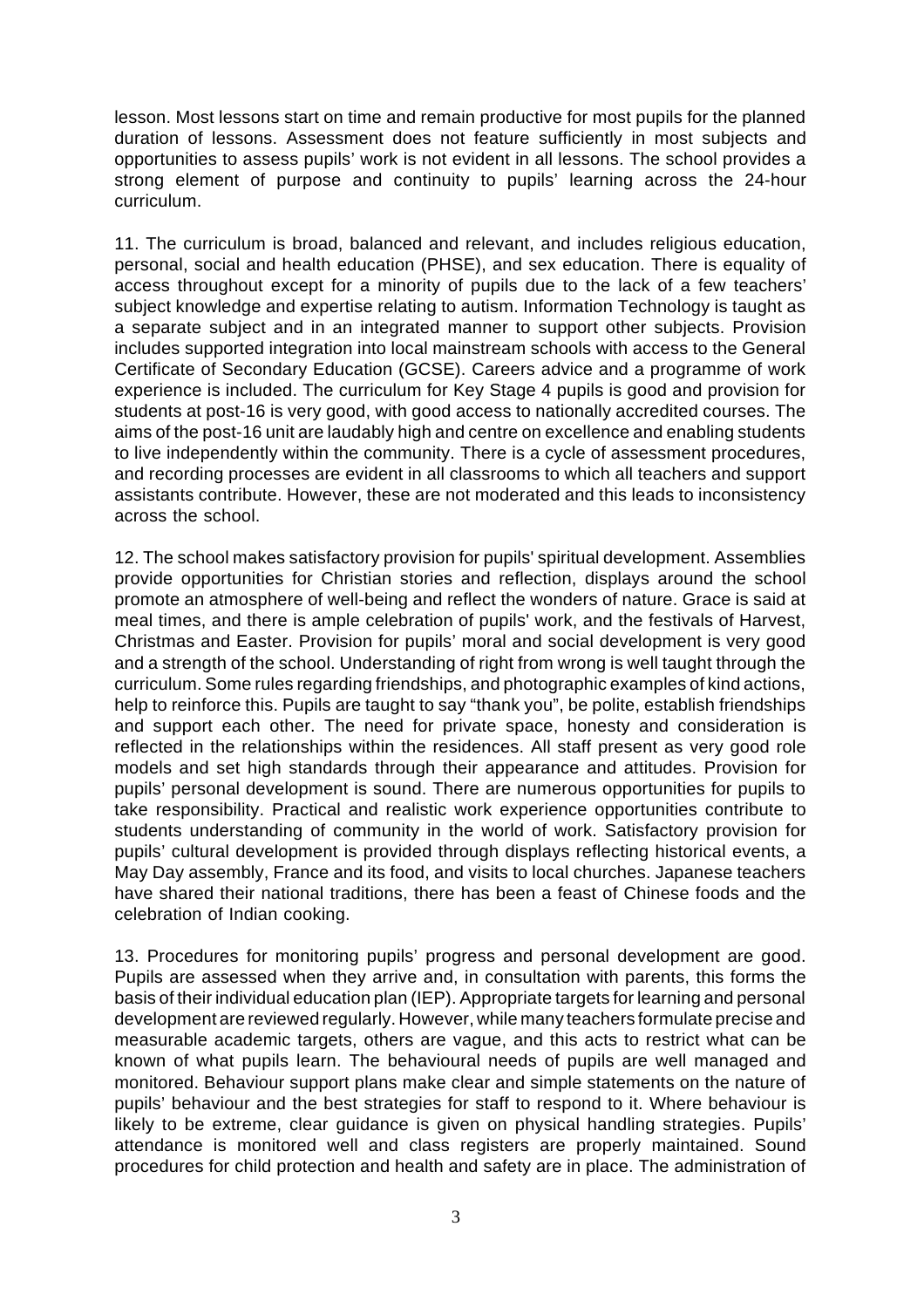pupils' medication is managed properly although the storage of medicines in old filing cabinets in the residential unit is unsatisfactory.

14. The school's partnership with its parents and the community is very good and a strength of the school. There is a good quality prospectus and a comprehensive annual review report of pupils' academic progress. Parents contribute to their children's IEP and behaviour support plans. Home : school books make a significant contribution to children's learning. A parent information booklet is a user-friendly guide to school. The *Parents' and Friends' Association* makes considerable contributions towards improving resources and the school makes good use of parents as volunteers. There are strong links with the community, including strong integration links with mainstream schools and colleges, and very good use of community-based opportunities for extensive and meaningful work experience.

### **MANAGEMENT AND EFFICIENCY**

15. The leadership and management of the school are good and based on well articulated aims and policies. The National Autistic Society (NAS), together with the Principal, ensure that statutory requirements are met. There is an effective senior management team with clearly demarcated responsibilities for the curriculum and the services to pupils. The post-16 unit is managed well and the Head of Care manages the residential provision effectively. Responsibility for curriculum subjects is delegated to classroom teachers acting as subject co-ordinators. While they have clearly stated responsibilities, sufficient time to fulfill these has not been allocated and they have no role for monitoring the teaching of their subjects. A process of structured observation is being implemented to check the teaching and learning in each classroom. However, the process does not give sufficient weight to judging teachers' subject expertise and the rigour with which assessment procedures are being applied and used to inform future lesson plans. The successful behaviour management policy provides good systems for dealing sensitively and effectively with instances of challenging behaviour. Development planning is comprehensive and well structured, addresses all areas satisfactorily and sets out its priorities clearly. There is a positive and caring ethos and a shared sense of purpose on the part of the staff and the NAS. There are good relationships within the school and a successful commitment to equal opportunities.

16. The number of teachers in the school is set at a good level and their qualifications are adequate. A high number of suitably qualified and experienced support and care staff enable teaching, administration and the day-to-day life of the school to function effectively. There are extensive arrangements for the professional development of staff, but these do not yet sufficiently cover the key areas of methodology, systems and techniques necessary to teach all pupils, particularly those at the severe end of the autistic continuum, who have little or no language skills. Teachers' induction consists of a basic information pack and autism awareness sessions taking place in evening or whole day sessions. There is a teachers' appraisal system but due to the high proportion of staff appointed during the past two years, this has yet to have maximum impact on standards.

17. The accommodation provides sufficient class bases for the number of pupils in the school and they are bright, airy and spacious with good displays. There is a lack of specialist areas such as sensory rooms, soft play areas and there is no music or information technology (IT) room. There is a lack of indoor floor markings, symbols or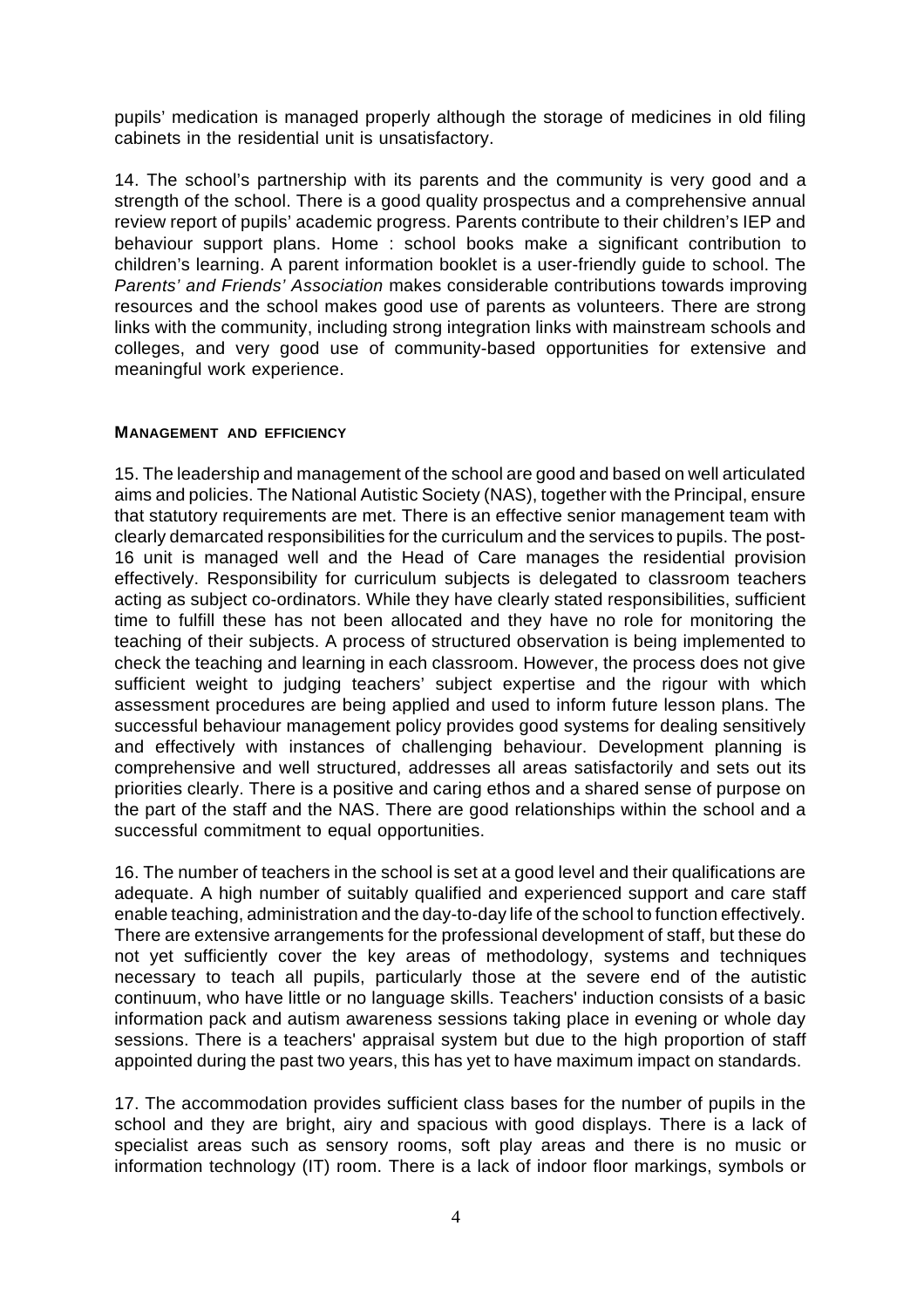visual signs for all areas in the school which would promote further the independence and autonomy of the most autistic pupils. The post-16 Unit is well organised with well delineated and separated areas which promote the self-management and independence of pupils. The residencies are sufficient to meet the needs of boarding pupils.

18. The school provides a satisfactory level, range and quality of resources for all subjects offered. However, this provision is good for information technology and music. Pupils enjoy a wide range of books and have a satisfactory library facility. Accessing community resources further enhances most subjects. Pupils in residence are offered a satisfactory level of leisure resources and also benefit from facilities in the wider community.

19. The quality of financial planning is good. All relevant staff are fully involved in the construction of the school development plan, and all priorities are fully costed. The school benefits exclusively from all revenue raised from fee setting. The use of teaching and support staff is good, they are well deployed and are effective in sustaining pupils' behaviour, progress and attendance. The use of the accommodation is good, and that of the post-16 unit and the residential units, is very good. Resources are similarly well used and this sustains the productive learning environment available for all pupils. The quality of financial control and school administration is good. Financial routines are routinely audited each year.

20. The progress pupils make is at least sound, their behaviour is good and their attendance is very good. The quality of educational provision is at least sound, in that teaching is sound or better in the majority of lessons, the curriculum is sound, and provision for pupils' spiritual, moral, social and cultural development is good, as is provision for pupil's support, guidance and welfare; the partnership with parents and the community is very good, and a strength of the school. In view of this, and with regard to its context and income, the school provides sound value for money.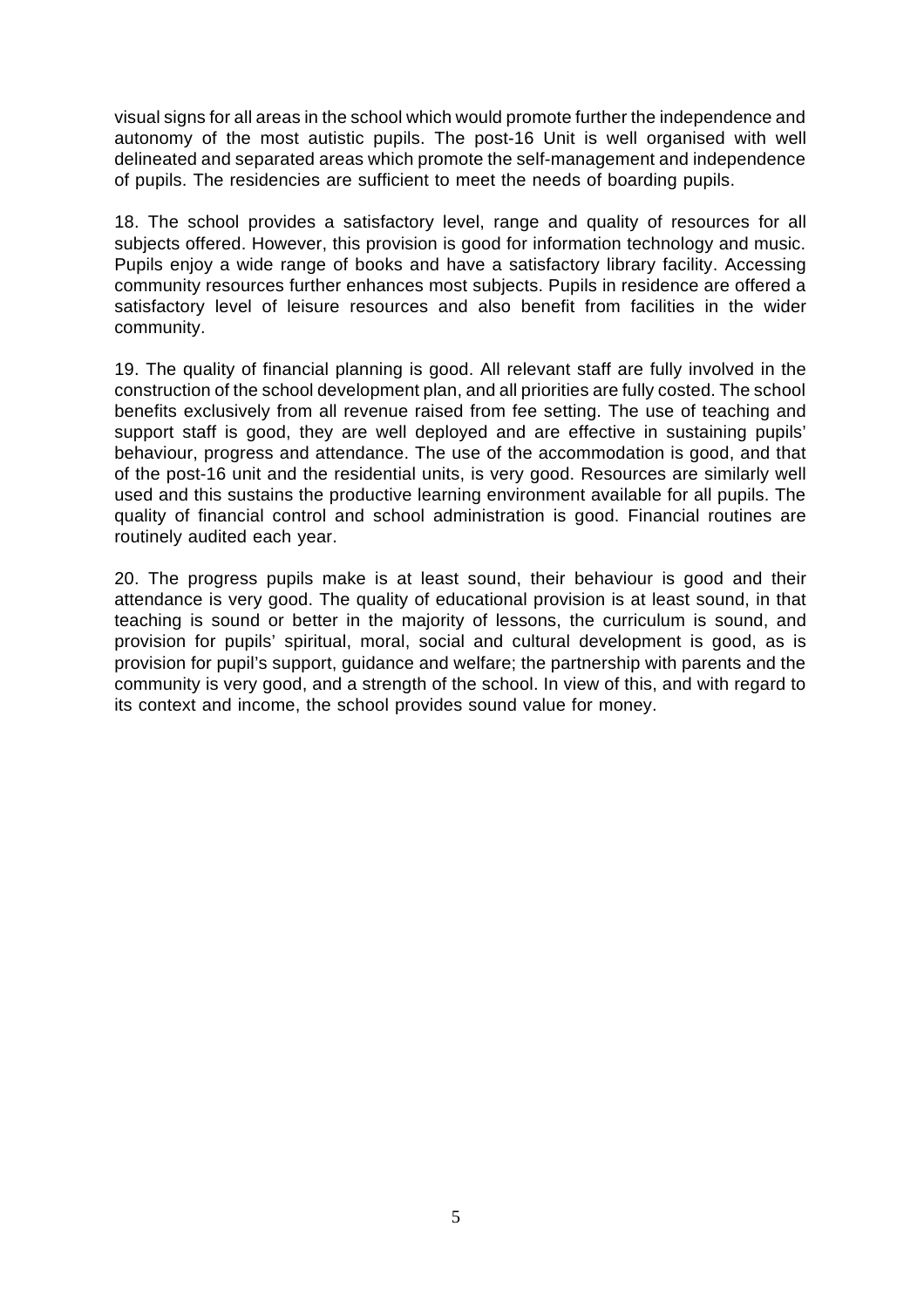# **Key issues for action**

21. In order to raise standards further, particularly in relation to pupils' and students' progress, the National Autistic Society, Principal and staff should :

- ensure all staff have sufficient and appropriate expertise and knowledge to meet the educational needs of pupils with autism;
- effectively monitor the quality of teaching to ensure that methods used result in continuously improved learning for all pupils, with particularly attention to Key Stage 3;
- rigorously assess pupils' progress in relation to specific learning targets related to the subjects of the National Curriculum;
- further develop the role of the subject co-ordinator in accordance with their job descriptions, make provision for them to monitor their subjects, and provide time for this.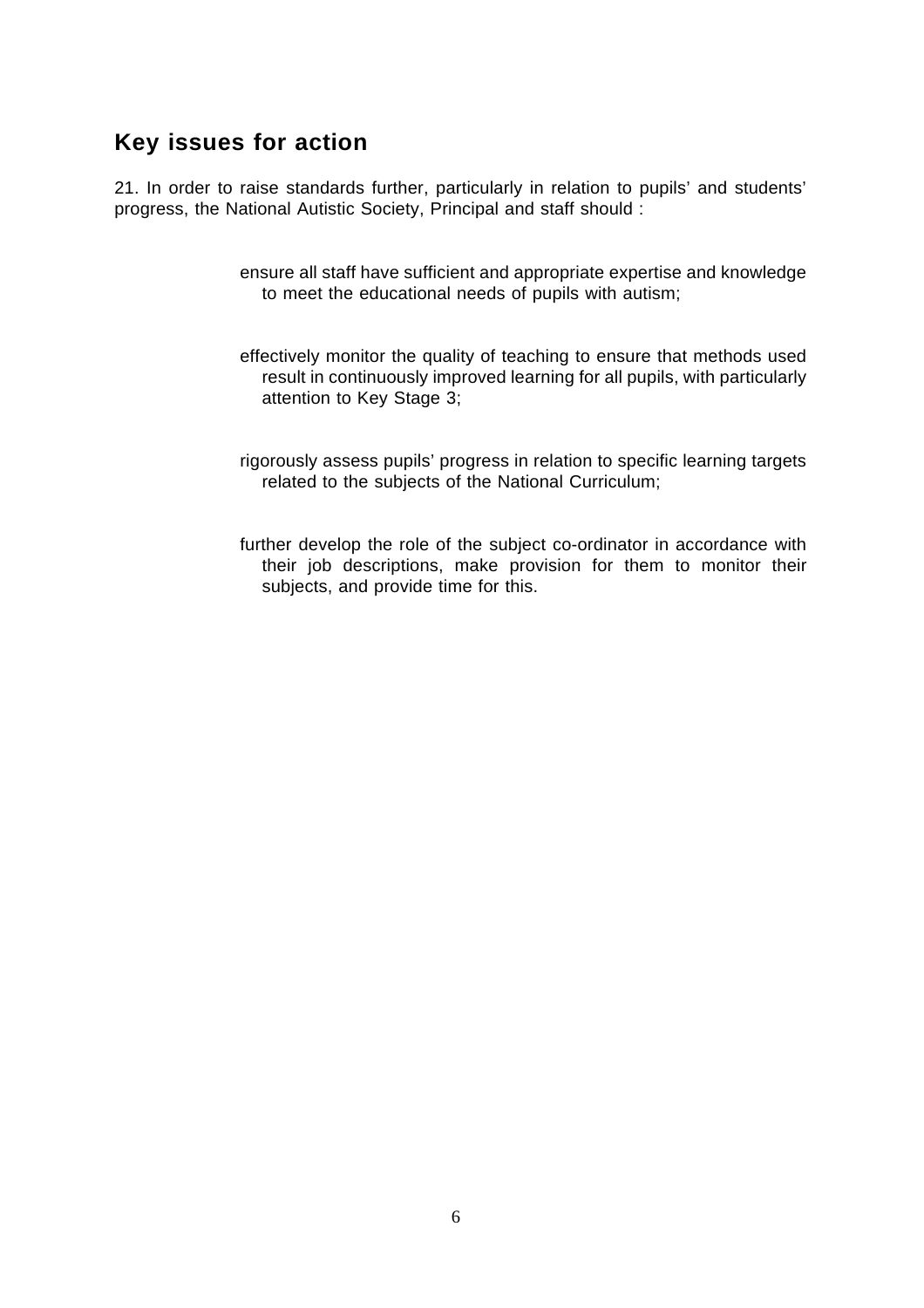# **Introduction**

### **Characteristics of the school**

22. Helen Allison is an independent special school situated in the village of Meopham in Kent. It is a day and residential special school for boys and girls aged 5 to 19 and maintained by the National Autistic Society. It provides education for pupils with autism, a number of whom demonstrate a range of challenging behaviours associated with their learning difficulties. The school aims to ensure that all pupils have full access to the requirements of the National Curriculum and its associated assessment procedures.

23. The standard number for admission to the school is 62 and currently there are 59 pupils on roll. Comparisons with other special schools are not possible as there are relatively few schools that specialise exclusively in the education and care of pupils with autism. All pupils have statements of special educational need. Of the 32 day pupils attending the school, 8 (25%) are eligible for free school meals. The school serves the whole of the South East of England, including London, with the majority of pupils coming from homes where English is the first language. The accommodation provides a combination of classrooms, offices and has both hard play surfaces and grassed areas for external play. The residential units are situated away from the school in the town of Gravesend and provide a range of accommodation in terms of mixed and single-sexed boarding facilities and two flats for independent living. Provision for students over the age of fifteen is also included within the residential accommodation, and provides a range of rooms for classroom-based activity, craftwork, gardening and home-skills independence training.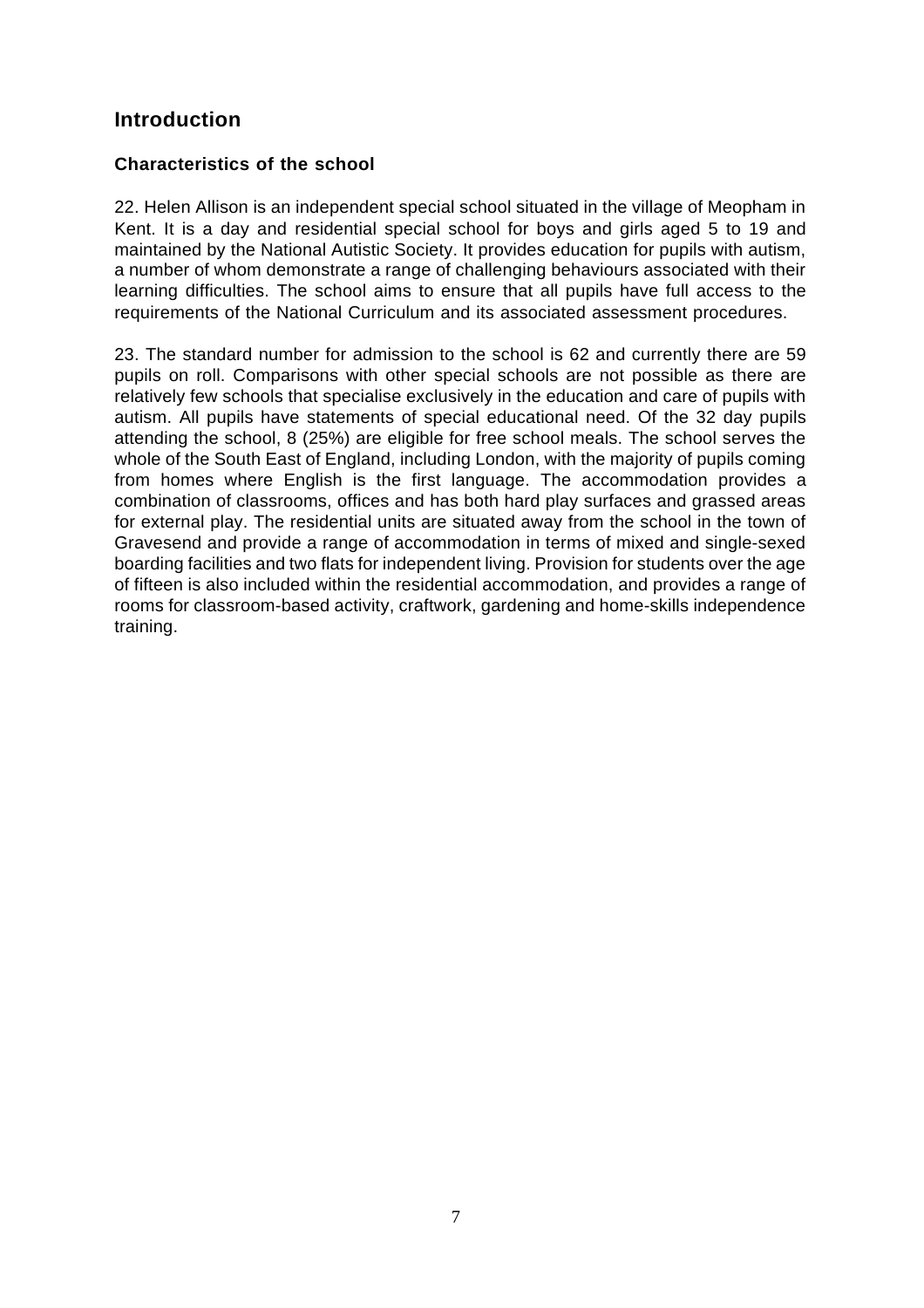# 24. **Key indicators**

## **Attendance**

| Percentage of half days (sessions) missed through absence for the latest complete |                      |      |
|-----------------------------------------------------------------------------------|----------------------|------|
|                                                                                   | Authorised absence   | 3.97 |
|                                                                                   | Unauthorised absence |      |

## **Exclusions**

| Number of exclusions of pupils (of statutory school age) during the previous year: |              | Number |
|------------------------------------------------------------------------------------|--------------|--------|
|                                                                                    | Fixed period |        |
|                                                                                    | Permanent    |        |

# **Quality of teaching**

Percentage of teaching observed which is:

| Very good or better    |    |
|------------------------|----|
| Satisfactory or better | ५६ |
| Less than satisfactory |    |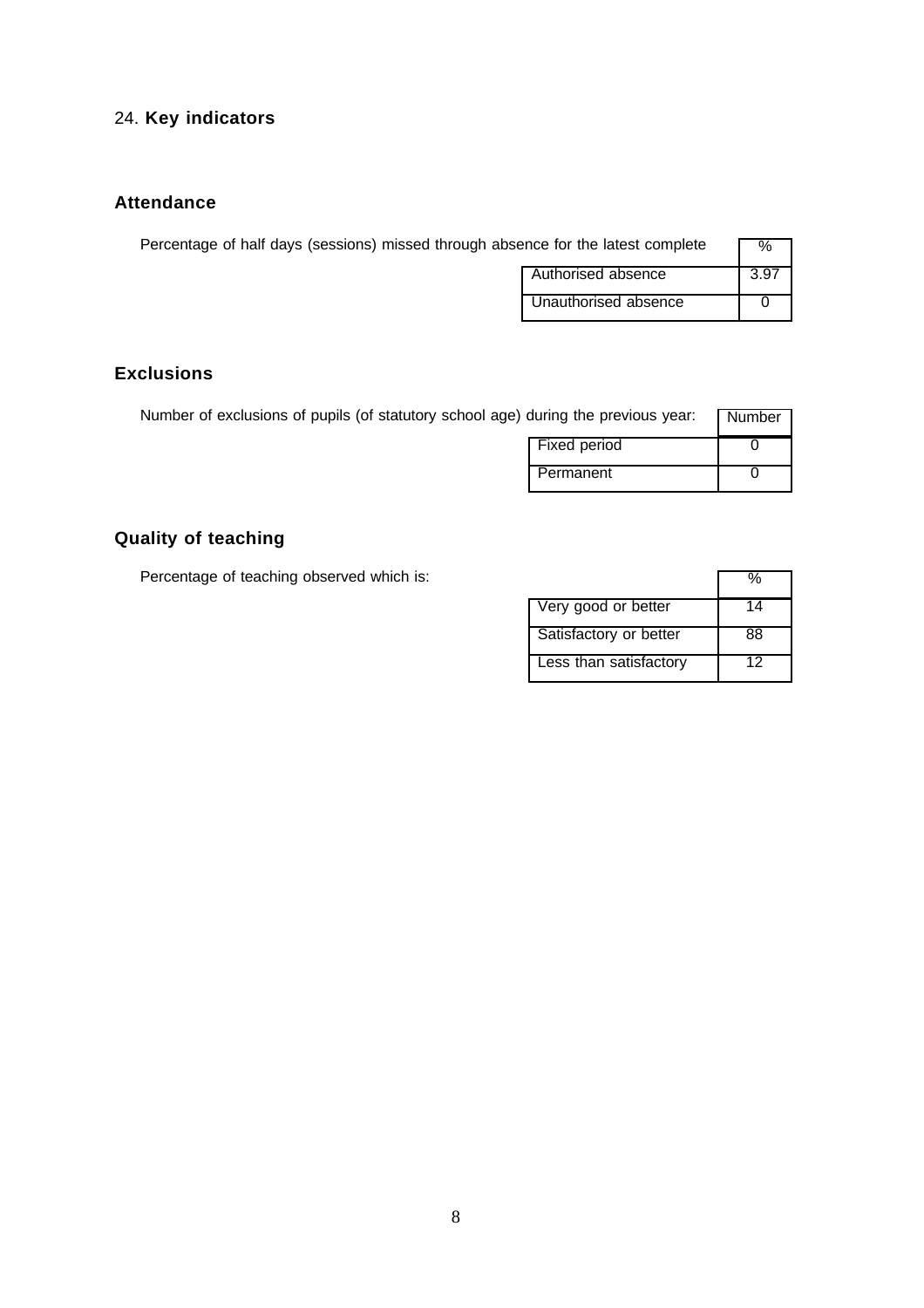# **PART A: ASPECTS OF THE SCHOOL**

## **Educational standards achieved by pupils at the school**

### **Attainment and progress**

25. All pupils within the school have autistic spectrum disorders and, as such, their communication skills, their social communication and their imaginative skills, are impaired in varying degrees. Whilst some are verbal, their abilities to reason and find meaning in language are sometimes distorted. Less able pupils often have no spoken language skills and do not always employ any acceptable communication systems effectively. As such, all pupils are achieving levels well below national expectations. Overall pupils' make sound progress in Key Stages 1, 2 and 4, slow progress in Key Stage 3 and good progress at post-16.

26. In speaking and listening, pupils at all key stages make satisfactory progress. Higher attaining pupils progress from using language to initiate and answer questions, to express requests and use questions and answer techniques, and on to being able to express ideas, opinions and preferences. Many can initiate and sustain conversations with adults on a range of self-interesting topics. Lower attaining pupils rely heavily on adult support and intervention in many areas and few can initiate and sustain meaningful conversations for extended periods of time.

27. Pupils' progress in reading is satisfactory throughout the school. By skilled use of both commercial reading material and appropriate computer software, pupils' reading skills are sustained throughout their time in school. By the time they leave school, higher attaining pupils are reading independently from a range of books and material. Some are fluent readers who employ a range of appropriate strategies to sustain their reading; for example, confidently self-correcting when necessary, using picture clues to help meaning, and gaining sufficient sense from the text to predict possible outcomes. Lower attaining pupils also make satisfactory progress towards a measure of independence. They continue to make good use of information technology programmes to support their reading, and, at post-16, have made sufficiently good progress to benefit from the work provided within their accredited courses.

28. Pupils at all key stages make satisfactory progress in the development of their writing skills, appropriate to their level of disability, which is not uniform across the school. By the time they leave school some higher attaining pupils are able to use comprehension methods to write answers to questions. They can write with accuracy, neatness and the appropriate use of punctuation and spelling. Lower attaining pupils progress from relying on routines and objects in context to decipher the world about them, to making marks on paper, to being able to write words and sentences with varying degrees of adult support.

29. Pupils make satisfactory progress in mathematics throughout the school and good progress in the post-16 Unit. Higher attaining pupils progress from adding and subtracting numbers to 10, to using hundreds, tens and units, calculating change and identifying simple times on a clock. By the end of Key Stage 3 they can use a calculator, work with carrying figures in mathematical calculations, and solve some mental arithmetic problems. They can recognise shapes and make charts on the properties of 2- and 3-dimensional shapes. By the end of Key Stage 4 they can use computer programmes independently,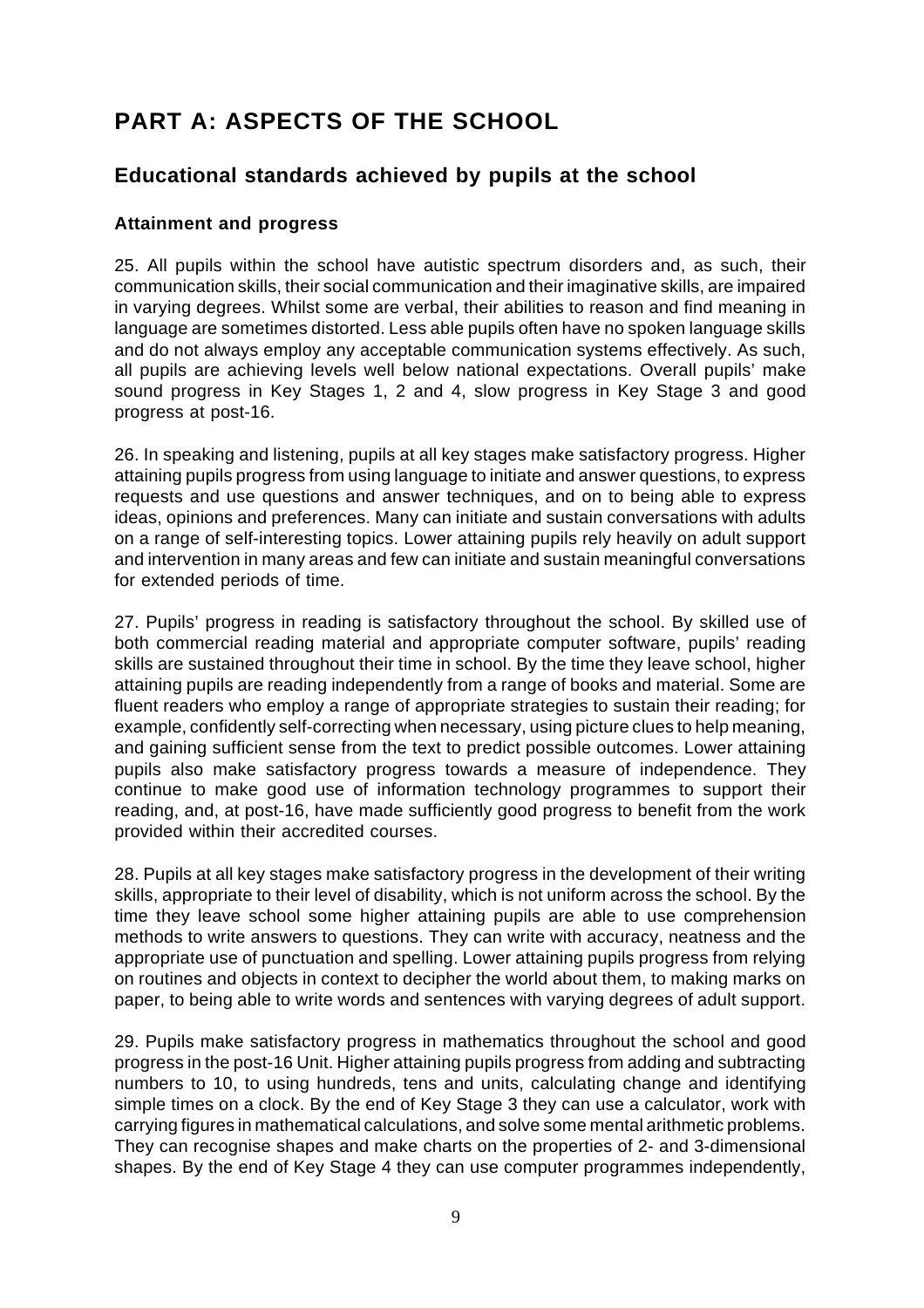demonstrate problem-solving skills when reasoning and solve complex monetary calculations. They can make graphs and bar charts and use comparisons in answering complex questions about them. Lower attaining pupils progress from tracing over numbers and matching shapes to sorting, matching and joining-in with counting rhymes. By the end of Key Stage 3 they can sort and match money, name some coins, identify simple times and do simple sums with apparatus and adult support. By the end of Key Stage 4 they are able to add up to 10, calculate simple monetary amounts and play simple number games.

30. In science, from the unsatisfactory progress at the end of Key Stage 1, all pupils make sound progress through Key Stages 2 and 3, to good progress by the end of Key Stage 4. Pupils progress from knowing about 'energy' foods at Key Stage 1, to understanding the milestones in the development of a baby at Key Stage 3. By the end of Key Stage 4 pupils understand the parts and functions of the human body. They can name major organs and key components such as parts of the eye. Pupils are skilled in investigating plants and are able to identify the stem, leaf and roots. They know about the water cycle and that electricity is generated in power stations. They can record their work in clear and simple written statements.

31. Pupils are making satisfactory progress in art at Key Stage 1 and by the end of Key Stage 2 have developed a satisfactory level of skill using paints and colour. By the end of Key Stage 3 some pupils make unsatisfactory progress in extending their manual skills with art materials. By the end of Key Stage 4 pupils make satisfactory progress in the confident handling of art materials and in combining and shaping these to realise their ideas. By the time they leave school pupils' work has taken on a vocational and occupational emphasis, which is a good preparation for transition to the post-16 programme where students' interests and skills are focused on production within minienterprise projects.

32. Pupils make satisfactory progress in design and technology (DT) throughout the school. Through the extensive use of construction kits they can manipulate the components into a good replica of the design required with some higher attaining pupils demonstrating a good understanding of the principle of design by following the diagrams included with the kits. Pupils at Key Stage 4 are introduced to workshop based construction using a range of material and methods and make good progress from here into the post-16 unit.

33. Pupils' progress in French is unsatisfactory at Key Stage 3, but improves to satisfactory at Key Stage 4. By the end of Key Stage 4 pupils can correctly repeat a wide range of words based around their study of leisure and hobbies. Higher attaining pupils can recognise the *boulanger* working in the *boulangerie*, the *boucher* in the *boucherie*, and the *pompier*, *gendarme* and *pharmacien* and the most able can converse easily and fluently, using a variety of three- and four-sentence exchanges. Lower attaining pupils can prepare a gourmet experience involving *le vin*, *le pain et le fromage*.

34. Pupils' progress in geography is satisfactory at Key Stage 1 and good at Key Stage 2. Insufficient evidence was available for judgments to be made at other key stages. At Key Stage 2 pupils use real ordnance survey maps and aerial photos to identify geographical features such as mountains, rivers and forests.

35. Insufficient evidence is available for sound judgements to be made on pupils' progress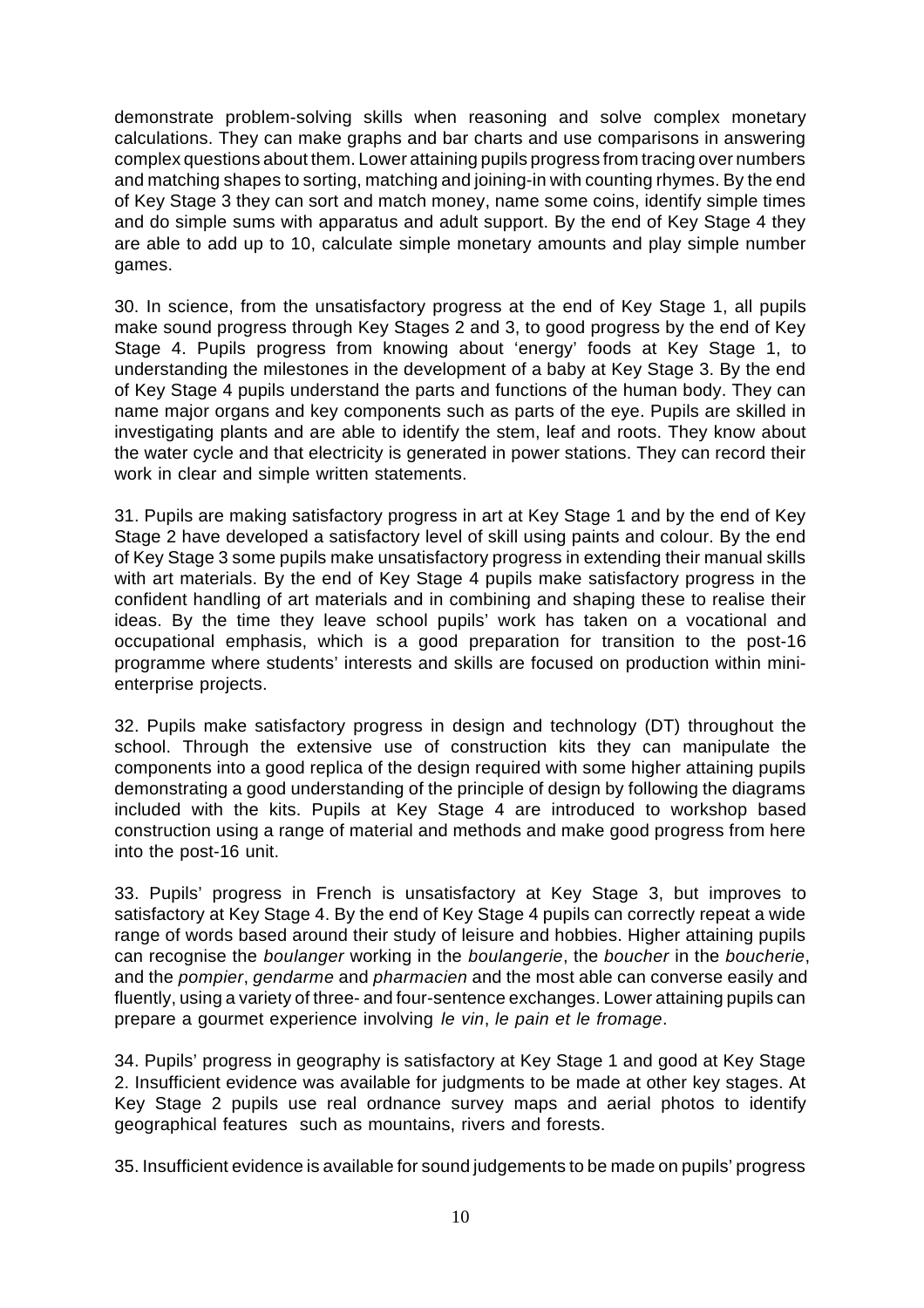in history.

36. Across all key stages all pupils are making good progress in their tailored programmes in information technology (IT). With varying degrees of adult support, ranging from direct hand-on-hand direction through to full individual access of software and files, all pupils can access their own dedicated software using a personal numeric code. In this manner their key skills in literacy and numeracy are developing well.

37. Pupils at all key stages are making good progress in music. By the end of Key Stage 1 they have a developing interest in performance and listening and have improved their span of concentration. They are able to produce rhythms and changes in tempo and to beat a rhythm in a group performance. By the end of Key Stage 2 pupils are able to listen to recorded music and follow its rhythm using wind and un-tuned percussion instruments. Over time lower attaining pupils have learned to blow a whistle. By the end of Key Stage 3 higher attaining pupils can identify a harpsichord, viola, lute and drum. Many are able to sing different parts of a song and time their performance accurately. Some pupils receive individual instrumental tuition and are making good progress.

38. The progress made by pupils in physical education (PE) at all key stages is good. By the end of their time in school the most able play games with skill, co-ordination and strength, catching the ball on many occasions. The least able take their turn and with help and reminders can also participate in games.

39. Pupils make satisfactory progress in religious education (RE) at Key Stage 4; insufficient evidence was available to make judgements in other key stages.

### **Attitudes, behaviour and personal development**

40. Pupils' attitudes to school and their work are good at all key stages. The majority demonstrate positive attitudes in most lessons by maintaining interest, focus and concentration. Most remain seated and adopt good positions at tables or at workstations. They look at adults without significant difficulty and listen to staff in the classrooms and to peers in circle-time. Most pupils show some interest in receiving attention and this affects their attitude to their work. Severe and persistent withdrawal is unusual in the school. They respond to adult support well and are able to complete tasks, sometimes with the aid of teaching approaches and apparatus such as *"finish baskets"*. Some pupils lose interest during lessons or find difficulty in changing tasks, primarily in response to a lack of knowledge of autism and use of inappropriate teaching strategies by some inexperienced staff.

41. Pupils' behaviour is good at all key stages. Pupils with a greater degree of language and ability show mostly good behaviour in all situations. Other pupils sometimes display strong autistic behaviours and adult intervention and guidance is needed in order that they may resume better behaviour. There have been no exclusions and this reflects the sound behaviour of the pupils. They tolerate visitors to the classroom well and serious aggressive behaviour towards staff or from one pupil to another is rare. When pupils behaviour is less than satisfactory it usually arises from distress or frustration, often in response to a lack of knowledge of autism and the use of inappropriate methods by inexperienced staff. Pupils usually show respect for the school building; they act in an orderly manner when moving around the school, such as going into lunch or leaving and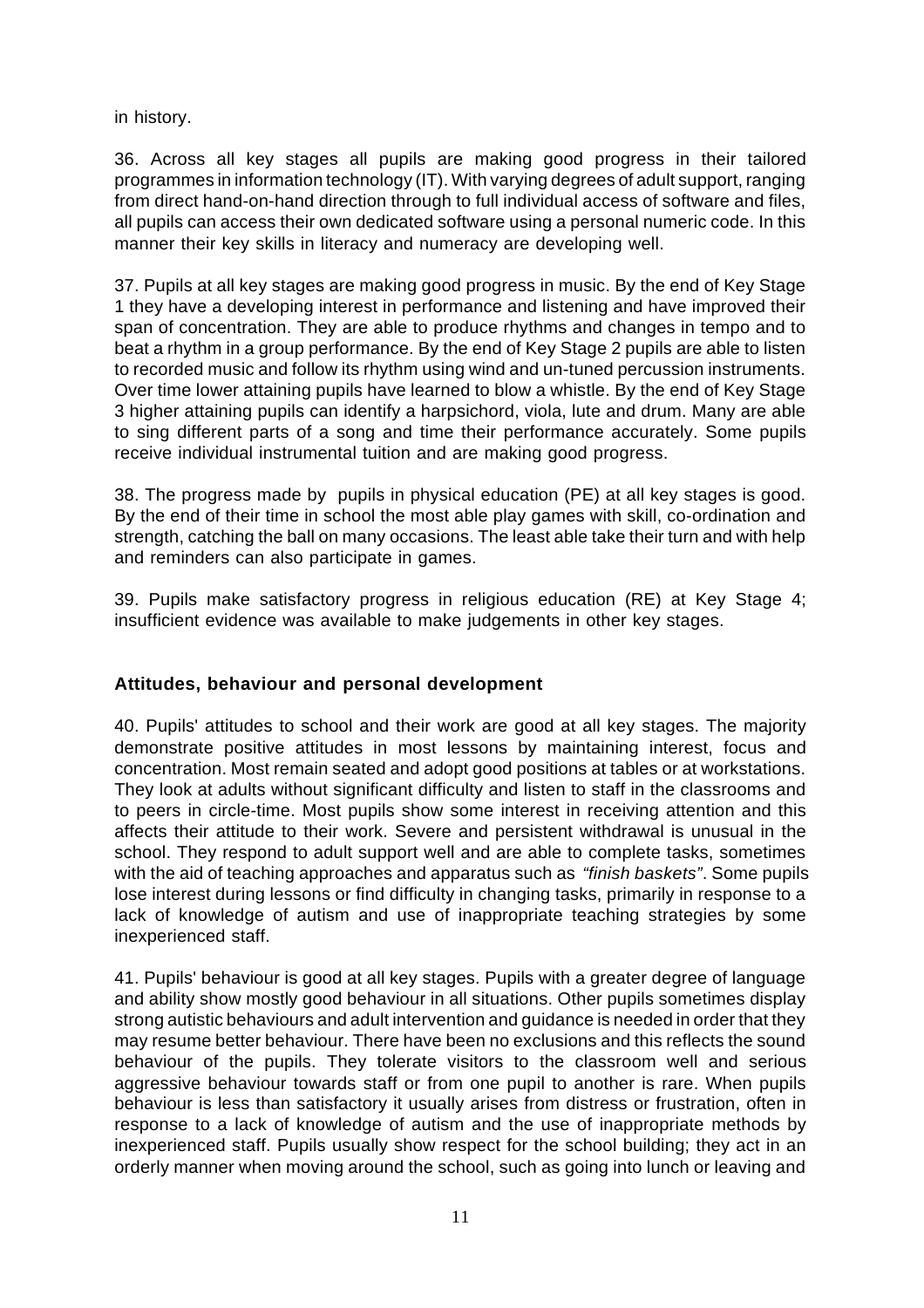entering the classroom at playtimes. On the few occasions when pupils run on the corridors, they avoid collisions with others. They sit together without difficulty in lunch and in assemblies and inappropriate social behaviours such as kissing and hugging staff are at a low level. Those few pupils who tend to show these behaviours respond well to the consistent response from staff to adjust their behaviour and to discussion of such issues in circle-time. Parents report that they are pleased with the standard of behaviour and the approach of the school. Overall the state of the buildings supports that view, being free of graffiti and damage by pupils.

42. Pupils show increasing awareness of others as they progress through the school and do not seek to copy inappropriate behaviour when it occurs. Instead, many maintain good relations with others by gradually developing better sharing and turn-taking skills, in work, and when playing board games. In circle-time they listen to each others' views and occasionally offer supportive comments. Though all the pupils are affected socially by their autism there are good relationships between pupils and between pupils and staff.

43. There is satisfactory progression in pupils' personal development throughout the school but there is sometimes slower progress for younger pupils. Pupils' sense of personal responsibility and self-control is hampered when adults provide excessive guidance through hand-holding and leading. They respond well when their self-confidence is encouraged through the use of structures to promote independence; for example, through systematic use of objects, symbols and schedules. Most pupils are independent in toiletting and most can change for PE with minimum help. Pupils usually take their opportunities for responsibility seriously and some younger pupils return the register or take a simple message. Pupils help to clear up after meals and some older pupils are able to serve in a "classroom café" once a week. Personal development is enhanced at Key Stage 4 and accelerates at post-16 and older pupils and students develop good selfhelp and personal care skills. Though characteristically difficult for children with autism, some are developing skills of reflection and commentary regarding relationships. They take greater responsibility for their own actions, develop greater self-care skills and, where appropriate, participate in the day-to-day running of the residencies. They generalise their experiences into real life opportunities in the community; for example, by working in local establishments and showing courtesy to members of the general public.

#### **Attendance**

44. Pupils' attendance is very good and a strength of the school. There is a prompt start to the day and lessons have a punctual start.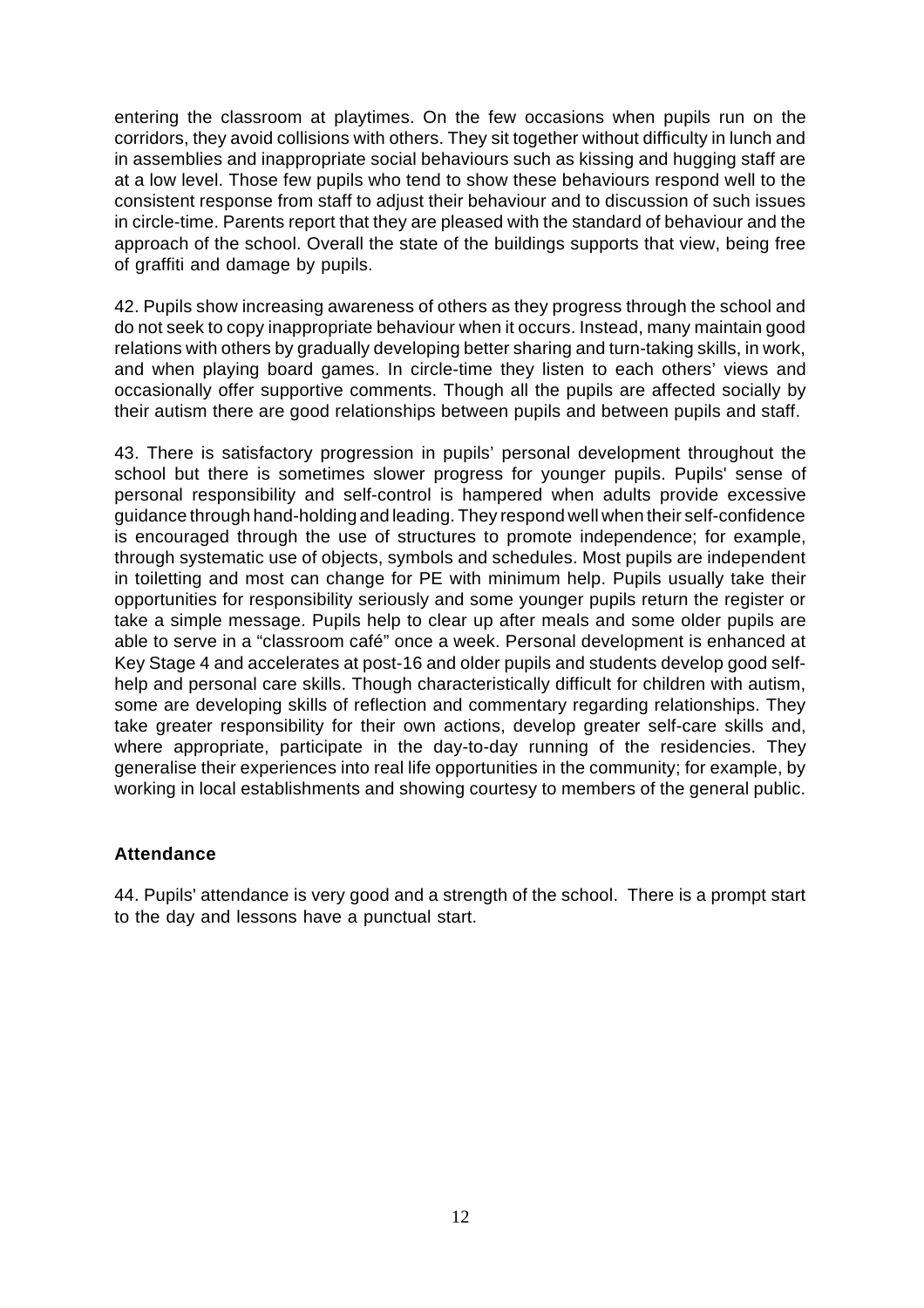# **Quality of education provided**

### **Teaching**

45. The quality of teaching is very good or better in one in seven lessons, satisfactory or better in nearly nine out of ten lessons and less than satisfactory in only one in eight lessons. Teaching is satisfactory at Key Stages 1 and 2, unsatisfactory in the early years of Key Stage 3, good at Key Stage 4 and often very good at post-16. The quality of teaching by subject and key stage is :

|                    | <b>Key Stage 1</b>    | <b>Key Stage 2</b>           | <b>Key Stage 3</b>    | <b>Key Stage 4</b> | Post 16      |
|--------------------|-----------------------|------------------------------|-----------------------|--------------------|--------------|
| <b>English</b>     | Satisfactory          | Satisfactory                 | Satisfactory          | Satisfactory       | Very good    |
| <b>Mathematics</b> | Satisfactory          | Satisfactory                 | Satisfactory          | Satisfactory       | Satisfactory |
| <b>Science</b>     | Satisfactory          | Satisfactory                 | Satisfactory          | Good               | Not taught   |
| Art                | Satisfactory          | Satisfactory                 | Unsatisfactory        | Satisfactory       | Not taught   |
| DT                 | Satisfactory          | Satisfactory                 | Unsatisfactory        | Good               | Not taught   |
| <b>French</b>      |                       | Unsatisfactory<br>Not taught |                       | Satisfactory       | Not taught   |
| Geography          | Satisfactory          | Good                         | Insufficient evidence |                    | Not taught   |
| <b>History</b>     | Insufficient evidence |                              |                       |                    | Not taught   |
| ШT                 | Good                  | Good                         | Good                  | Good               | Good         |
| <b>Music</b>       | Good                  | Good                         | Good                  | Good               | Not taught   |
| PE.                | Good                  | Good                         | Good                  | Good               | Not taught   |
| <b>RE</b>          |                       |                              |                       |                    |              |

46. Less than satisfactory lessons occur mostly with inexperienced staff who have an insecure knowledge of the subject, and a limited knowledge and understanding of how to manage pupils' disabilities, particularly lower attaining pupils. These combine in lessons that lack sufficient challenge, where resources are not used to best effect and staff use language that is too complicated for pupils to understand, without the benefit of appropriate visual and symbolic artefacts to support pupils' learning. Such lessons result in pupils becoming frustrated and occasionally distressed. However, when this does occur, most staff manage the behaviour well, calm is soon restored and the lesson picks up again.

47. Teachers' knowledge and understanding are particularly good at Key Stage 4 and post-16. They are particularly good in IT, music and PE at all key stages and in English at Key Stage 4. Where teachers' have a sound understanding of the subjects they teach, and also of the pupils' disabilities, this results in lessons that are well ordered and where learning proceeds at a satisfactory pace. Teachers' sound knowledge results in activities where there is a minimum of language for communication, where modelling is used effectively and where the management of pupils' frustration is good. Sometimes, schemes of work are interpreted well to provide relevant tasks and learning experiences. Where this knowledge is combined with very good teacher confidence and personal skill, such as in music, this results in lessons that are good and occasionally very good.

48. Teachers' expectations are too low at Key Stage 3, but high in Key Stage 4 and post-16. Teachers' mostly have satisfactory and often high expectations of pupils, and, in terms of their behaviour, they have very good expectations. However, whilst such expectations are good for higher attaining pupils, they are occasionally less so for lower attaining pupils, which results in some inappropriate work at this level. Expectations in terms of pupils' social behaviour- for example, to discuss their work and to join in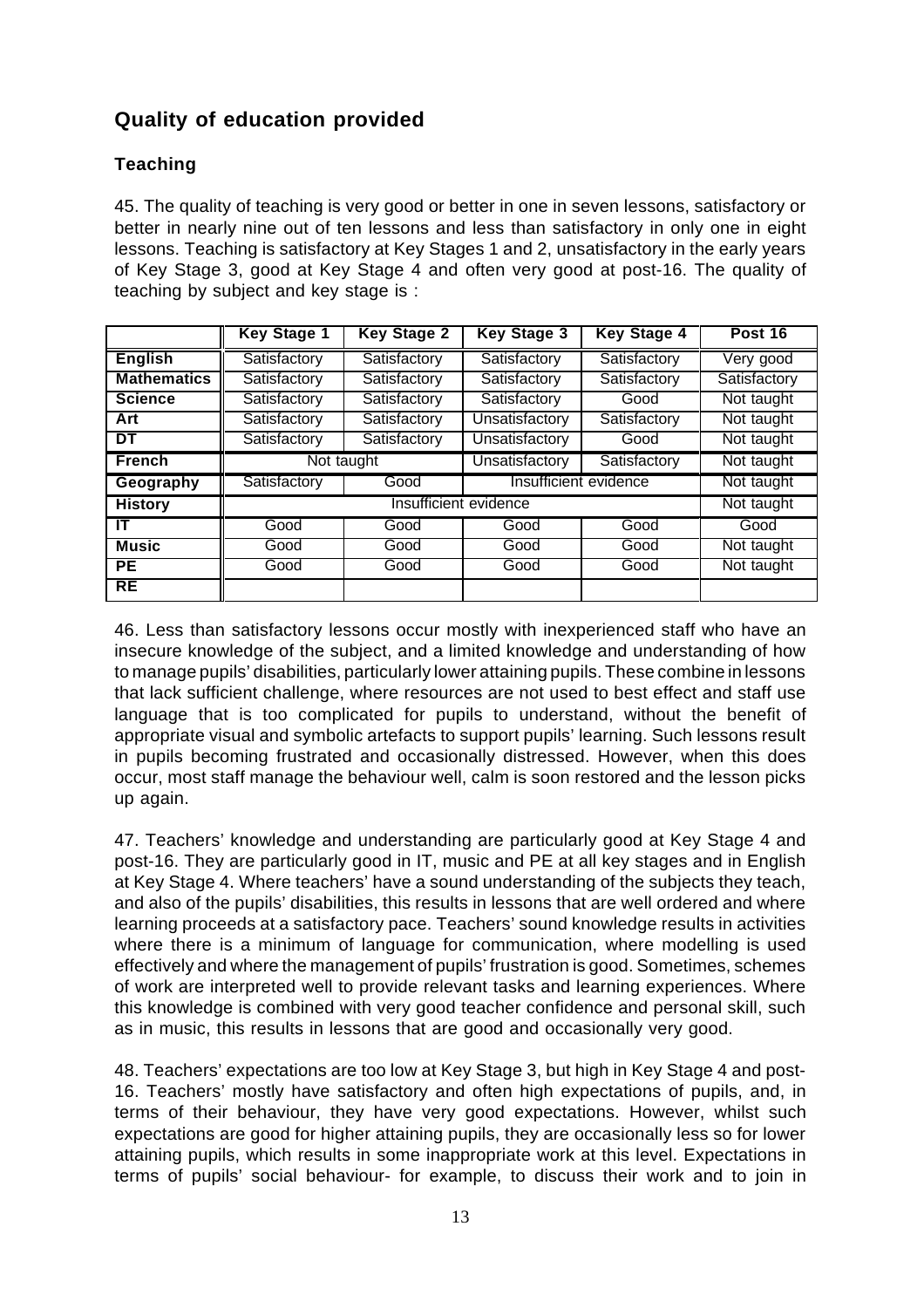activities- are high, and results in the good standard of co-operation seen across the school. Expectations in terms of learning strategies are also high; for example, to discuss, investigate, think of alternative ideas, and to make decisions. These expectations result in challenging lessons for many, particularly in the provision of activities that require the greatest level of effort on the part of the pupils.

49. Teachers' planning is unsatisfactory at Key Stage 3, but good at Key Stage 4 and post-16. Planning for lessons follows a corporate model and draws from information provided by pupils' statement of special educational need and their IEPs. These often result in plans that provide for a sequence of activities and tasks well suited to pupils' needs. However, the quality of teachers' planning varies from class to class and depends very much on the level of experience and knowledge the individual brings to bear. Weak planning concentrates mainly on listing activities for pupils to follow, without sufficient reference to what it is intended they will learn. Good planning on the other hand, evident particularly in IT, music and PE, provides for a series of well-organised learning tasks for the duration of the lesson, effectively adjusted to meet the differing needs of pupils, and which meet the appropriate programmes of study for the subject.

50. Teachers' methods and lesson organisation are unsatisfactory at Key Stages 2 and 3, but good at Key Stage 4. Most teachers use an appropriate "mix" of learning methods to sustain pupils' interests and meet the planned purpose for the lesson. Lessons contain a combination of differing activities such as individual work, pairs, small groups and whole class work, Learning strategies include reporting back, modelling, discussion, experimentation, evaluation and hypothesis testing. Tasks require answering questions, writing worksheets, stories and computer work. Music and PE require pupils to perform in public and provide a demonstration of their growing prowess and skill, and the ability to explain to others what it is they are doing. These provide additional challenge and expectation for many, as most find public performance difficult.

51. Staff's management of pupils is good at Key Stages 1 and 2 and very good at Key Stage 4 and post-16. The high staff numbers in each room results in the availability of at least one adult, and often more, to provide immediate and effective attention to pupils who become frustrated and occasionally distressed by the lack of challenges presented by some lessons, and their brief inability to understand what to do. Staff response is characterised mostly by the ignoring of repetitive and idiosyncratic behaviour, and a calm, persistent approach to the occasional outbursts of frustration, distress and aggression. In the face of such behaviour all staff insist on pupils completing what is expected and in a manner that is appropriate to the lesson. When this approach is combined with the skilled use of visual or symbolic artefacts, together with a minimum of language, calm is very quickly restored and learning re-commences. Of considerable note is the way that all staff work co-operatively and effectively in achieving and sustaining calm, order and productive learning. The majority of staff are skilled in anticipating likely problems and are effective in managing pupils through and beyond such times. On these occasions the most skilled staff use appropriate cueing techniques to enable pupils to accept some measure of personal control over events and, in so doing, contribute to their personal development and self-esteem. As a result of this, the management of pupils' behaviour is a positive and meaningful experience for most pupils.

52. Teachers' use of time and resources is unsatisfactory at Key Stage 3, but good at Key Stage 4. Most lessons start on time and remain productive for most pupils for the planned duration of lessons. Only occasionally are lessons disrupted, and usually for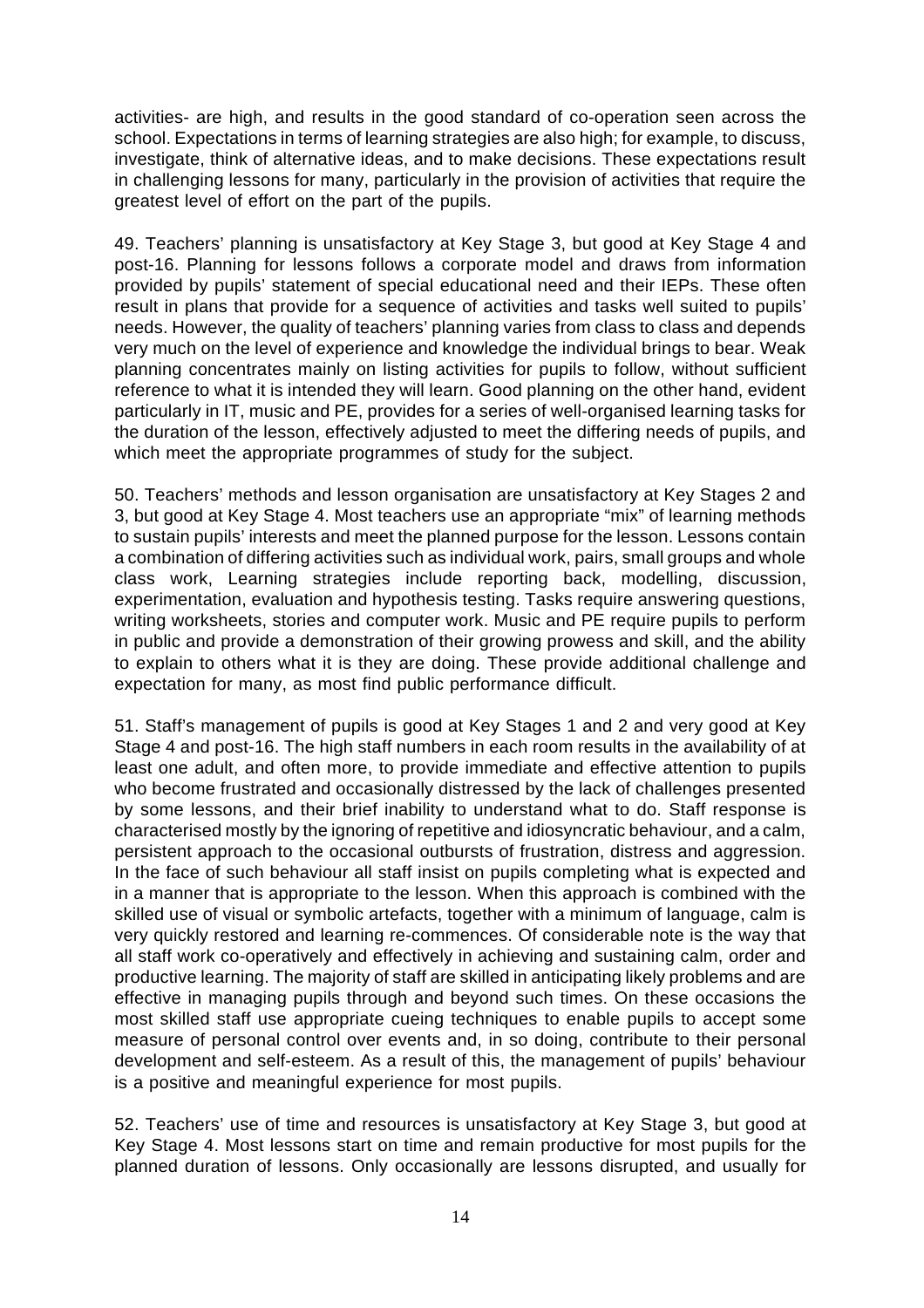planned events such as swimming or visits. Necessary changes in activities throughout lessons; for example, in music and DT, are managed in such a way the pace of the lessons is sustained and provide a variety of tasks to maintain pupils' motivation and interest. For most pupils, lessons are busy times during which they are expected to complete their work and behave well. Support staff are effectively deployed to sustain pupils' involvement and resources are used well maintain their interest.

53. Assessment is unsatisfactory at all key stages other than Key Stage 4 and post-16. It does not feature sufficiently in the core subjects and not always in the foundation subjects. Opportunities to assess pupils' work are not evident in all lessons. Where assessment opportunities are taken by class teachers in evaluating pupils' progress, there is insufficient discrimination between pupils' skill and the degree of adult intervention, particularly when this has been on an individual basis. The best assessment is seen in music where the teacher listens closely to pupils' performance and then insists on repeats until the required standard is met. A similar approach is also seen in PE. The majority of lessons present many informal opportunities to assess pupils' response and to provide advice on progress; for example, through questioning, observation of performance, or, as in art, by evaluating a drawing at the end of a lesson. On these occasions pupils are successfully informed of their progress through praise, smiles and sometimes a "smiley" sticker.

54. The school uses home : school diaries well to sustain learning activities beyond the end of the school day. Some parents visit the residential units during the week to support activities necessary for their children. The "hand-over" meeting between residential and teaching staffs at the start and end of the day also successfully maintain this continuity, and is further reinforced by the meetings of senior staff from both sites. Together, these arrangements provide a strong element of purpose and continuity to pupils learning across the 24-hour curriculum.

### **The curriculum and assessment**

55. The school provides a broad, balanced and relevant curriculum, including the National Curriculum, in line with its aims. Religious education and sex education are taught and the school offers a modern foreign language (French) at Key Stages 3 and 4. Information Technology is taught as a separate subject and in an integrated manner to support other subjects; for example, mathematics and English. Most subjects are enhanced by the opportunities offered through extra-curricular or community based visits. A small number of pupils' benefit from a programme of supported integration into local mainstream provision, with access available to the General Certificate of Secondary Education (GCSE). All pupils have careers advice and a programme of work experience. The curriculum is good at Key Stage 4 and very good at post-16, where students have access to nationally accredited courses such as the Youth Award Scheme (YAS).

56. The whole curriculum, which is only recently in place, is well organised and well managed, and supported by a full range of subject policies. Each subject is divided into weekly topics at each key stage, resources are collated for each, and, in this way, satisfactory schemes of work are in place for most subjects. However, individual resource packs do not offer sufficient detail to support all abilities and the differing needs of pupils with autism, resulting in less experienced staff planning for what pupils will do rather than for what they will learn. From time-to-time the school organises the timetable to take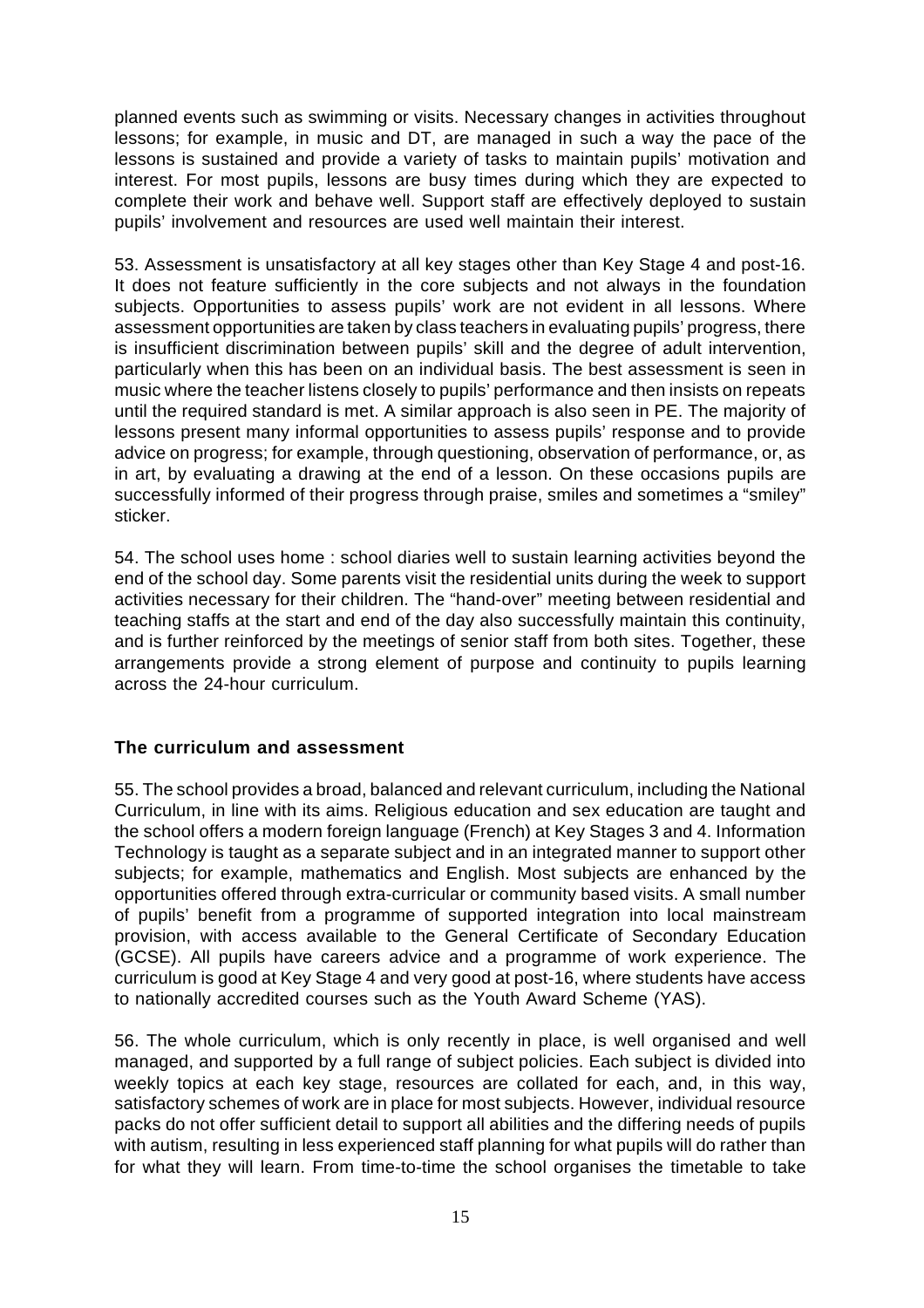advantage of team teaching; for example, at Key Stage 4 and also in providing transition for pupils from Key Stage 3 to 4 and from Key Stage 4 to post-16. This arrangement is particularly good for pupils on the cusp of change, and for all pupils in the final stages of compulsory education when skilled teaching can be marshalled to best advantage.

57. Provision is made for PHSE through discrete teaching sessions and through an incidental approach throughout the day. Whilst many, more verbal pupils show abilities in caring for themselves and others, the high levels of staff often restrict the need for less able pupils to acquire independence skills. The use of the community enables pupils to practise skills learned in school. Pupils' levels of autism are not fully supported through a variety of approaches to support curriculum access; for example, verbal support is good but there is a lack of visual and physical structure to activities and communication systems. However, the school receives sound support from the full time Speech and Language Therapist in the devising and delivery of lessons to develop pupils' skills of communication.

58. The aims of the post-16 unit are laudably high and centre on excellence and enabling students to live independently within the community. It occupies discrete accommodation, separate from the school, and situated in the residential provision in Gravesend. This enables it to make extensive use of the facilities available in the town in terms of providing for students' growing need for independence and leisure. The unit is managed by a skilled teacher experienced with students in further education, which results in provision that is age-appropriate and specifically tailored to enabling progress towards the next stage of education. All students have individual programmes devised for their particular need and on-going continuous assessment is being developed in line with national initiatives. Experience of work is available to all students and includes working under real-time management, realistic expectations of tasks and time-keeping, being monitored and having to meet health and safety requirements. Supervision from the centre's staff is skilled but unobtrusive, providing high expectations of requiring students to develop their confidence and skills. Attendance at Hadlow College provides further opportunities for social integration as well as realistic experience of work and study in a college of further education.

59. There is a clear structure for the cycle of assessment procedures, and, for post-16 students, are good. Recording processes are evident in all classrooms and teachers and support assistants contribute to these. However, these are not moderated and this leads to inconsistency across the school. Assessment procedures show where verbal or physical prompts have been given but do not fully assess the degree of help given by adults, and targets for individuals lack precision. With the exception of post-16, information from assessment is not used sufficiently well to inform curriculum planning.

### **Pupils' spiritual, moral, social and cultural development**

60. The school makes satisfactory provision for pupils' spiritual development. During assembly pupils are reminded that God cares for, and loves all of His creation. The story of Noah, for example, is used to illustrate this, and further emphasis is made through prayer and the enthusiastic singing of a hymn. Displays around school promote an atmosphere of well-being and reflect the wonders of nature. Pupils have visited a farm and experienced the handling of newly-born lambs. When visiting a church some pupils were impressed by the beauty of the stained glass windows. Grace is said at meal times,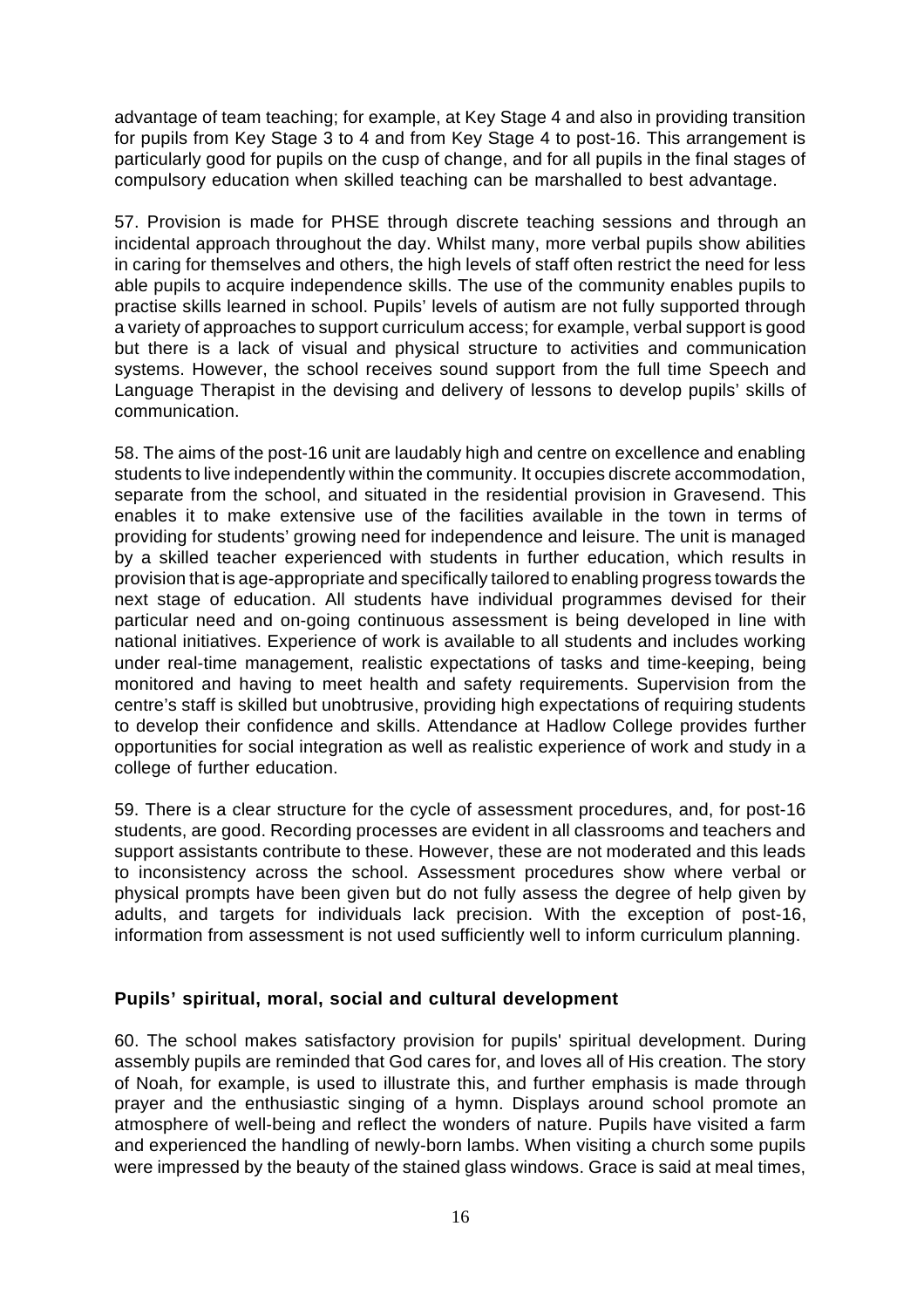and, through discussion at during circle-time, pupils explore how they feel when undertaking tasks that are strange to them. There is good celebration of pupils' work, and also the festivals of Harvest, Christmas and Easter.

61. Provision for pupils' moral and social development is very good and a strength of the school. Understanding of right from wrong is well taught throughout the curriculum. Rules regarding friendships, and photographic examples of kind actions, help to reinforce this understanding. Discussions during social communication sessions (circle-time) with the speech therapist, provide opportunities for self-evaluation, and this time is well used to allow reflection upon their own, and each others' behaviour. Pupils are taught to say *thank you*, be polite and establish friendships. Good expectations are levied for older and more able students to support their younger and less able peers. The need for private space, honesty and consideration is reflected in the relationships within the residences. Pupils make choices about eating and consider the need for a healthy diet and an environment which is free from pollution. All staff present very good role models and set high standards through their appearance and attitudes.

62. There are numerous opportunities for pupils to take responsibility, and most have immediate impact; for example, preparing and watering the hanging baskets, clearing and upkeep of an area of land for a conservation project, and a work experience group responsible for clearing the bracken for a Groundwork Trust. Students are members of the school council, contribute to the choosing of menus, make their beds, lay tables and clear away at meal-times. Community-based education provides the opportunity for pupils to participate in the community. They visit Meopham Country Club, have full use of the recreational facilities of snooker and darts, choose their lunch, and are good friends with the patrons and members. Social communication programmes provide a significant range of opportunities for students to be part of, and experience life in, the community, and their proximity to the local town contributes well to their community awareness. They make frequent and needs-related journeys to the shops to acquire provisions for their work experience periods. This involves them in investigation, selection and choices leading to positive outcomes. Realistic work experience opportunities contribute to students' understanding of the world of work. Two students have a regular placement at a local leisure club/bar, where they clean and set the room for use by the customers. Others partake in placements at a local agricultural college, where they undertake commercial activities in the potting sheds and gardens, and have social interaction with their peers from mainstream and other special needs groups. Students' awareness of community was demonstrated by one young man sharing his prize of bulbs, and making hanging baskets for the local elderly persons' home.

63. The satisfactory provision for pupils' cultural development is seen through displays reflecting historical events such as the Golden Hind, Rochester Castle and the allotments of World War Two. They have taken part in a May Day assembly, experienced France and its food, and visited local churches. Through religious education pupils are taught of the major religions of the world and have visited a synagogue and Sikh temple, One pupil returning from visiting his relations in Africa brought to school and wore, the national dress of the Ashanti tribe, to whom his relations belong. Japanese teachers have shared their national traditions with pupils, there has been a feast of Chinese foods and the celebration of Indian cooking is similarly planned.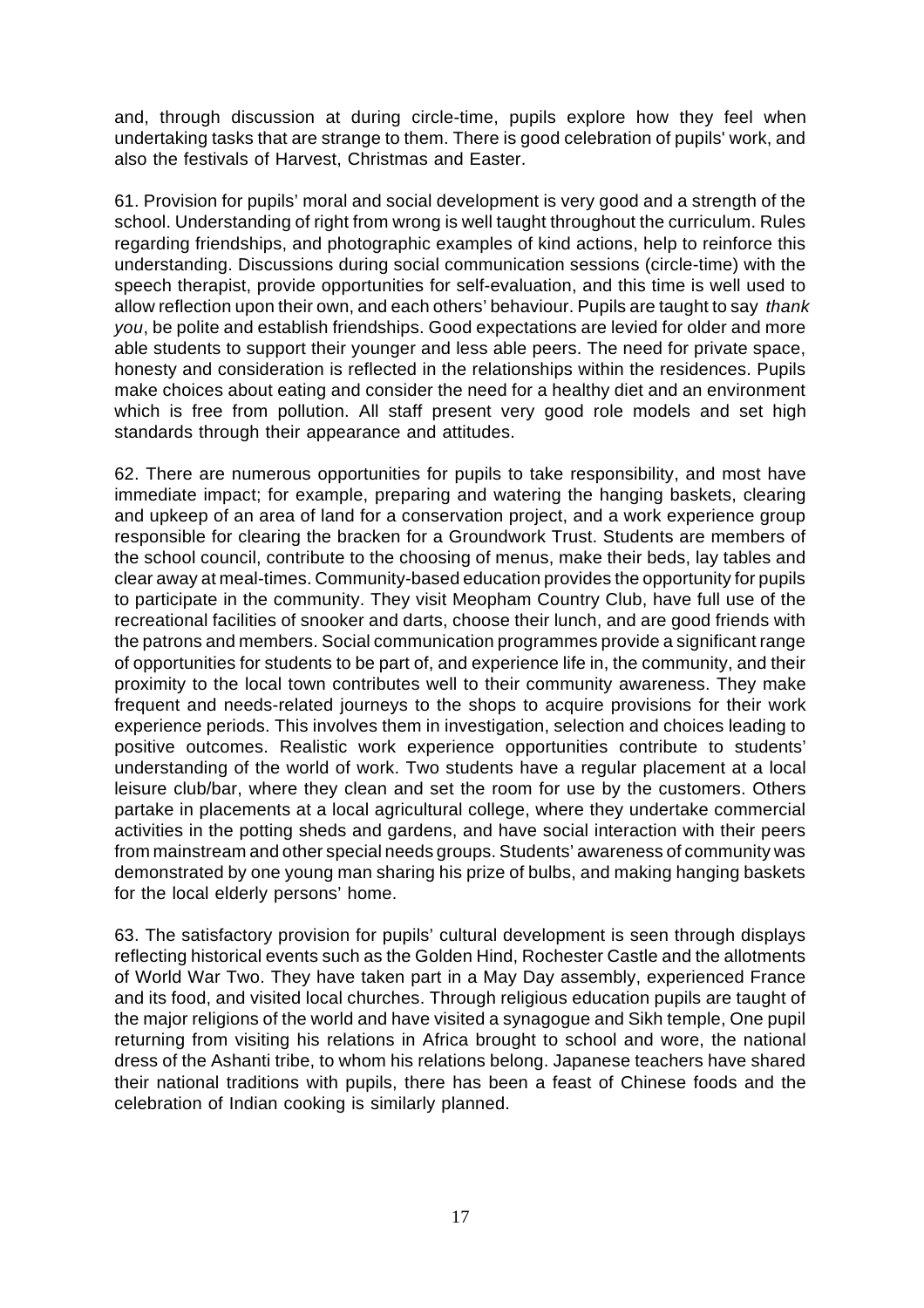### **Support, guidance and pupils' welfare**

64. Procedures for monitoring the progress and personal development of pupils are good. The whole school is a caring community in which all the staff know their pupils well and provide them with good support across the 24-hour curriculum. The daily hand-over meetings between residential care and school staff ensures good continuity in managing pupils. Despite some turn-over of staffing in recent years the school has retained sufficient stability within teams, particularly of non-teaching staff, to ensure good provision for pupils' welfare.

65. Pupils' strengths and weaknesses are assessed well when they arrive and, following consultation with parents, this information forms the basis of pupils' IEPs. Appropriate targets for learning and development are written and these are reviewed regularly to assess progress, with pupils' social skills measured against targets for mealtimes and coping with community-based experiences, such as shopping or being in a cafe. Pupils' progress is also monitored through their individual files which are maintained by teachers and support assistants in classrooms. These files contain several levels of daily monitoring: the autism support targets are used to monitor pupils' social interaction and their use of communication and imagination; for each subject of the curriculum, a record is maintained of progress over several learning targets, supplemented by written comments. However, while many teachers formulate precise and measurable academic targets, others targets are vague (for example, 'to increase knowledge') and, as a consequence, do not always provide sufficient detail of what a pupil has learned. This acts to restrict what can be known of what pupils learn.

66. The behavioural needs of pupils are well managed and monitored. Behaviour support plans make clear and simple statements on the nature of pupils' behaviour, its likely causes and the best strategies for staff to respond to it. Where behaviour is likely to be extreme, clear guidance is given on physical handling strategies. Parents are consulted on the formulation of these plans, staff are trained, implement them successfully and record them accurately. These reports are confirmed by senior staff and monitored by the Principal and the National Autistic Society Education Manager. Sanctions beyond appropriate verbal disapproval for poor behaviour are seldom used. When a pupils' behaviour is seriously disrupting a classroom a period of withdrawal is applied until calmness is restored, throughout which the pupil is accompanied by a member of the classroom staff.

67. Pupils' attendance is monitored well and class registers are properly maintained. Procedures for child protection are in place in accordance with the school's policy. At each site a designated person is known to all staff and the Deputy Principal in charge of pupils' welfare co-ordinates the roles of these staff. A health and safety policy is in place and procedures are good. Fire safety equipment and all electrical appliances are checked regularly by professional firms. Other school equipment is checked for safety and staff conduct a risk assessment on mini-buses each time they are used. The administration of pupils' medication is managed properly, although the storage of medicines in locked filing cabinets in the residential unit is unsatisfactory. Here also the room used by staff for sleep-in duty also acts as an office and pupils are occasionally given access to the computer in this room. All of these purposes should be clearly separated in terms of accommodation.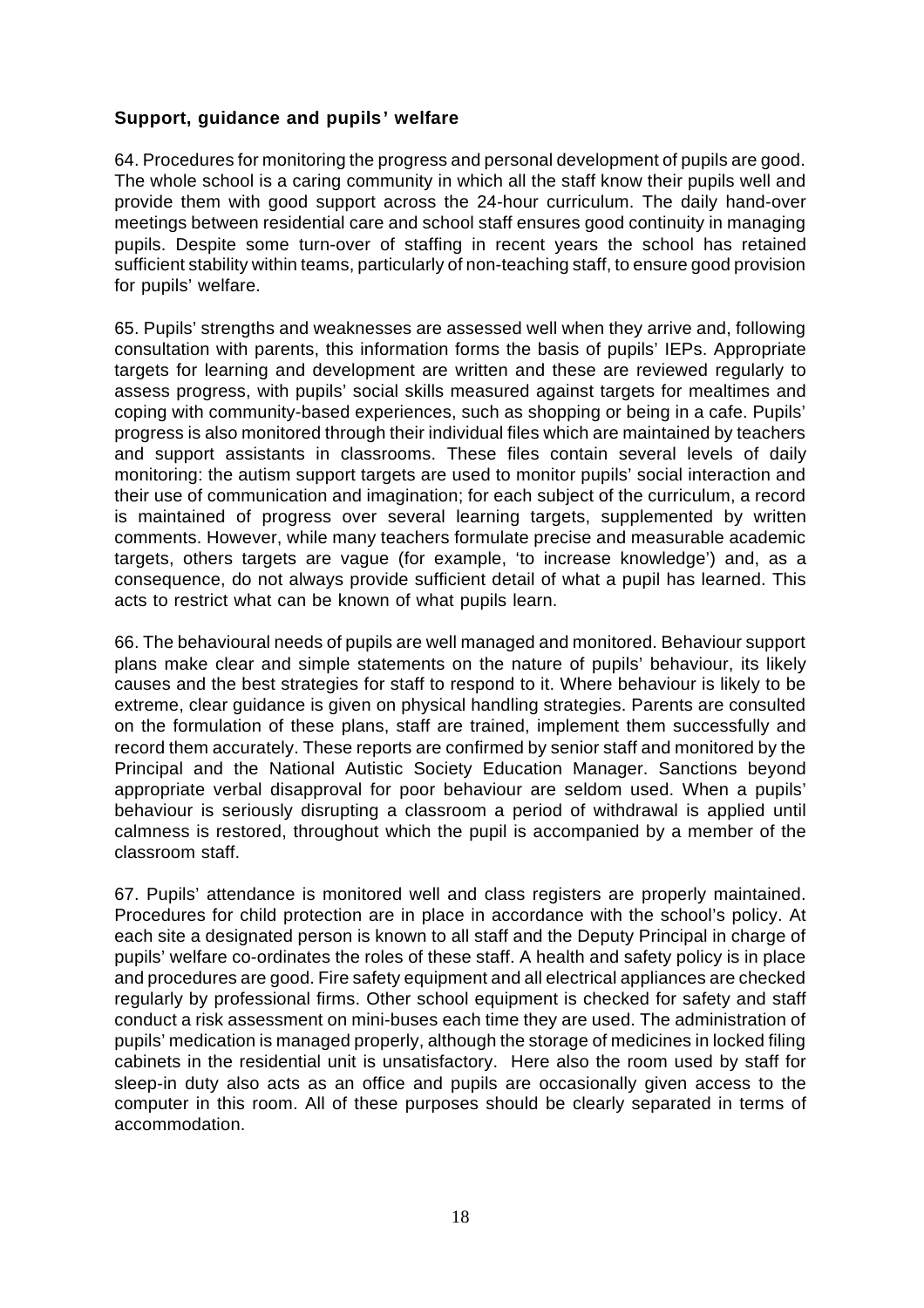### **Partnership with parents and the community**

68. The schools' partnership with parents and the community is very good and a strength of the school. There is a high quality prospectus in which the school invites and encourages parents to be partners in their children's education. They can do this through the parent interest group, parent support group, monthly Makaton classes, class visits and coffee mornings, and by attending the parent-teacher evaluation and planning sessions. Parents receive a high quality and comprehensive annual review which reports on pupils' academic progress. Parents are invited to the review meetings, and make valuable contributions to the composition of their children's IEPs. Home : school books are an integral part of the information exchange process, and make a significant contribution to children's learning. An event filled half-termly newsletter keeps parents very well informed about what is happening at school, and there is a regular flow of correspondence that covers a wide range of topics. Parents are invited to contribute their ideas for the school development plan, complete an annual *"how are we doing"* questionnaire, and staff make home-visits once a year. A Parent Information Booklet has an annual update and is a user-friendly guide to school. The Parents and Friends Association is very active, and makes considerable contributions towards improving the school's resources.

69. Strong links are the foundation of the school's community-based education programme. Pupils attend the local youth club, have displayed their art at Gravesend library and Meopham church, and sung carols to the residents of a home for elderly persons. The school invites the community to be involved in its annual sports and prize giving days and to its school concerts. Students from the local secondary school and colleges of further education are provided with the opportunity for work experience. The school makes good use of parents as volunteers, and they are provided with training and work under supervision.

70. The school has strong integration links with mainstream schools and colleges. There are very good planned programmes for a number of students and these are working very effectively. The school makes very good use of the community to provide opportunities for extensive and meaningful work experience, to develop and underpin its social communication skills learning programme, and provide a stage for community-based education. Students partake of the facilities of a local leisure centre, and are not only made welcome, but have equal importance with all other members.

## **The management and efficiency of the school**

### **Leadership and management**

71. The leadership and management of the school are good and the Principal provides a clear educational direction. The NAS is fully committed to the success of the school and maintains a strategic over-view of its development and its contribution to the Society's aims. Together they meet all of their statutory requirements. There is a strong sense of purpose in enabling the school to become a centre of excellence in the education of children with autism, and the Principal and the NAS work together well in pursuit of this aim; for example, the NAS Education Manager visits lessons and inspects facilities regularly. He has a good knowledge of current issues and this is complemented by the role of the seven members of the service support committee (in a role similar to that of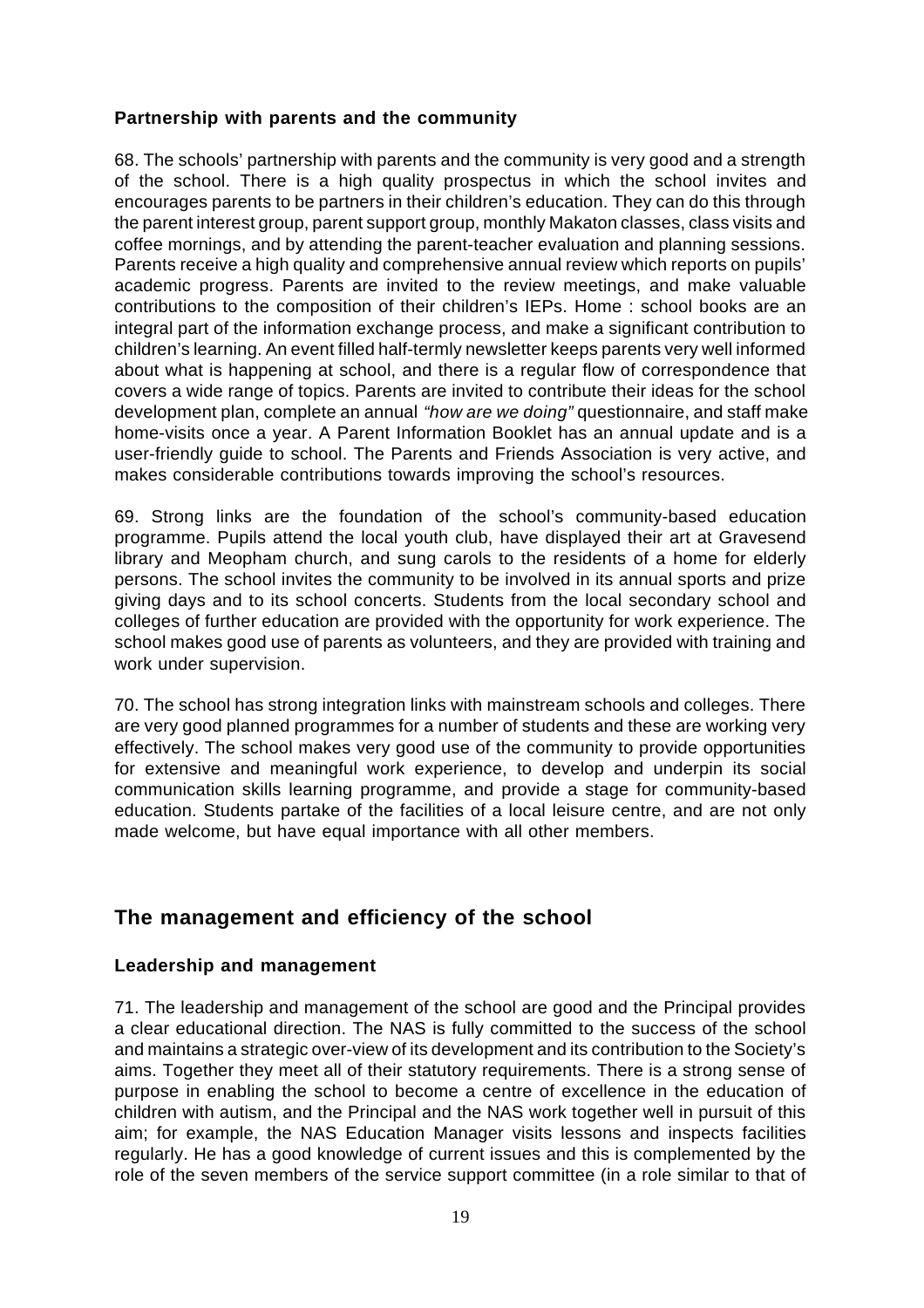a Governing Body) who, by visiting every half term, act effectively as a 'critical friend' to the school. After careful revision the management systems now possess sufficiently welldefined guidance and procedures for its operation. An effective senior management team has been formed following the appointment of two deputy principals. These have clearly demarcated responsibilities for the curriculum and the services to pupils, and both have worked exceedingly hard to ensure the continuing development of the educational and pastoral provision.

72. There is an effective senior management team representing all the main aspects of the school's functioning. The newly appointed teacher-in-charge of continuing education in the post-16 unit is providing very good leadership in developing this resource, and the Head-of-Care manages the residential provision well. The senior management team is supported by a senior staff group comprising administration, catering and professional services personnel. Responsibility for each of the curriculum subjects is delegated to classroom teachers acting as subject co-ordinators. Whilst they have clearly stated responsibilities, sufficient time to fulfill these has not been allocated. Although each coordinator is expected to support and advise colleagues on their subject, they have no role in the monitoring of teaching. A high level of monitoring activity is otherwise in operation, the outcomes of which are good.

73. The senior management team, the Education Manager and the service support committee together play an active role in auditing the school. They maintain a comprehensive picture of all the school's operations. Additionally, the school submits itself to an Autism Quality Audit which serves as a check on the internal monitoring which the school and the NAS undertake. A process of structured observation is being implemented using a detailed proforma to monitor the quality of teaching and learning in each classroom. This is applied regularly by senior staff, and results in evaluations and recommendations for improvements. These are discussed with each classroom team every half-term at an inter-departmental review which produces an agreed action plan. Subsequent progress is measured by future observations and assessed at the following inter-departmental review. Teachers and classroom support assistants value this process for the confirmation and direction it provides. However, the monitoring proforma does not give sufficient weight to judging teachers' subject expertise and the rigour with which assessment procedures are being applied and used to inform future lesson planning.

74. The school seeks to meet the needs of all its pupils and has well articulated aims and policies. While the majority of aims are being fulfilled the NAS's expertise in autism is not always explicit in classroom practice, often due to the relative inexperience of some staff. Some policies are relatively recent and still largely in the process of implementation. The school has needed to move forward rapidly to instigate essential improvements but is not yet taking stock of how well it is achieving its aims, particularly in relation to managing the curriculum and staff development. The behaviour management policy is a success. It provides good systems for dealing sensitively and effectively with some pupils' challenging behaviour. Staff have been trained appropriately and possess the skills to implement this policy well. This ensures the school is a safe, secure and stable environment for all pupils.

75. Development planning is comprehensive and well structured. It addresses all areas of the schools' operations satisfactorily and sets out its priorities clearly. These are mostly appropriate for helping the school move forward, although many issues are included which are trivial, such as the plan for repairing a toilet door. These only serve to distract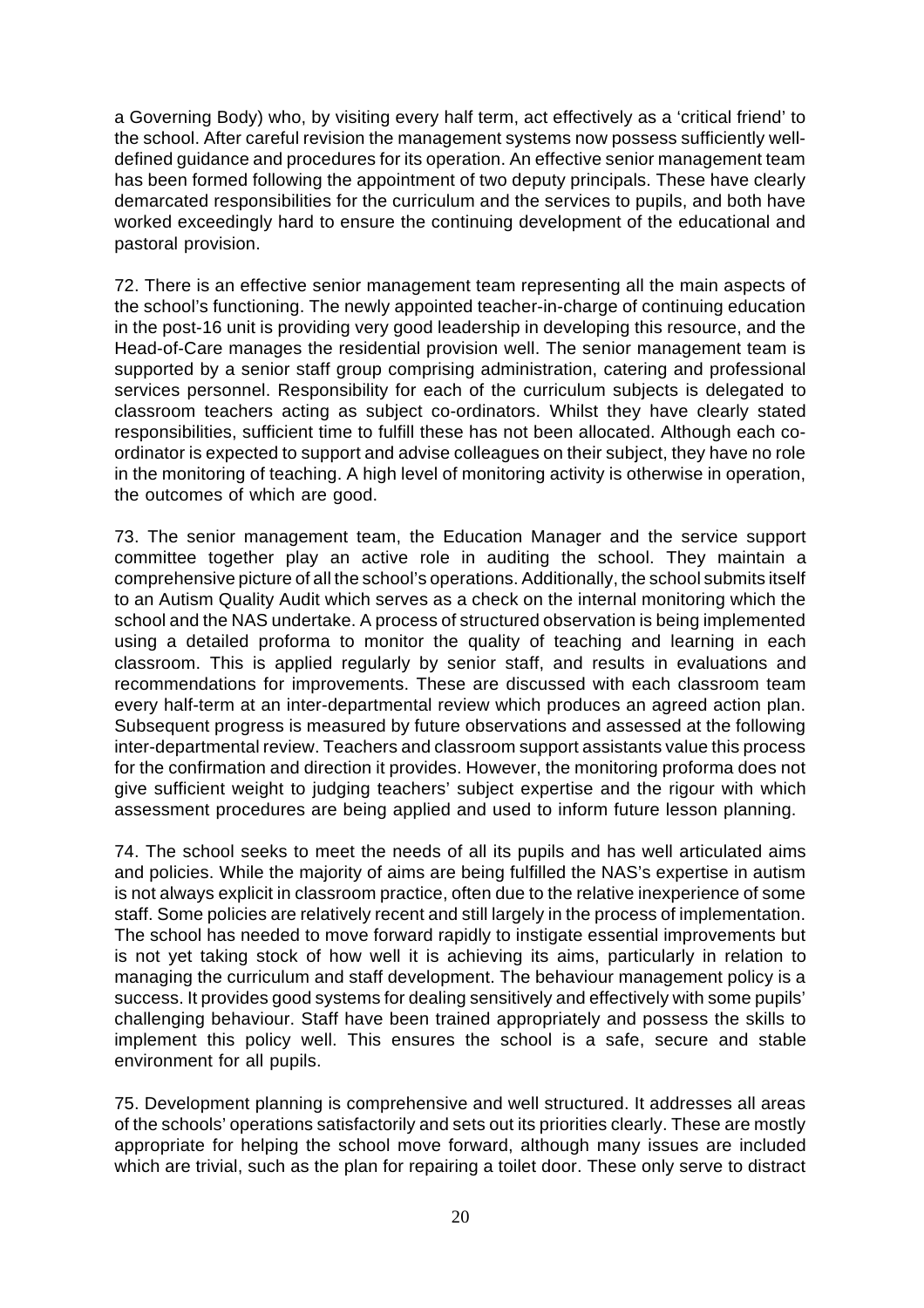from the key priorities for development. The description of necessary actions for some priorities lack sufficient detail and are also, at times, confused with the performance indicators. Performance indicators lack the precision that would make monitoring and evaluation of improvements more accessible.

76. There is a positive and caring ethos in the whole school and a shared sense of purpose on the part of the staff and the NAS. There are good relationships within the school. Pupils with severely challenging behaviour are managed well and meeting their needs is not disproportionate or to the detriment of less demanding pupils.

77. The school is committed to Equal Opportunities and has an appropriate policy and named staff member. It provides pupils with an environment that demonstrates this aim; for example, by meeting the religious and dietary needs of its pupils. Opportunities are equal for both sexes despite the high ratio of boys to girls in the school. The school staff provide good role models for the pupils and the school's current sex education policy helps to address the large difference in number between boys and girls. It provides interpreters for parents at review meetings, there are some staff members who are bilingual and able to provide first language input, but, by having no Afro-Caribbean and only one Asian member on its large staff, the school cannot fully provide the same quality of role model for certain of its pupils. The school is accessible to adults and pupils who may have physical disabilities but the post-16 unit and the residencies are not. To compensate for this parents who are unable to access the building are shown a video of the residencies.

### **Staffing, accommodation and learning resources**

78. The number of teachers is set at a good level and their qualifications are adequate. A high number of suitably qualified and experienced support and care staff enable teaching, administration and the day-to-day life of the school to function effectively. Though staff work together well a few are inexperienced in their knowledge of autism and in their knowledge of systematic methods and approaches for those pupils at the severe end of the autistic continuum. The high number of recently appointed teaching staff has an impact on the knowledge and expertise available in school. Most teaching and support staff are well deployed, hard working and committed to meeting the needs of pupils. Staff morale is good and the majority of staff work well together as a team.

79. There are extensive arrangements for the professional development of staff, but these do not yet fully meet the needs of the school. Teachers' induction consists of a basic information pack and autism awareness sessions taking place in evening or whole day sessions. Evening sessions cover the working of the NAS and information modules on autism, the code of practice and educational and behavioural issues. Whole-day sessions cover accreditation, the school development plan, curriculum issues and teaching and learning issues. There are training sessions based around promoting visual, object and symbol based programmes individually tailored to meet the needs of the least able and most autistic. However, this extensive programme does not yet sufficiently cover the key areas of methodology, systems and techniques necessary to teach all pupils, particularly those at the severe end of the autistic continuum, who have little or no language skills. There is a teachers' appraisal system, but, due to the high proportion of staff appointed during the past two years, this has yet to have maximum impact on standards.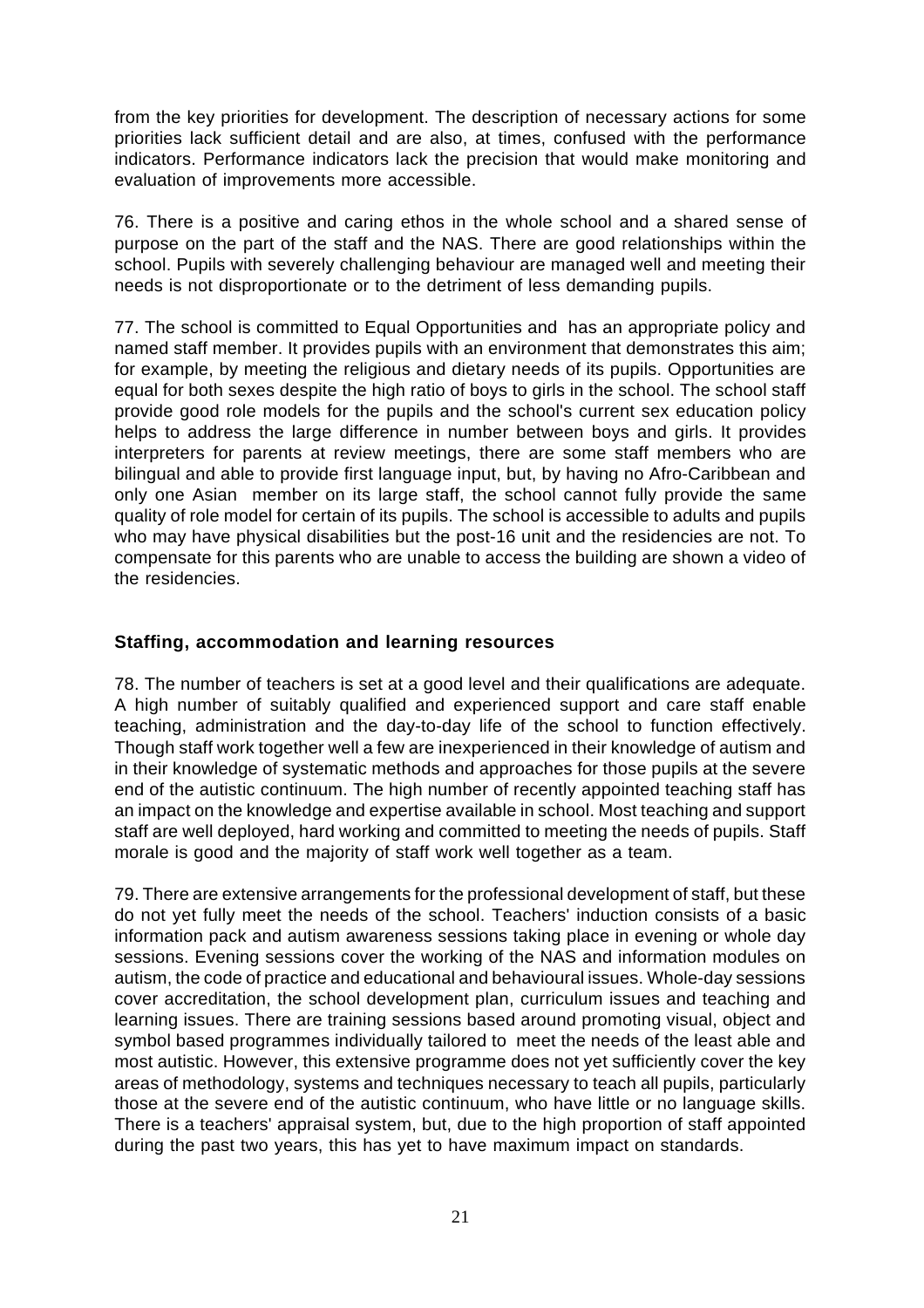80. The accommodation provides sufficient class bases for the number of pupils in the school and the classrooms are bright, airy and spacious with good displays. There is a lack of specialist areas such as a laboratory, DT room, sensory rooms, soft play areas and there is no music or IT room. Though the layout of the school is satisfactory there is a lack of indoor floor markings, symbols or visual signs for all areas in the school which would promote further the independence and autonomy of the most autistic pupils. The development of independence for the more able pupils is sometimes inhibited by the use of security locks, resulting in pupils being unable to develop skills involved in interacting with the school office and administration staff and transferring simple information to and from them. The post-16 unit is well organised with well-delineated and separated areas which promote the self-management and independence of pupils who understand more easily the activities to be pursued in each discrete part of the accommodation. The residencies are generally sufficient to meet the needs of boarding pupils but there is no identified separate bathroom and toilet for girl boarders, contrary to statutory requirements. The school has taken immediate steps to remedy this.

81. The school provides a satisfactory level, range and quality of resources for all subjects. The provision is good for information technology and music. Many subjects are benefiting from a recently increased level of resourcing and as such provision is still developing. Good use is made of the provision for physical education, which includes access to rock climbing facilities. Pupils enjoy a wide range of books and have a library facility at school. English is further supported through the use of the local library. Accessing community resources enhances most subjects. Pupils in residence are offered a satisfactory level of leisure resources and also benefit from using facilities in the wider community.

### **The efficiency of the school**

82. The quality of financial planning is good. The school development plan is appropriately prioritised, despite the relatively trivial nature of some issues, and serves as a guide, monitoring tool and aide-memoire. All relevant staff are fully involved in its construction, and all priorities fully costed. The budget is set annually by full consideration being given to current plans, the sustaining of current provision, together with future projects. This information is used constructively to set the annual fee structure from which all income is derived. The school benefits exclusively from all revenue raised and receives a wide range of professional support from the National Autistic Society headquarters through a service level agreement. By definition, therefore, it is free to seek external advice, support and guidance from other sources, although in practice it does not do so, being entirely satisfied with the current arrangements. Planned future capital expenditure, such as, major building extensions, are not included in the fee-setting arrangements, as these are provided for through major fund-raising programmes established by the national society.

83. Within the private residential school sector the fees set are competitive, but true comparisons are not possible as there are too few schools of a similar nature against which realistic comparisons could be made. Referrals for admission are high, including from families living abroad, and as a consequence the school has a long waiting list, suggesting that referring groups, including LEAs, have confidence in its cost-setting.

84. The use of teaching and support staff is good; they are well deployed and are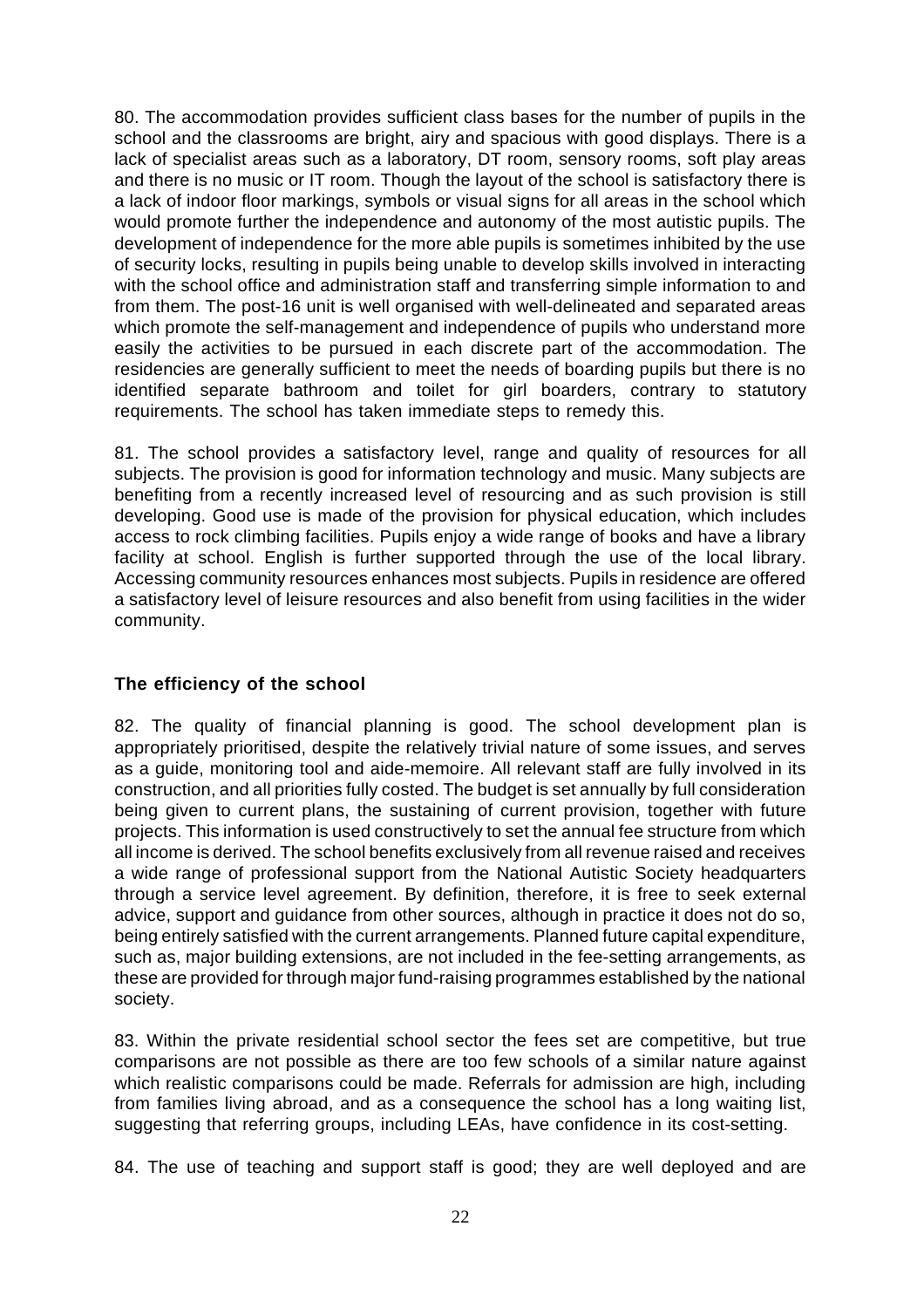effective in sustaining pupils' behaviour, progress and attendance. The use of the accommodation is good, and that of the post-16 unit and the residential units, is very good. Resources are similarly well used and this sustains the productive learning environment available for all pupils.

85. The quality of financial control and school administration is good. There is a finance department which manages the day-to-day expenditure process. The work of the finance department is monitored by the Principal who liaises directly with the headquarters' Director of Finance. Financial routines are subject to headquarters' control, and are routinely audited each year. Procedures are manageable and result in an accountancy structure that provides the Principal and NAS advisory staff with sufficient information for monitoring and review purposes. Currently, these accountancy structures are not maintained in a suitable computer software format, but plans are well in hand to convert the present manual system to a fully operational computerised system by the end of the current financial year.

86. The progress pupils make is at least sound, their behaviour is good and their attendance is very good. The quality of educational provision is at least sound, in that teaching is sound or better in the majority of lessons, the curriculum is sound, and provision for pupils' spiritual, moral, social and cultural development is good overall, as is provision for pupil's support, guidance and welfare. The partnership with parents and the community is very good, and a strength of the school. In view of this, and with regard to its context and income, the school provides sound value for money.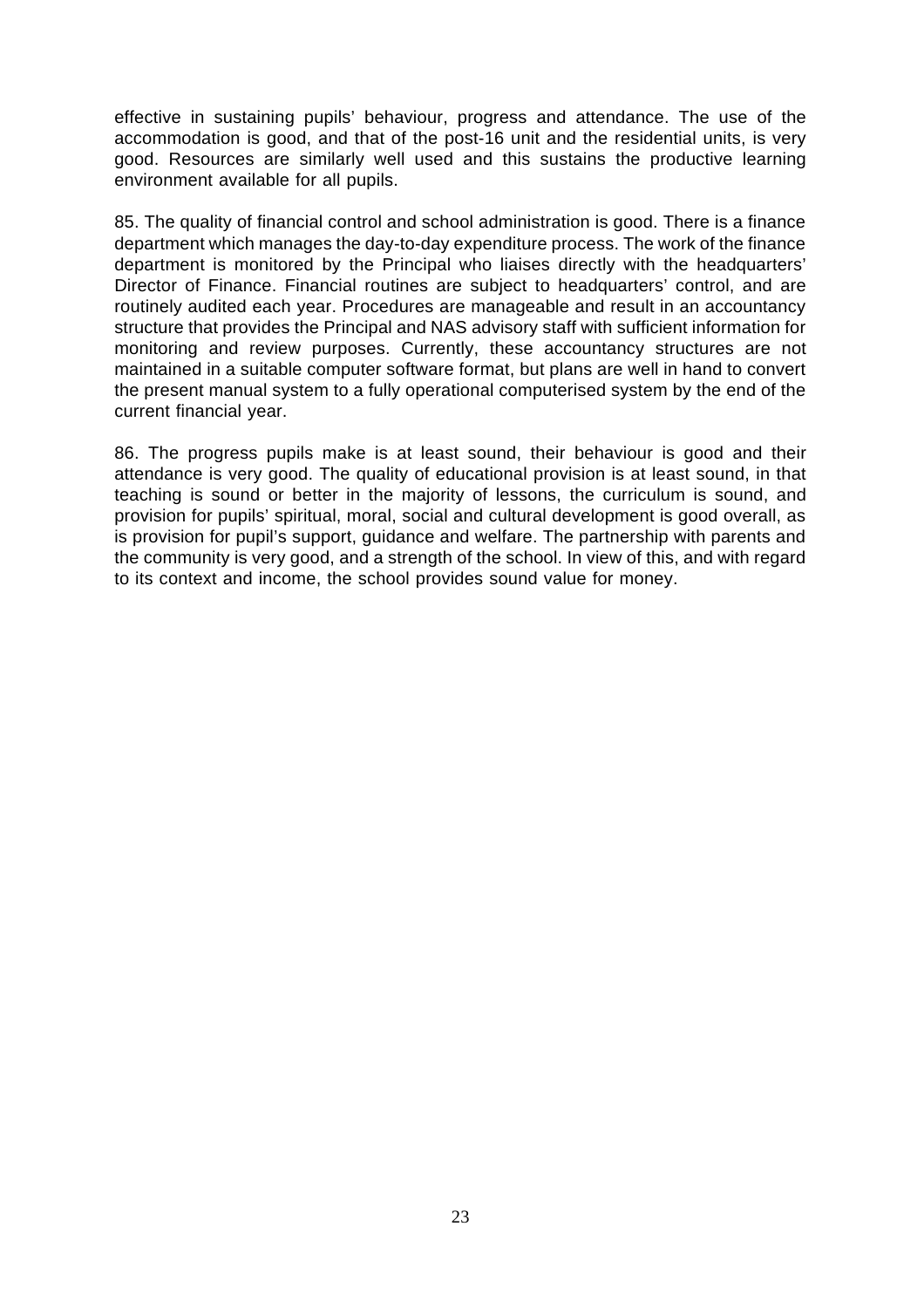# **PART B: CURRICULUM AREAS AND SUBJECTS**

## **English, mathematics and science**

## **English**

87. All pupils within the school are considered to have autistic spectrum disorders and as such their communication skills, their social communication and imaginative skills are impaired in varying degrees. Whilst some are verbal, their abilities to reason and find meaning in language are sometimes distorted. Less able pupils often have no spoken language skills and do not always employ any acceptable communication systems effectively. As such, all pupils are achieving levels well below national expectations.

88. In speaking and listening, pupils at all key stages make satisfactory progress. By the end of Key Stage 1 pupils use language to initiate and answer questions, but not always with meaning or understanding. At the end of Key Stage 2, higher attaining pupils can express requests and can use questions and answer techniques whilst lower attaining pupils rely heavily on adult support and intervention in many areas. Progress is satisfactory at Key Stage 3 but the relative inexperience of staff involved with pupils in the early years of the key stage, results in quicker than usual deterioration in pupils' behaviour. For lower attaining pupils in particular this results in lessened opportunities for sustained learning. In Key Stage 4, pupils make satisfactory progress so that by the end of the key stage more able pupils able to express ideas, opinions and preferences. Many can initiate and sustain conversations with adults on a range of interesting topics. At post-16, the progress of both able- and less-able students is good.

89. Higher attaining pupils at the end of Key Stage 1 read confidently from familiar books and can use picture clues. They are well supported in this as they make satisfactory progress through the school's commercial reading scheme. Lower attaining pupils are also making satisfactory progress in beginning to develop early reading skills of word and picture matching. Others can recognise simple words in the commercial reading scheme, reading with reasonable fluency and beginning to develop skills of recognising mistakes. This satisfactory progress continues throughout Key Stage 2 with pupils progressing within the school's commercial scheme and also in the supported commercial computer software reading programme. Progress for some lower attaining pupils falters at Key Stage 3 although the more able pupils can read well and continue this throughout the key stage. By the end of the key stage some are reading at National Curriculum Level 3 and employ a range of appropriate strategies to sustain their reading; for example, reading with expression, confidently self-correcting when necessary, using picture clues to help meaning, and gaining sufficient sense from the text to predict possible outcomes. However, less able pupils have not developed systems of working which provide for independence and they need a high level of adult intervention to remain in classrooms. Lower attaining pupils at Key Stage 4 make sound progress and by the end of the key stage good use of information technology programmes to support their reading which helps to sustain their progress. Work is well matched to pupils' abilities and assessment supports planning. Higher attaining pupils continue to make progress and, by the end of the key stage, some are reading independently for information and pleasure. Students at post-16 continue to make sufficient progress to benefit from the individual programmes provided within their accredited courses.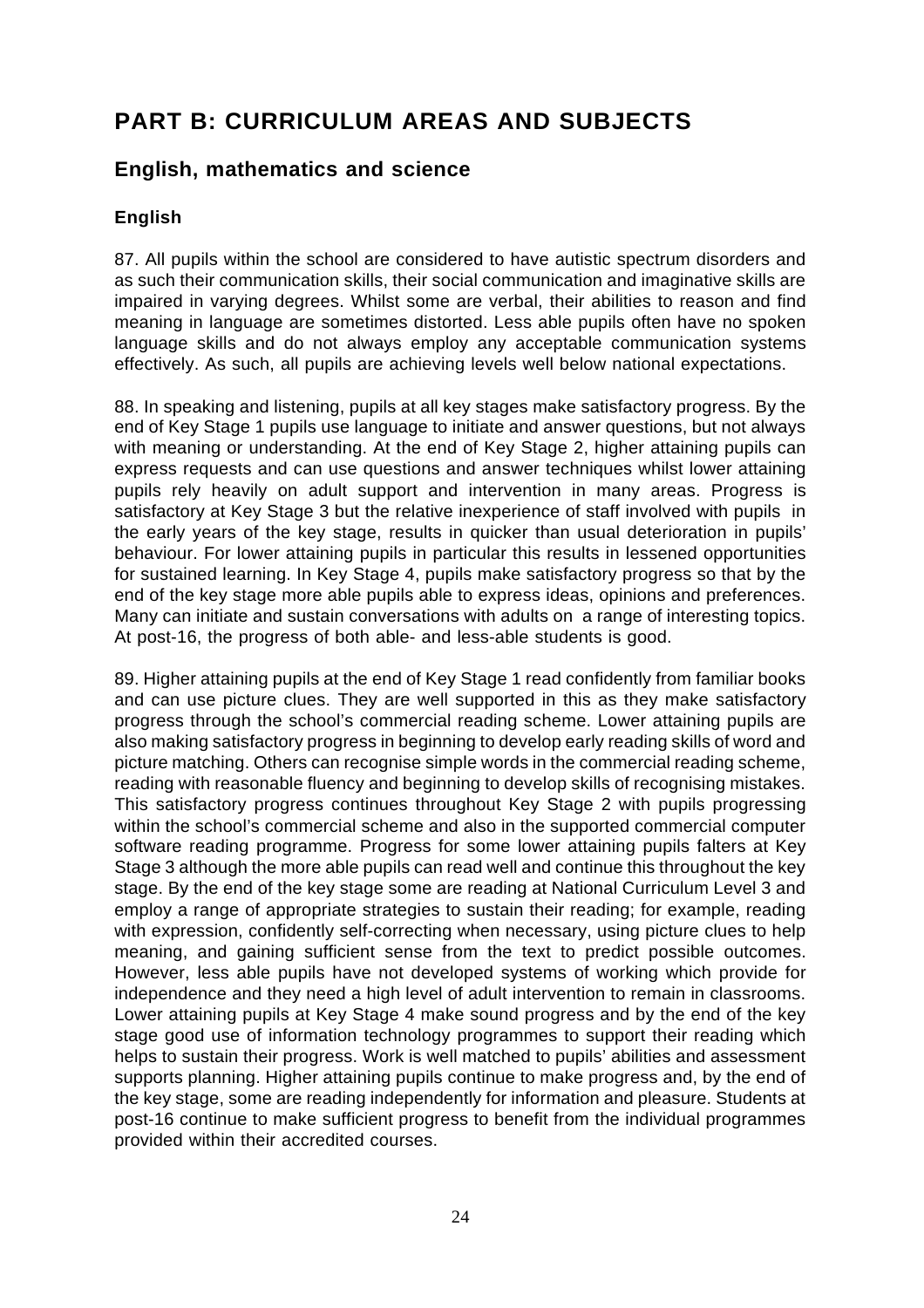90. Pupils at all key stages make satisfactory progress in the development of their writing skills, appropriate to their level of disability, which is not uniform across the school. Higher attaining pupils at Key Stage 1 can write simple sentences, sometimes developing these into stories. Lower attaining pupils rely on routines and objects in context to decipher the world about them. Their writing skills centre on making marks on paper. These skills continue in context throughout Key Stage 2, such that, by the end of Key Stage 3, higher attaining pupils can use comprehension methods to write answers to questions. However, lower attaining pupils have not developed systems of working which provide for independence and continue to require a high level of adult intervention to remain in classrooms. Progress continues satisfactorily throughout Key Stage 4 and on into post-16. Higher attaining pupils are now writing with accuracy, neatness and the appropriate use of punctuation and spelling. Lower attaining pupils continue to need contextual clues, with some requiring adult support to complete simple writing exercises.

91. Pupils' attitudes and behaviours throughout the school are satisfactory. Many pupils show an interest in their work; are calm and co-operative. More able pupils can work with, or next to, others, whilst less able pupils need the structure of a workstation or the support of an adult. Many enjoy the concept of finishing their work. For some less able pupils, classrooms are often noisy and over-stimulating and their personal development is affected. Sometimes pupils are withdrawn and lack motivation to interact. Some show distress and confusion and the general lack of visually structured information contributes to this. Difficult behaviours are well managed and pupils are handled carefully. More able pupils readily want to work, whereas the less able often rely on considerable adult intervention to access quite difficult work. Most pupils work well, when classrooms are quiet and verbal instructions are given calmly and simply.

92. Teaching is satisfactory at all key stages. Teachers' knowledge and understanding is good at Key Stage 4 and very good at post-16. Teachers' planning, the methods and organisational strategies they employ, and the use of day-to-day assessment, are unsatisfactory at Key Stages 1, 2 and 3. Where teachers have clear planning and demonstrate an understanding of the aims of the subject, using appropriate methods and strategies for pupils with autistic spectrum disorders, teaching is satisfactory. When teaching is good, teachers use clear instructions and supportive visual communication systems for the less able. Classes are then calm and quiet but with an industrious, productive atmosphere. Teachers employ effective assessment and accurate recording procedures. Staff intervene appropriately, after giving less able pupils time to respond. Pupils' work is not always effectively monitored or accurately assessed. Pupils' abilities are understood, high expectations are evident and independence is planned appropriately. Time is well used, students are well behaved and achievements praised. Resources are well used and cared for

93. The subject has recently undergone a thorough review and now meets statutory requirements. It is well planned and organised but still lacks the full range of communication systems. Assessment and recording procedures are in place but the lack of moderation across the school often results in inconsistency. The support of the Speech and Language Therapist assists in the accuracy of initial assessment of pupils. There is a subject policy to help guide practice. The role of the subject co-ordinator is not fully developed to match the job description. A termly budget is available and adequate resources are evident. There is an appropriate range of both fiction and non-fiction books housed in the school library and in classrooms and effective use is made of the local library to enhance resources.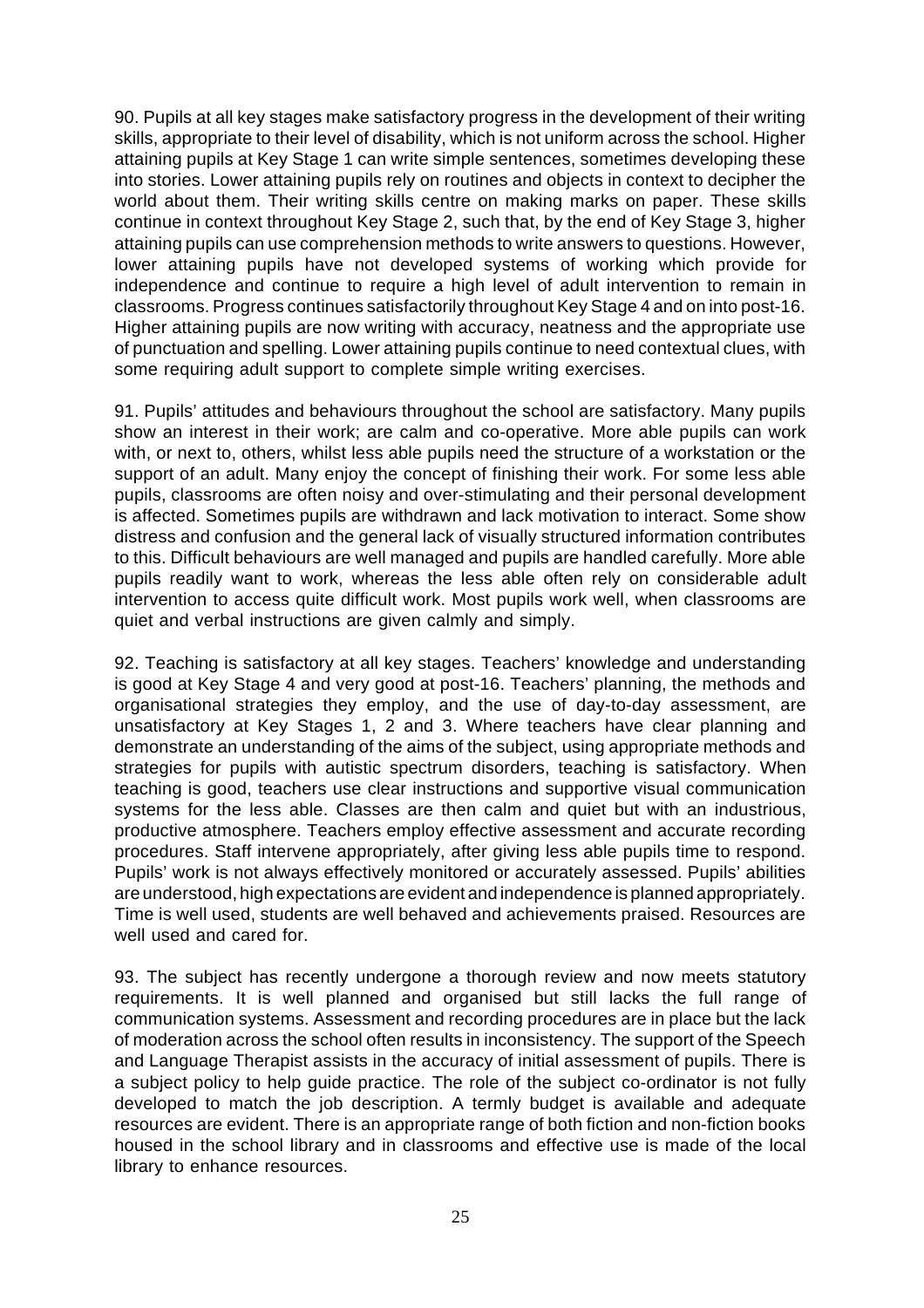### **Mathematics**

94. Pupils make satisfactory progress throughout the school, and good progress in the post-16 Unit. At the end of Key Stage 1 progress is reflected in higher attaining pupils adding and subtracting numbers to 10 and naming shapes whilst lower attaining pupils trace over numbers and match shapes. Some pupils can talk a little about numbers but progress in the use of mathematical terms is limited. At the end of Key Stage 2 the most able pupils can add and subtract in hundreds, tens and units and multiply tens by units. They can calculate the change from a simple money transaction and identify simple times on a clock. Pupils can explain the rules of a simple number game and solve simple problems. The least able can sort, match and join in with counting rhymes, sometimes needing the assistance of staff members to help them display the correct number of fingers. By the end of Key Stage 3 pupils can divide amounts correctly, use a calculator, work with carrying figures in mathematical calculations, and solve some mental arithmetic problems. They work on computer programmes, can make charts on the properties of 2 and 3 dimensional shapes and have begun to look at the concept of area. The most able serve in a classroom cafe and calculate change and the day's takings. The least able can sort and match money, name some coins, identify simple times and do simple sums with apparatus and adult support. By the end of Key Stage 4 the most able can use maths computer programmes independently, demonstrate problem-solving skills when reasoning and solve complex monetary calculations. They make graphs and bar charts and use comparisons in answering complex questions about them. The least able can add up to 10, calculate simple monetary amounts and play simple number games. At post-16 the progress pupils make is good; they plan, shop and purchase items, check the composition and weight of compost mixture and further refine their computer skills.

95. Pupils show satisfactory attitudes to mathematics through their interest and behaviour. Most pupils listen and respond well to teachers and remain sitting in lessons. Through good behaviour they show essential personal development by sharing apparatus, taking turns and offering supportive comments in number games. Many pupils maintain a focus on their work even when, on occasions, another pupil is being difficult and noisy. Some pupils require considerable help to enable them to persevere or maintain concentration and education assistants provide the additional support needed; for example, by choosing to use *finish baskets* to indicate completion.

96. The quality of teaching is satisfactory across all key stages and good at post-16. However, inexperienced teachers lack knowledge of autism and in the way that differentiated tasks need to be matched to individual need. Teachers' planning and expectations are satisfactory and their management of pupils is good. They use time and resources well and lessons are appropriately paced. Just occasionally, a lack of clear individual targets and methods results in some poor behaviour of students and unsatisfactory organisation. Often the outcome in these situations is that support staff are placed with pupils to prompt them through tasks rather than facilitate their independent working. Whilst some daily recording does take place, assessment and monitoring of mathematics are not informing the planning of specific teaching methods and objectives that would further aid those pupils who are at the severe end of the autistic continuum. Planning and assessment are good at post-16 and inform teaching on a day-to-day basis. They are used to plan for progression, continuity and to extend community involvement.

97. The mathematics curriculum covers the required programmes of study, with a master index supplying advice on lesson plans. The index covers attainment targets in number,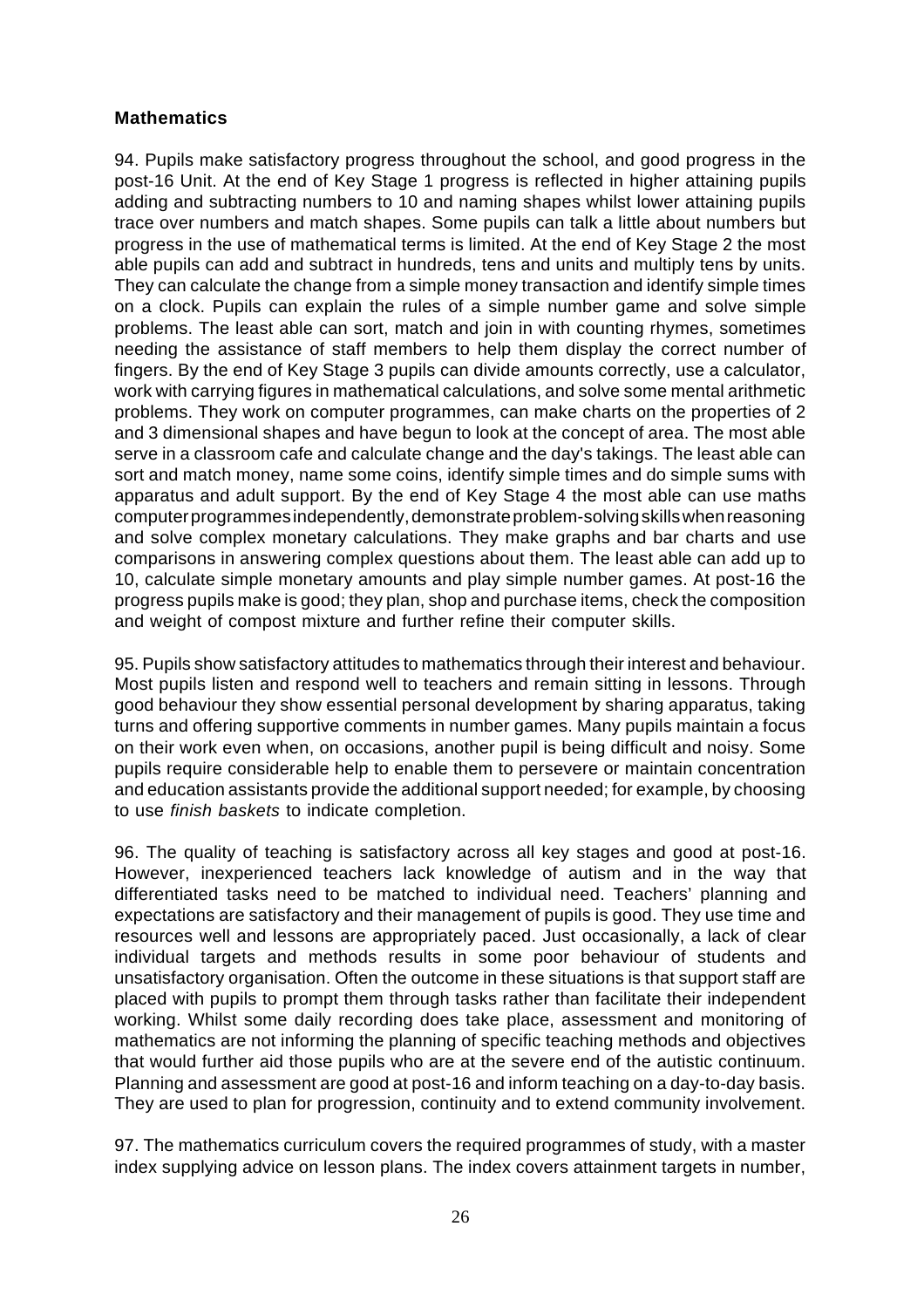measurement and handling data, but fails to provide teachers with concrete, visual and symbolic approaches to help them develop mathematical language and reasoning, a characteristically difficult area for autistic children. The subject co-ordinator is assisted by the Deputy Principal : Curriculum in trying to monitor mathematics throughout the school, but the lack of time and additional responsibilities result in a lack of moderation of the subject. The school's mathematical resources are good but the lack of a centralised resource area means that items are less accessible when they are in various classroom cupboards.

### **Science**

98. Pupils are making unsatisfactory progress by the end of Key Stage 1 as the work is not well matched to some pupils' attainments. In learning about which foods provide us with energy and why we need energy, for example, the tasks assume a greater level of understanding than that possessed by lower attaining pupils. These pupils do not benefit from well-developed communication skills and so it is not certain they know the connection between food and survival. While they are unable to gain significantly from this work, the few higher attaining pupils learn that jam, bread and shredded wheat are 'energy' foods. One explains energy by performing bodily exertion. They record their work in clear and simple written statements. Higher attaining pupils identify suitable clothing for different weather conditions and name parts of the body such as the arm, leg and head. Some non-verbal pupils can point to body parts linked to their senses such as eyes and ears. At the end of Key Stage 2 pupils have made satisfactory progress in knowing about living things. Those pupils who are able can name insects and animals from illustrations or those found in the school grounds. Lower attainers show an interest in the slugs, snails and worms found and relate them to pictures on a classroom chart. Good progress is made in the course of a lesson exploring hens' eggs and seeing the white and yolk. Pupils make the link between hens, chicks and eggs from looking several pictures and, by tasting them cooked, know that these eggs are also used as food.

99. At the end of Key Stage 3 pupils' have made satisfactory progress in understanding life cycles; for example, learning the milestones in the development of a baby. They acquire an appropriate vocabulary to communicate what they know of human growth and the necessities for survival such as warm clothing and healthy food. By the end of Key Stage 4 pupils have made good progress in understanding the parts and functions of the human body. They can name, for instance, major organs and key components such as parts of the eye. Pupils are skilled in investigating plants and are able to identify the stem, leaf and roots. They know the roots remain underground and supply the plant with food and water. Pupils have studied the water cycle and know that electricity is generated in power stations, taken to homes through cables and used in many household appliances. More able pupils have learned to work independently in making written records and diagrams.

100. Pupils' attitudes to learning are satisfactory at Key Stages 1, 2 and 3 and very good at Key Stage 4. Pupils are usually well settled in lesson time and sustain appropriate periods of concentration. Higher attaining pupils are able to work quietly and independently for relatively long periods, as demonstrated in one Key Stage 2 class when constructing their egg pictures. Pupils mostly respond well to the support given by the teacher and classroom assistants and this helps them maintain their attention. They enjoy the visually interesting and practical work provided in lessons; but where these are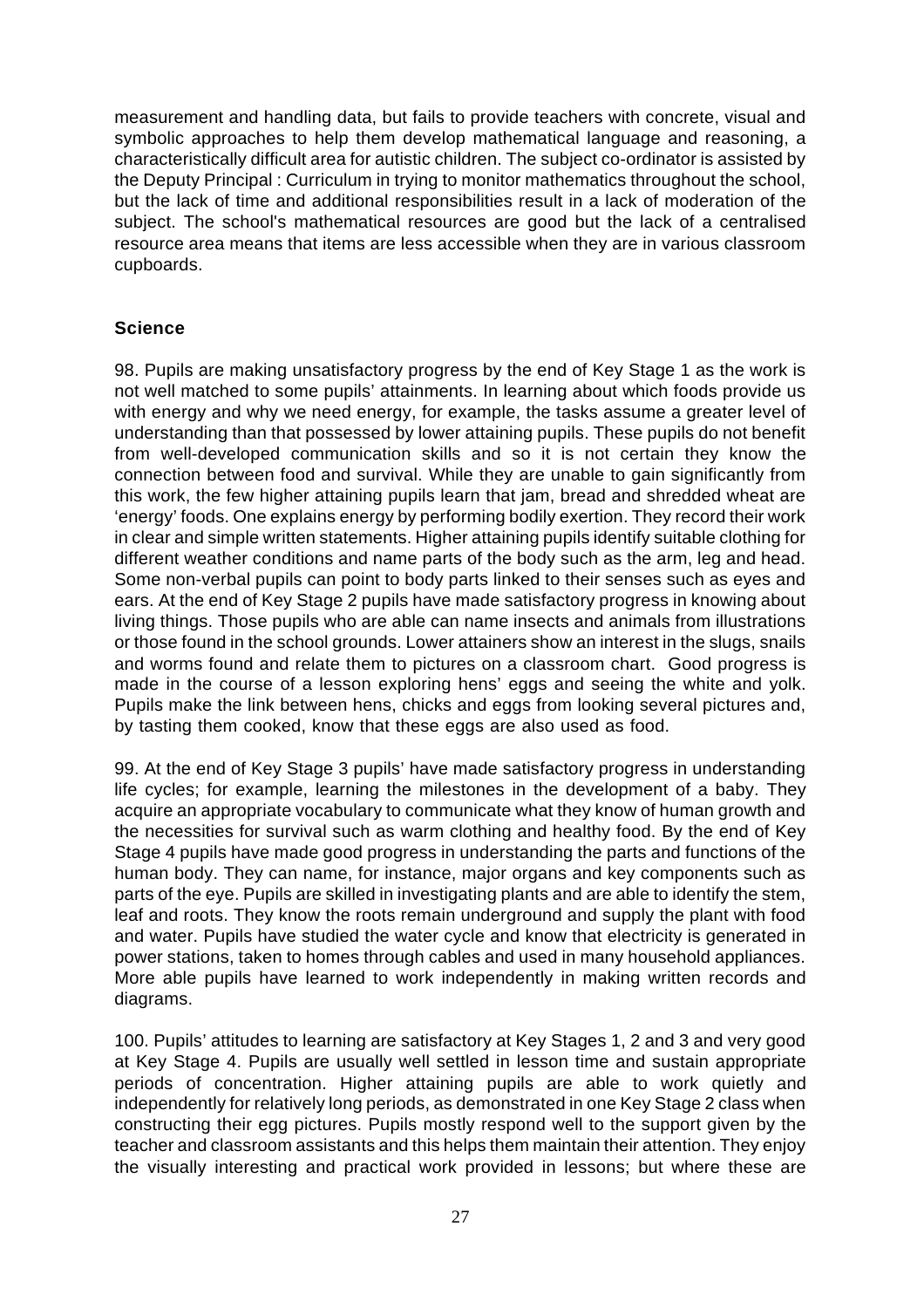lacking, some pupils, particularly lower attainers, find difficulty concentrating. Key Stage 4 pupils are very well motivated and interested in science work. They are confident in answering questions or putting forward a hypothesis. All pupils are generally well behaved. At Key Stage 4 pupils willingly help with organising materials and equipment for lessons.

101. Teaching is satisfactory in the first three key stages and good at Key Stage 4. Teachers' knowledge of science is satisfactory at Key Stages 2, 3 and 4. It is unsatisfactory at Key Stage 1 where work is not related well to the National Curriculum or the learning needs of lower attaining pupils. At other key stages the scheme of work for science is better interpreted so that learning is more relevant to all pupils. This ensures activities are appropriately challenging. Teachers' expectations are unrealistic for some pupils at Key Stage 1 in terms of the complexity of the concepts being used. At Key Stage 4 the expectations set for pupils are good with regard to them performing a structured investigation and recording their findings. While lesson planning is not based well on what pupils know at Key Stage 1, it is detailed on the use of time and on providing an interesting range of work and is satisfactory. At Key Stage 2 some of the work for non-verbal pupils is very appropriately planned to include a rich variety of visual prompts and objects. At Key Stage 3 lesson plans lack sufficient detail particularly on the arrangements for the different abilities of pupils which is unsatisfactory. Good planning at Key Stage 4 results in a variety of activities that promote effectively an investigative and experiential science lesson. At Key Stages 1 and 3 there is sound use of small groups within the classroom to provide discrete activities. Higher attainers at Key Stage 1 are able to work at an appropriate level although the same pupils at Key Stage 3 are not stretched sufficiently by the focus on discussion and lists being written on the whiteboard. Lower attaining pupils at Key Stage 1 do not benefit from the emphasis on cutting and sticking work. A good balance is achieved at Key Stage 4 between an introduction to the lesson, an investigation and the recording. Pupils are well managed within classrooms and the consistent application of the schools' behaviour strategy ensures a good level of discipline. At Key Stage 1 there is some difficulty keeping pupils interested and engaged. Most lessons are conducted at a reasonable pace and satisfactory use is made of available time. Lesson resources are soundly thought out and mostly used effectively. In the course of lessons at Key Stages 2 and 4 teachers and support staff carefully observe work and question pupils' understanding. They provide satisfactory support to help or extend pupils. These aspects of assessment are unsatisfactory at Key Stages 1 and 3 where there is a lack of consideration for pupils' learning experiences as they occur.

102. The science curriculum is reasonably broad and balanced. The scheme of work is topic based and incorporates a comprehensive coverage of the National Curriculum attainment targets. However, in the documentation it is not made sufficiently explicit how the science scheme addresses each aspect of the National Curriculum programme of study. For teachers, whose subject expertise is not strong, it is hard to see what learning objectives are intended in a series of activities. This makes the planning of relevant activities and their assessment difficult, notably at, Key Stage 1. It also makes more complicated than necessary the planning for the consistent and steady building of pupils' knowledge and understanding over time, which is currently unsatisfactory at Key Stages 1, 2 and 3.

103. Science is co-ordinated by two teachers overseeing the primary and secondary age ranges respectively. While they have a clear definition of role there is insufficient time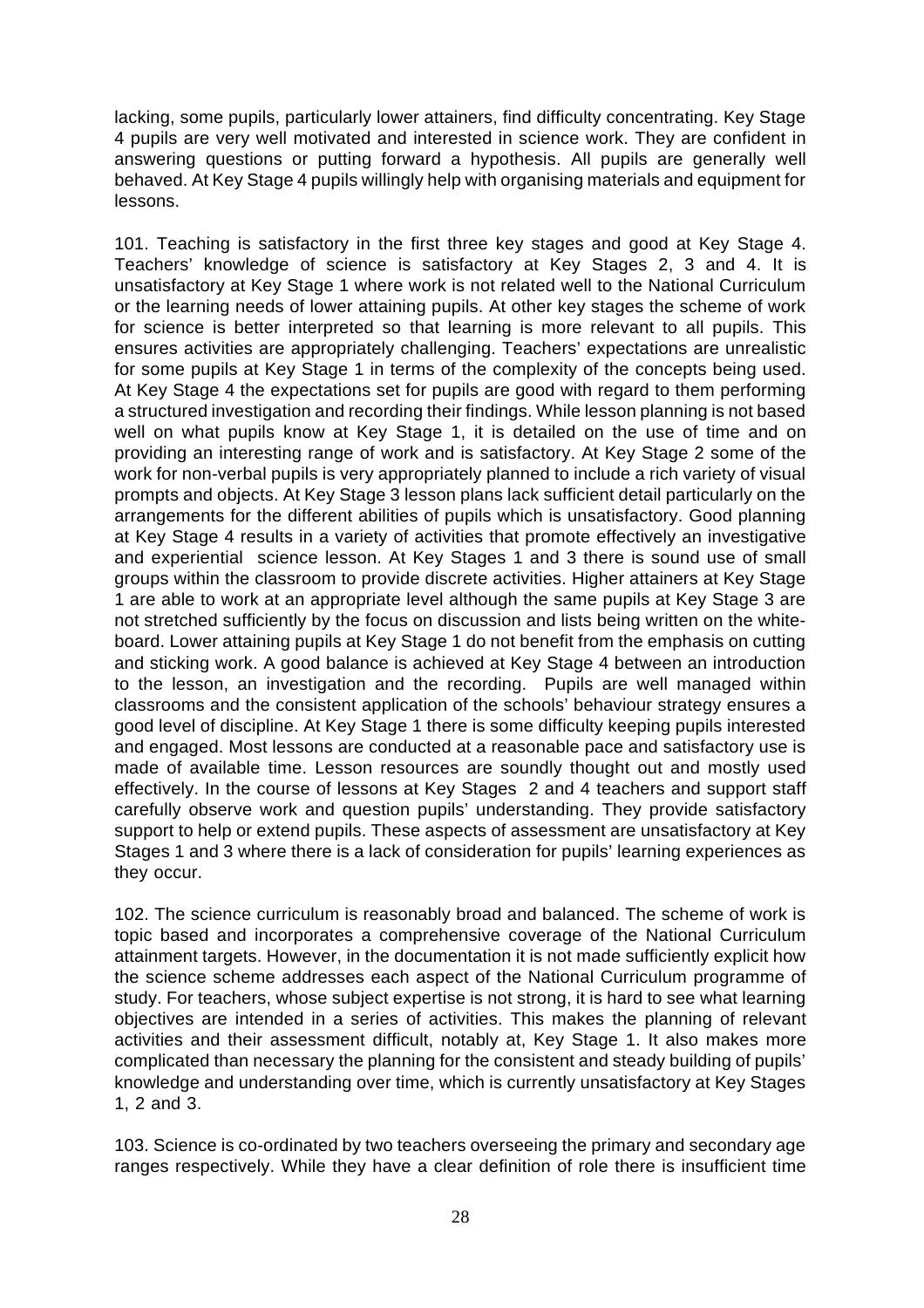allotted to these co-ordinators for achieving their responsibilities. They do not monitor the teaching of science, for instance, although they are expected to give support and advice to teachers. As a consequence, the overall leadership of the subject is unsatisfactory.

## **Other subjects or courses**

### **Art**

104. Pupils are making satisfactory progress in art by the end of Key Stage 1. They make sound use of the opportunities to work with art materials and consolidate basic skills such as applying colour with a crayon. Higher attaining pupils are able to build up a paper mosaic pattern, working independently and maintaining good manual control in glueing and placing the bits of paper. These pupils work with scissors, pencils and paint using a brush. All pupils use their art activity to improve basic areas of learning such as knowing movements can be up, down or around. They extend their understanding and, for some, their vocabulary by identifying images of windmills, trees and houses. By the end of Key Stage 2 pupils have developed a satisfactory level of skill using paints and colour. They can make bright, well controlled paintings based on the pop art style of the 1960's. The lively colours are neatly applied in fields and dots or formed as swirls. Most pupils are able to fold and cut paper using scissors into three-dimensional geometric designs. They show awareness of the need for regular patterns, are able to measure visually and control their cutting to achieve this. Pupils make portraits and include the main facial features in correct location and proportion. Higher attainers are able to make drawings using some simple conventions of perspective.

105. By the end of Key Stage 3 some pupils make unsatisfactory progress in extending their manual skills with art materials. The poor interpretation of the art scheme of work means that the observational drawing activity sets unrealistic expectations for all pupils. The level of intervention by staff is excessive and this diminishes the interest of pupils and the challenge of the work. Higher attaining pupils are able to make basic representational drawing in and around the school grounds. Here there is sound progress in consolidating drawing skills. Pupils are able to observe details in buildings such as window frames and curtains and employ a range of marks such as straight, broken, regular and wavy lines to express different features. By the end of Key Stage 4 pupils make satisfactory progress in the confident handling of art materials and in combining and shaping these to realise their ideas. For example, they join card using glue and roll a ball of clay into a flat disc shape. They have not yet worked independently or investigatively although these skills are emerging in other subjects. Pupils work takes on a vocational and occupational emphasis; for instance, making picture frames from re-cycled paper and a sundial that serves as an ornament. This is a good preparation for transition to the post-16 programme where students art and craft interests and skills are focused on production within mini-enterprise projects.

106. Pupils' response is satisfactory overall. Most pupils are settled and at times indicate their interest and enjoyment in art activities. Higher attainers make good efforts in producing neat and accurate work as when they are cutting out geometric patterns. At Key Stage 4 pupils make very good efforts in constructing their sundials. Pupils' behaviour is generally good and only unsatisfactory where work is unchallenging.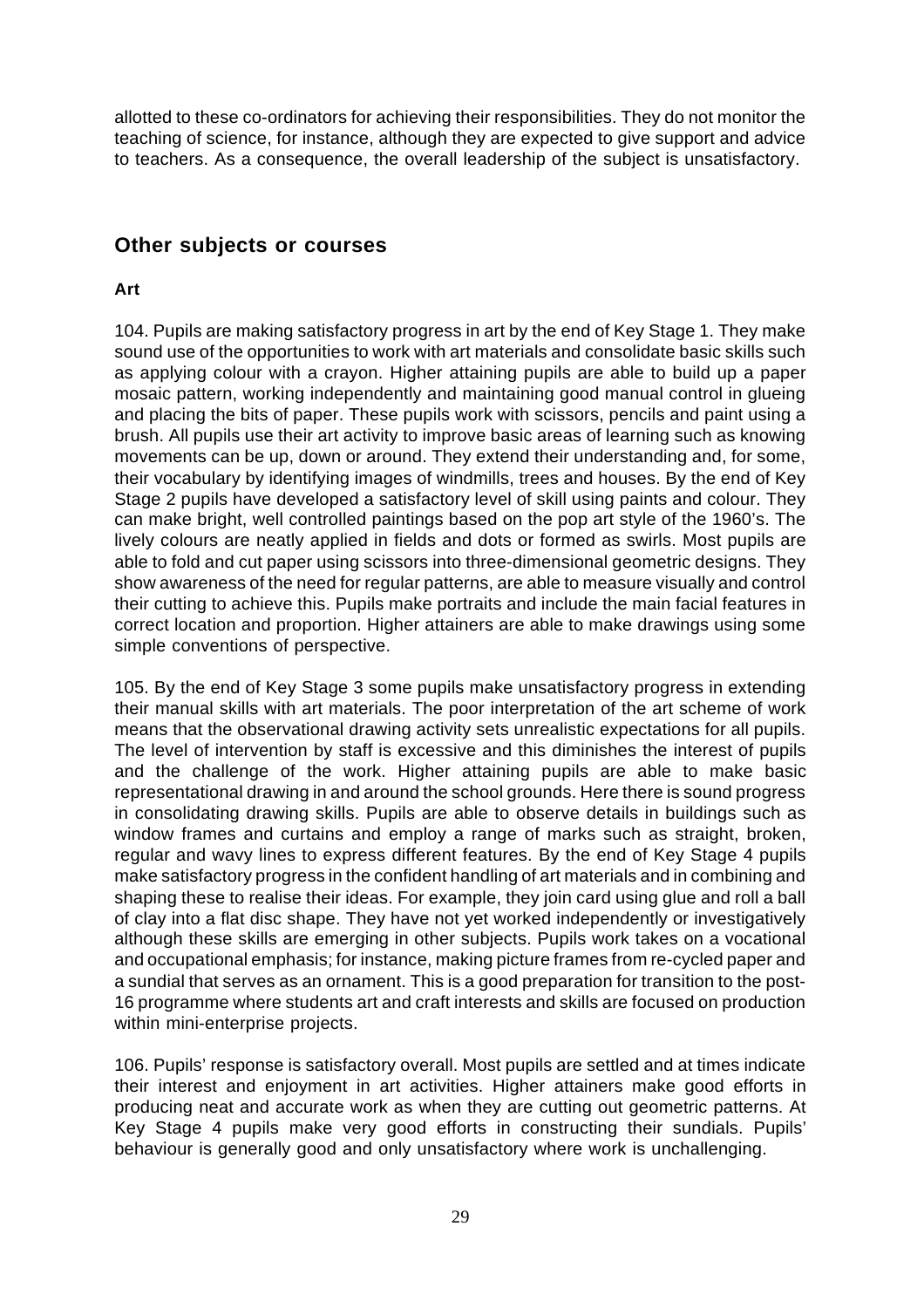107. Teaching is satisfactory at Key Stages 1, 2 and 4. It is unsatisfactory at Key Stage 3. Most teachers have a sound knowledge of art and the activities appropriate to the needs of their pupils. There is some weakness in art expertise at Key Stage 3 which leads to planning inappropriate work. Teachers set satisfactory expectations at Key Stages 1 and 2 in relation to pupils being able to experience using a variety of materials. However, at Key Stage 3 the expectation that some pupils produce an observational drawing is unrealistic. Key Stage 4 pupils are well challenged to manage several different materials and stages of development in completing a sundial. Lesson planning is satisfactory other than at Key Stage 3 where it is poor. Here activities do not have appropriate learning objectives and are not related well to pupils' special educational needs. The organisation of lessons and teaching methods used are good at Key Stages 1 and 4, satisfactory at Key Stage 2 and unsatisfactory at Key Stage 3. Where they are good, all staff have clear roles in helping pupils manage materials and processes for themselves. There is a good variety of work available which is a positive feature at Key Stage 4. Here opportunities are used well for discussing and demonstrating techniques. Where it is unsatisfactory staff are involved too much in pupils' work, sometimes to the extreme of doing the drawing for them. Pupils are managed satisfactorily at all key stages and effective behaviour strategies are deployed. Lesson time is used satisfactorily at all key stages except Key Stage 2, where it is unsatisfactory as a consequence of insufficient staffing levels to ensure pupils can be kept purposively engaged. Otherwise the pace of lessons is appropriate to the capabilities of pupils. Classroom support assistants are generally well deployed and largely make a positive contribution to pupils' learning. Except for Key Stage 3 the use of assessment in the course of lessons is satisfactory. Staff check what pupils are understanding and how well they manage materials. However, no process of assessment is evident in teaching at Key Stage 3.

108. The art curriculum is broad and balanced and largely relevant to the levels of attainment and the special educational needs of pupils at all key stages. The art scheme of work lacks the detail sufficient to assist teachers plan a coherent development of knowledge, understanding and skills in the subject across the full age range. While the procedures for assessing pupils' progress in art are in place the use of assessment to inform planning is unsatisfactory. The responsibility for managing the subject across the school is delegated to one teacher and is unsatisfactory overall. He has insufficient time allotted to ensure all his subject responsibilities are carried out efficiently. He is not expected to monitor art teaching and the curriculum, although in order to provide the expected support and advice to all teachers, this is a necessary part of his role.

### **Design and technology**

109. Pupils follow a series of projects and, at Key Stages 1 through to 3, use kits and structures to explore the properties and components of each topic. At Key Stage 4 pupils use the extensive workshop facilities within the nearby Meopham High school. At Key Stages 1 through to 3, pupils make satisfactory progress and at Key Stage 4 their progress is good.

110. By the end of Key Stage 1 pupils are learning how to construct simple toys using a range of construction kits such as Stickle-bricks, Lego 1 and Mobilo. They can manipulate the components into a good replica of the design requested and some higher attaining pupils can follow simple diagrams included with the kits.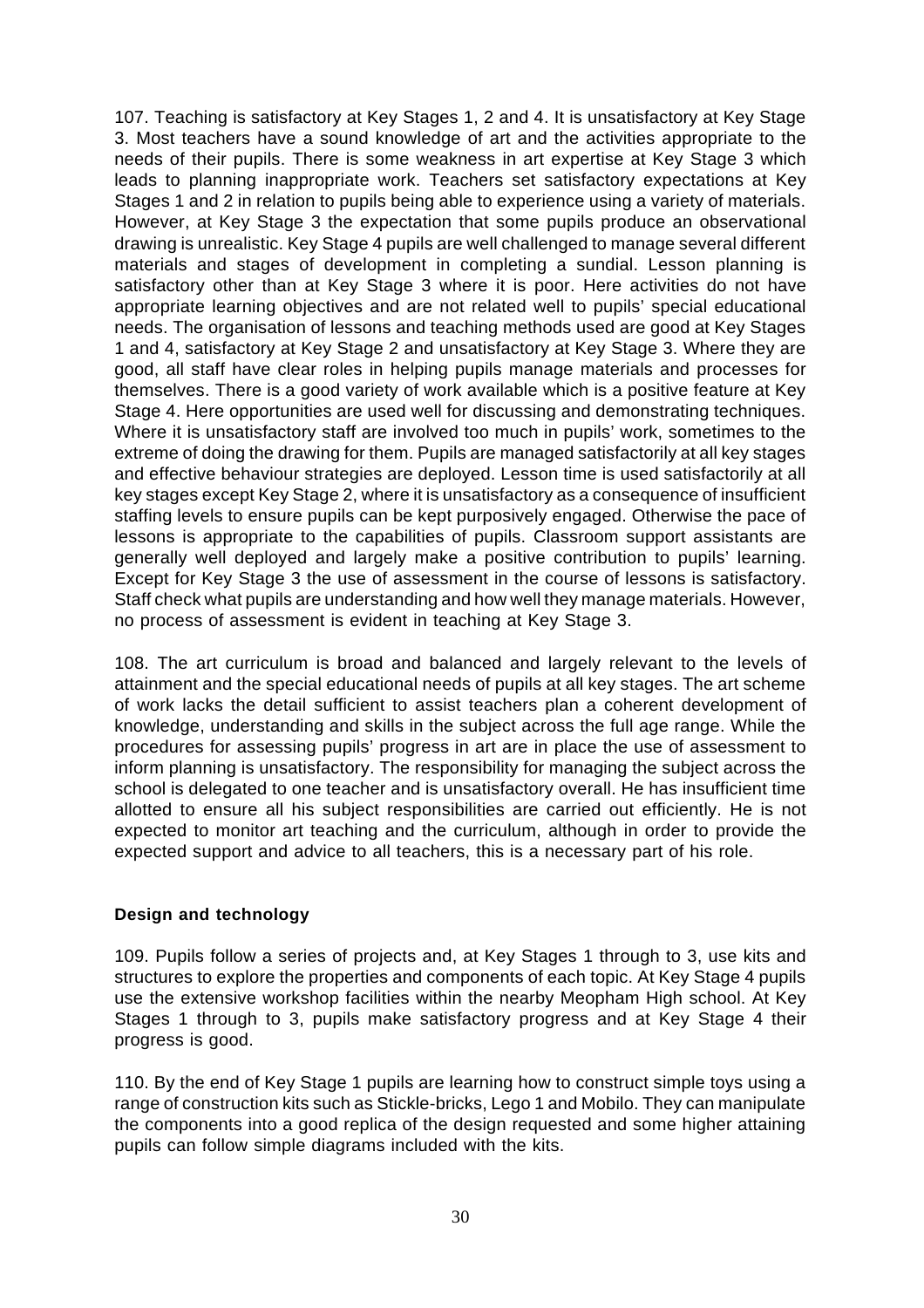111. By the end of Key Stage 2 pupils can construct a car using kits such as Lego 2, and to a design specification. All pupils, with varying degrees of adult help, can construct a car which closely resembles an actual vehicle - using wheels, chassis and body. The wheels are positioned correctly in the four corners and all can roll down the ramp. They test the function of their cars by rolling them down a steep ramp and measuring the distance they roll. The furthest roll is indicative of the best design. Higher attaining pupils are able to provide a good reason why some cars roll further; for example, wheels are loose, axles are straight or they are heavier, thereby demonstrating a good understanding of the principle of design.

112. By the end of Key Stage 3 pupils' skills have improved. Higher attaining pupils are now using a variety of nuts and bolts to construct their cars and use independent axles and wheels to increase the manoeuvrability of their vehicles. The complexity of the kits has increased further; for example, with the availability of advanced Meccano sets. Lower attaining pupils can recognise a vintage car and describe its component parts; for example, wheel, bonnet, seat, steering wheel, radiator and bonnet. Higher attaining pupils can describe the purpose of these parts and all can cut up the car and re-assemble it correctly using labels and names. They use more advance forms of kit that require a greater level of understanding on gears, handles and pulleys.

113. Pupils at Key Stage 4 are introduced to workshop based construction using a range of material and methods, and this makes a significant contribution to the good progress made by pupils at this key stage, as it enables pupils to begin working with a wide range of materials and media. By the end of the key stage, and with varying degrees of adult help, they can construct a box in preparation for a thumb-piano. They recognise the need for design principles by testing the length of lollipop sticks needed to produce deep and high notes. They can use hammer, glue and nails to construct the box from adultprepared "kits". Higher attaining pupils can record their work on worksheets.

114. At all key stages pupils' attitudes to their work are at least satisfactory and, for pupils at Key Stage 4 in the workshop, they are good. Pupils listen to instructions, follow advice and guidance to the best of their ability, but, the behaviour of a few deteriorates when they become bored, do not understand what is expected of them, or they have to wait their turn for adult support. Behaviour within the workshop is good, even when confidence is low and uncertainty sets in. At Key Stages 2 and 3, pupils wait for their turn to roll their cars and only a minority cannot deal with the tension of what they perceive as competition.

115. The quality of teaching is at least sound and at Key Stage 4 it is good, particularly in managing pupils' behaviour and self-imposed doubt. Teachers' understanding of the centrally created work packs, and the limitations imposed by working from commercial kits is satisfactory at Key Stages 1, 2 and 3, and most are able to compensate for this within their planning. However, this not the case at Key Stage 3 where the teacher's expectations are low. Teachers' planning and methods and organisational strategies are sound at the first three key stages and improve thereafter. Teachers' knowledge and skill at Key Stage 4 are good, resulting in good planning and very good methods and organisational strategies. Resources at Key Stage 4 are good, particularly in terms of access to a large and well-equipped workshop. Assessment of progress is best at Key Stage 4 where regular pauses in activity to review purpose and progress are commonplace.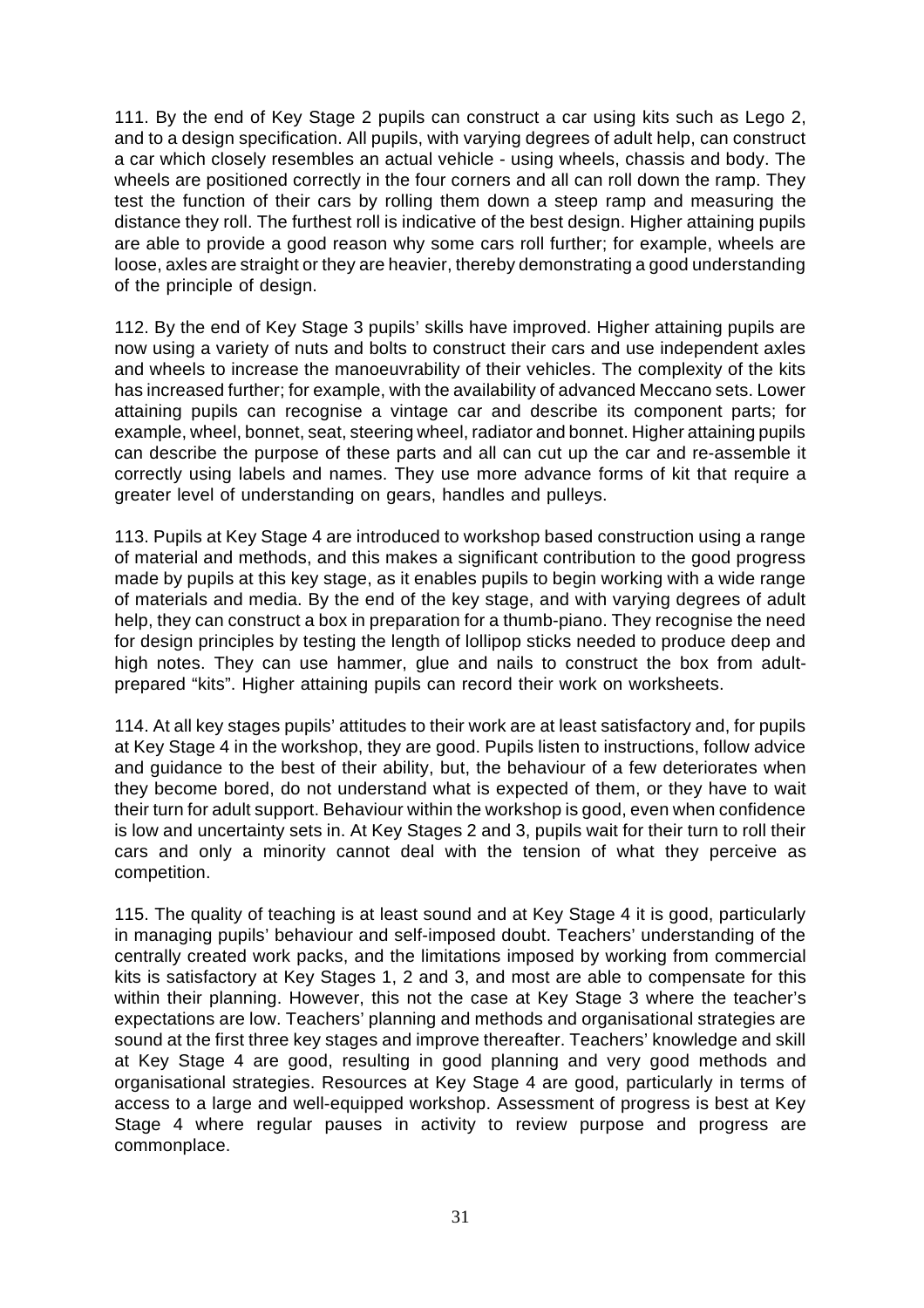116. Whilst the availability of work packs in the first three key stages enables the subject to meet statutory requirements, and is effective in guiding teachers' planning and organisation, the lack of access to specialist facilities for pupils in Key Stage 3 is unsatisfactory. Assessment of progress overall is unsatisfactory as teachers' planning does not sufficiently specify the learning outcome for each lesson, resulting in progress being usually marked against completion of task in terms of the degree of adult support. Insufficient time is made available for co-ordinating the subject and monitoring of outcomes suffers as a consequence. The range and availability of resources are good, particularly in relation to the availability of skilled support staff.

### **French**

117. French is taught in Key Stages 3 and 4 only. At Key Stage 3 pupils are currently working on a topic entitled *en classe*. They listen to the teacher introduce new vocabulary, repeat the new word with higher ability pupils rehearsing these further through reading and writing exercises from worksheets. Lower attaining pupils require considerable help with this part of the lesson and are provided with alternative exercises involving cutting out pictures representing the new vocabulary and then sticking them on a larger sheet alongside the correct word. At Key Stage 4 pupils study a variety of topics associated with their work on "leisure". They rehearse previously learnt words, listen and repeat new words and use these in a variety of situations to develop their understanding further.

118. Pupils' progress at Key Stage 3 is unsatisfactory, particularly for higher attaining pupils, as insufficient attention is given to progressively building on their vocabulary and knowledge. By the end of the key stage, higher attaining pupils can recognise and name a variety of pets (*mes animaux*); for example, *chien*, *chat*, *perruche*, *lapin* and *torture*. Higher attaining pupils can read labels naming pets and objects correctly. They can use masculine and feminine forms, and some write words correctly in gaps left in sentences. Lower ability pupils cut out pictures and stick them correctly alongside the name on a chart. Some can under-write the new words, whilst others require help to over-write. A few higher attaining pupils have an extensive French vocabulary. They complete worksheets with ease, write lists of personal likes and dislikes, recognise places of interest; for example, the Eiffel tower and Notré Dâme Cathedral. By using a dictionary they can translate from French into English and vice-versa. In conversation they can respond correctly to questions such as *C'est quel numéro?*

119. Pupils at Key Stage 4 are making satisfactory progress, such that, by the end of the key stage, their vocabulary has extended considerably. They are able to correctly repeat a wide range of words based around their study of leisure and hobbies. Higher attaining pupils revise their greetings using *salut* and *bonjour*. From their study of French villages and using photographs they can recognise the *boulanger* working in the *boulangerie*, the *boucher* in the *boucherie*, and the *pompier*, *gendarme* and *pharmacien*. Lower attaining pupils meanwhile are preparing a gourmet experience involving, *le vin*, *le pain et le fromage*. These are bought in the local supermarket and the meal prepared for the whole class to come together to enjoy French culture at its best. Highest attaining pupils in Y9 join this experience and demonstrate a good range of vocabulary and confidence as they converse easily and fluently when asking for and serving the food, using a variety of three and four-sentence exchanges.

120. Pupils at Key Stage 3 respond within the limits imposed by their individual learning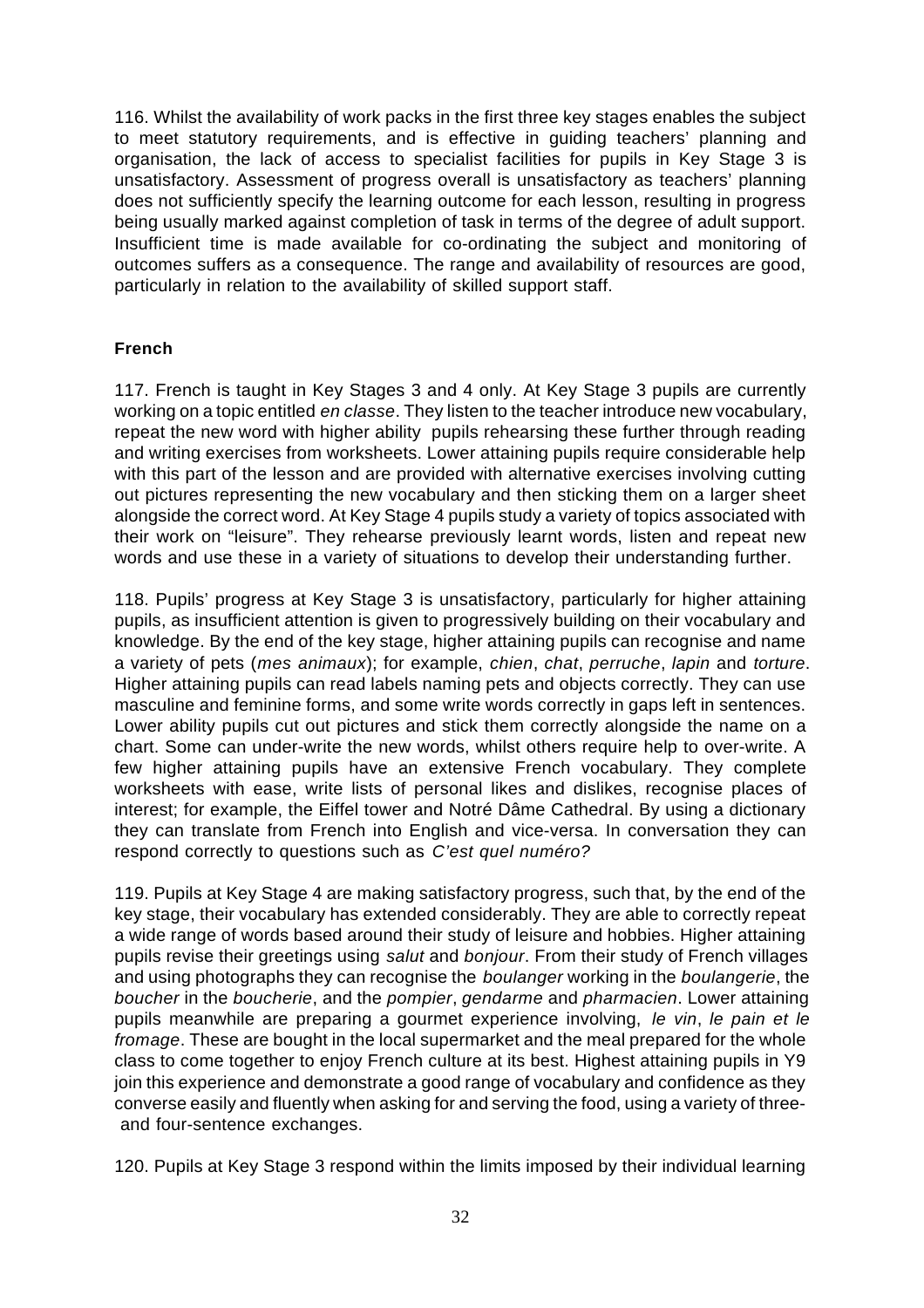styles. With considerable adult direction they listen to the teacher introducing new words and some try and imitate these. With much persuasion they settle to worksheet activities and, again with much adult direction, some are able to complete the exercises. Behaviour declines when a few cannot sustain the work for sufficiently long periods to maximise learning. At Key Stage 4 pupils respond well to the teacher-directed vocabulary session, and, with help, most come to repeat and rehearse new words with sufficient frequency to encourage learning. Worksheets are completed diligently and new vocabulary is used extensively in a variety of situations. Behaviour is good and most respond well to the well organised session. Throughout both key stages, and particularly at Key Stage 4, pupils' cultural development is effectively sustained by exposure to the life-styles and experiences of French culture.

121. Teaching is unsatisfactory at Key Stage 3 despite planning and organisation being centrally managed through the provision of curriculum work packs. The organisation of the work does not provide sufficient challenge for higher attaining pupils and is insufficiently differentiated for others in the class. Frustration often follows and pupils' behaviour declines as a consequence. Expectations are low and this also results in work offering little challenge. Methods and organisational strategies do not sufficiently recognise the essential strategies needed for teaching children with autism, and, as a consequence, pupils do not benefit from the work offered. The management of pupils' behaviour by support staff is good and this enables most pupils to return to complete the exercises, but not before much valuable time has been lost. Teaching at Key Stage 4 is satisfactory with considerable effort spent in extending the work packs to provide well structured and diverse activities to meet the needs of all abilities within the groups. Skilled management ensures that lessons start promptly and pupils remain busy for much of the lesson. Resources are effectively used at Key Stage 4 where provision for lower attaining pupils is enhanced through real-life material; for example, non-alcoholic wine, bread and cheese. Assessment at both key stages is unsatisfactory due to difficulties in distinguishing sufficiently between pupil attainment and adult direction. Records of progress are identified through marking, in-class praise, end-of-session discussions at Key Stage 4 and the completion of evaluation sheets for individual portfolios.

122. The central organisation of the work packs is effective in establishing a common format to the content of the subject, and provides an effective starting point for all staff for teaching up to National Curriculum Level 3. All attainment targets are planned for and consequently the subject meets statutory requirements. The subject is effectively managed though insufficient time and opportunity is provided for monitoring and evaluation purposes. Resources are sound and used effectively and the availability of skilled support staff sustains learning for many pupils, particularly at Key Stage 3.

### **Geography**

123. Judgements cannot be made in respect of progress and teaching at Key Stages 3 and 4 as only two lessons at Key Stages 1 and 2 were observed. There is insufficient evidence of work over time. Progress in lessons is satisfactory at Key Stage 1 and good at Key Stage 2. At Key Stage 1 pupils make progress by looking at pictures related to farming, listen to the sounds of horses' hooves using castanets, smell hay and handle a real horseshoe. Their language work is not sufficiently developed; for example, when one of the more able pupils called the horse shoe a horse leg. At Key Stage 2 pupils use real ordnance survey maps and aerial photos to identify geographical features such as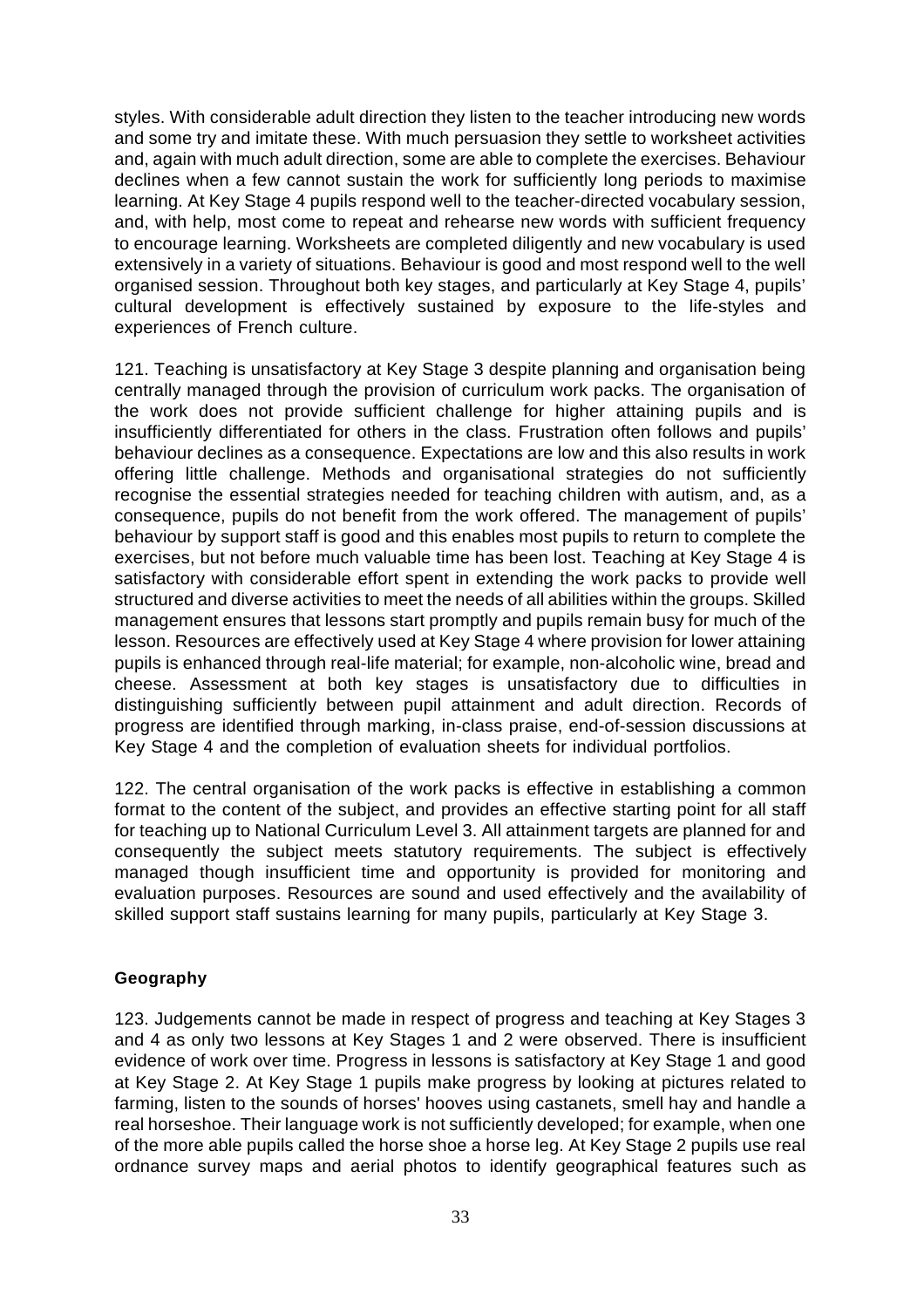mountains, rivers and forests. Their geographical language is precise; for example, when two pupils used the term *map key*. Pupils also look at globes and discuss physical features, seasons and the weather.

124. Pupils' responses are good, they sit together to look at items and show good attitudes and concentration. When their interest is captured they are motivated and keen to participate in experiences such as passing objects or pointing at features on maps. At Key Stage 1 they often require support for tasks but at Key Stage 2 some show independent and co-operative work.

125. The quality of teaching is satisfactory at Key Stage 1 and good at Key Stage 2. At Key Stage 1, planned follow up work was organised to include a range of sensory experiences, but becomes less so when sessions end prematurely in favour of colouring worksheets. At Key Stage 2 good teaching is reflected in the organisation and planning, accompanied by well differentiated methods, including a support assistant mirroring the teacher in a workstation with a less able pupil. Pupils are managed well at both key stages and time and resources are used well in all lessons. However, the occasional use of support staff cutting-out for pupils does not reach the same high standards. The teacher's constant monitoring of all pupils work promotes good use of the time available.

126. There is a geography policy and a scheme of work, both of which are satisfactory and topics are well-chosen to match National Curriculum programmes of study. The coordinator is pursuing a current training course in geographical language. There are weaknesses in monitoring and evaluating the subject development plan and insufficient time for effective monitoring of teaching and the curriculum. The school has a satisfactory variety of resources but no centralised area for display and access.

### **History**

127. There is insufficient evidence to form a judgement on the teaching and progress of this subject across the school. However, the scrutiny of pupils' work shows that pupils have access to a suitable scheme of work that is appropriate to their needs. Pupils make good use of the community to enhance the subject and displays and school photographs also add to their experiences. The subject is managed by a co-ordinator but as yet this role is unsatisfactory. There is a satisfactory subject policy in place and there are adequate resources.

### **Information technology**

128. The school provides for information technology in each classroom and in work stations situated on the two main corridors. Pupils follow a range of activities, using programmes to support their learning in subjects such as English and mathematics, the use of programmes such as *Success-maker* where they learn basic literacy and numeracy skills and against which their progress is monitored, through to design software where they learn how to manipulate shapes in space and orientation. Teaching is usually in individual sessions, and individual progress is such that meaningful end-of-key stage comparisons and generalisations cannot be made.

129. In a manner appropriate to their individual skills and abilities, all pupils are making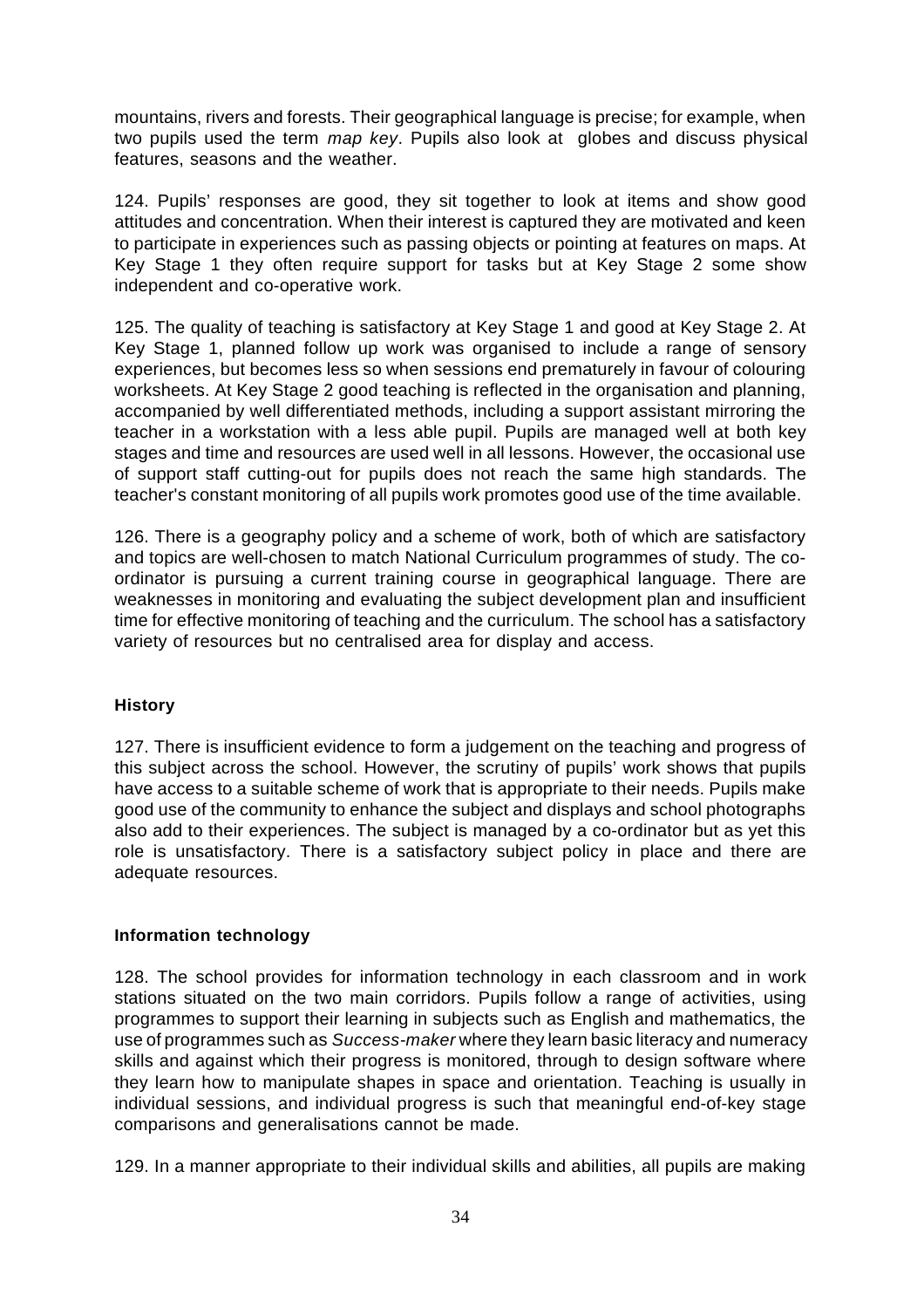good progress in their tailored programmes. With varying degrees of adult support, ranging from direct hand-on-hand direction through to full individual access of software and files, all pupils can access their own dedicated software using a personal numeric code. They can use the mouse and keyboard interchangeably and some can save and retrieve their work for later use. Higher attaining pupils are particularly skilled in the use of word processing software, can access their files and produce and print a story with minimal adult help. A few can manipulate shapes in space and, by using techniques such as *click-'n-drag*, they can move shapes around the screen at will and with ease. Key skills become apparent at this stage as the pupils' perceptual abilities enable them to predict what will fit where. Varying degrees of complexity inherent in the programmes enable pupils to follow graded stages of difficulty irrespective of age.

130. Key skills of literacy and numeracy are developing well. By using software with graded recording of success, pupils learn to manage increasingly sophisticated number problems, from early number recognition, through early number bonds, to more complicated calculations involving all four rules of addition, subtraction, multiplication and division. In English a variety of on-screen exercises provides tasks involving letter recognition, word recognition and matching, and sentence reading and writing. Further exercises provide carefully graded tasks in cloze procedure, word meaning (dictionary words), comprehension and quizzes. Individual responses are continually monitored and subsequent exercises make either marked increases in difficulty or more subtle graded manoeuvres to gently move progress ever forward.

131. Pupils respond well to this form of tuition as it allows them to work without the need to relate or communicate with others. They are well motivated, eager to please for much of the time but occasionally demonstrate impatience with the teacher when gently reminded that perhaps their skill does not exactly match their intentions. Behaviour is invariably good, rarely degenerates, and only then when personal skill does not match expectation, leading to occasional frustration. The location of the computers on corridors is a source of major distraction for many pupils when they are entranced by activities in classrooms, or a passing pupil or adult catches their attention.

132. Skilled teaching ensures that purposeful activity is sustained and progress is measurable by the software. Teaching is good, with gentle but persuasive prompting to ensure sustained pupil involvement. Staff knowledge of how to use the software is usually sufficient, and in a few instances it is very good. Expectations are high and this results in the provision of sustained learning through good encouragement, to give pupils confidence to choose, not to fear error and to repeat where necessary the small steps required for learning. Gentle but determined comments ensure pupils listen to the instructions and respond within an appropriate length of time. Planning and assessment are integral to the software and a good quality of records is available to guide future work. However, the problems of relating the work to programmes of study within English and mathematics makes meaningful comparisons with the National Curriculum difficult.

133. The school is well provided for in terms of suitable multi-media hardware necessary for this type of software. Access for all is well planned and staff routinely and effectively trained in its use. Subject management is good but as yet insufficient attention has been given to sighting the computers in less distractible surroundings and to ensure a common match with more conventional means of indicating progress in reading, spelling and number.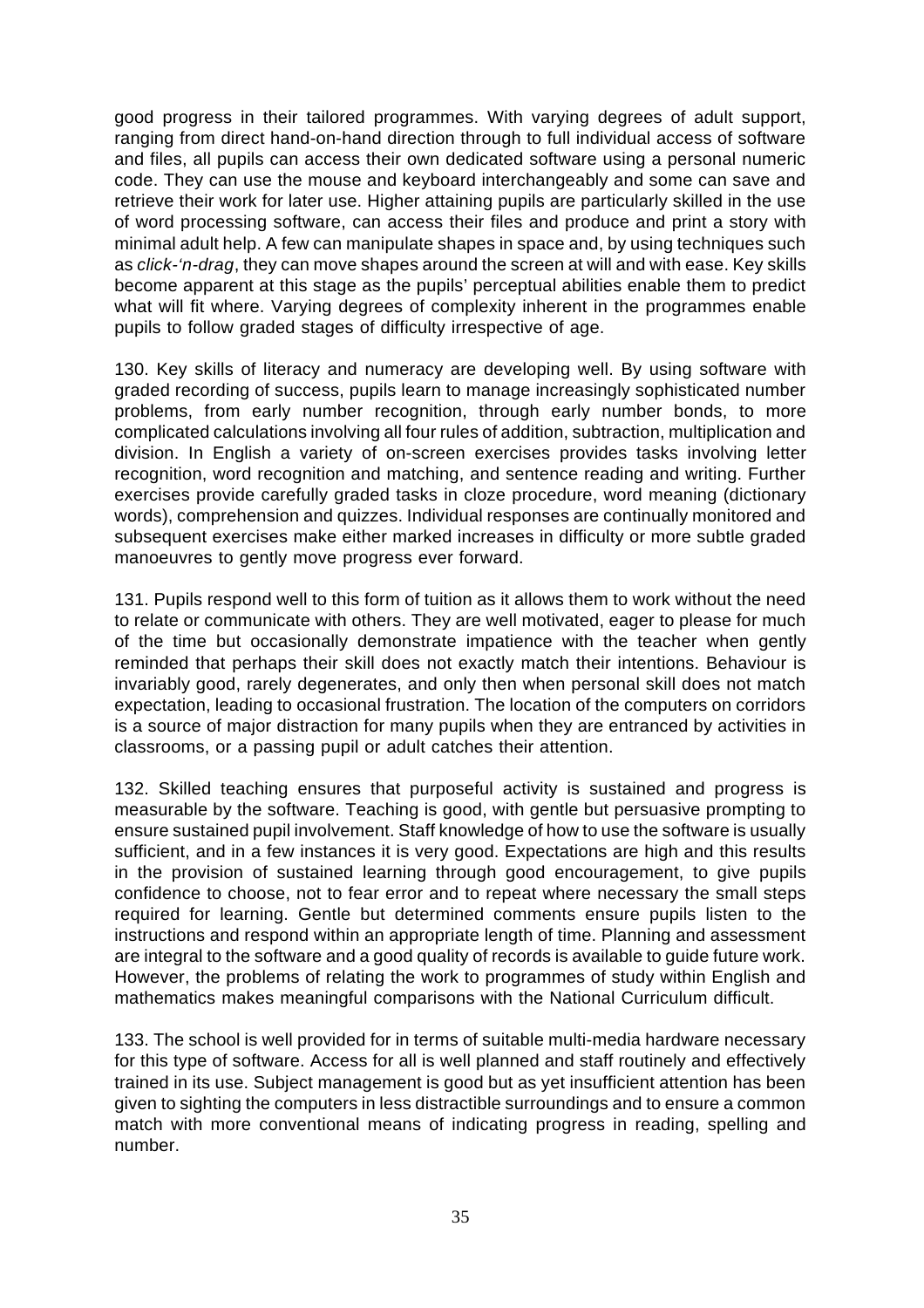### **Music**

134. Pupils at all key stages are making good progress in music. Higher attainers at all key stages have access to individual instrument tuition in which they are beginning to master recorders and the piano. Some are able to read simple music phrases when performing. By the end of Key Stage 1 pupils have a developing interest in performance and listening. They have improved their span of concentration on the variety of musical activities occurring in lessons. Equally, pupils have improved their co-ordination and are increasingly able to manage a series of physical movements to produce the required rhythms and changes in tempo. Pupils are able to beat out a rhythm set by the teacher and provide an accompaniment in a group performance. They can alter the tempo and understand slow and fast beats. By the end of Key Stage 2 pupils are able to listen to recorded music and follow its rhythm in their accompanying performance using wind and un-tuned percussion instruments. Over time lower attaining pupils have learned to blow a whistle. Others have improved the accuracy of their accompaniment. They are able to follow the teachers' orchestration; for example, hand-clapping, alternating a fast and slow tempo as well as altering pitch from loud to soft. By the end of Key Stage 3 pupils listen attentively to a recording of an orchestra. High attainers are able to identify some instruments such as harpsichord, viola, lute and drum. Pupils are able to sing different parts of a song and time their performance accurately.

135. Pupils' response to music lessons at all key stages is good. They enjoy music and often sway in rhythm when listening to performances. As a consequence pupils sustain periods of good concentration and effort, particularly in mastering their timing or perfecting their playing. They show patience and respect when others are performing and are enthusiastic when they are singing or playing an instrument themselves. Standards of behaviour are good. Pupils show respect for each other and look after the musical equipment they are given.

136. The quality of teaching is consistently good. The teacher is qualified and confident with a good level of subject knowledge and musical expertise. Teaching is well matched to the capabilities of the pupils. High expectations are set and maintained regarding performance and improving playing or singing. Lesson planning is good, providing a balance between performance and listening. Appropriate strategies are used to present music, including a wide variety of practical activities; for example, listening, singing and performing using instruments, hands and feet. The management of pupils is very good. The teacher sensitively insists on high standards and is skilful in holding pupils' attention and achieving their participation. Lessons are busy and productive periods. Good use is made of the range of music resources to enable pupils to listen, appreciate and perform in groups and individually. The teacher listens carefully to pupils playing and will have pieces repeated until an appropriate level of performance is attained.

137. The curriculum is broad and balanced with an appropriate emphasis on practical work. For those pupils who are able there are opportunities to learn an instrument and to read music. All music is taught by the one experienced teacher and this ensures that the subject is managed and developed satisfactorily. This has a positive effect on pupils' learning. There is a good range of music resources including a piano, wind and percussion instruments. The school library has CD-ROMs on instruments and the orchestra. The school hall is well used for lessons and recent improvements to the acoustics contributes to the quality of musical experience available to pupils.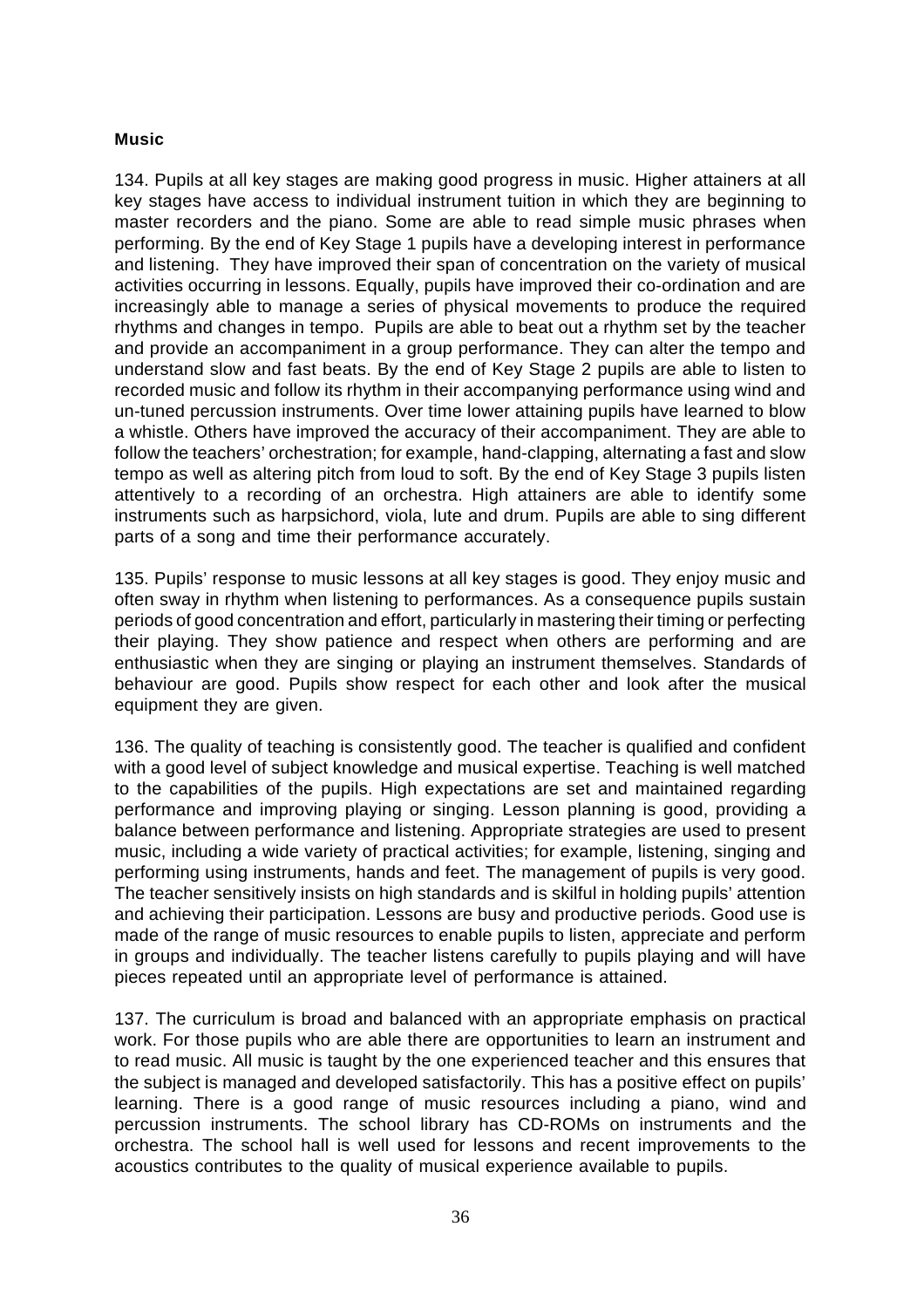### **Physical education**

138. Pupils' progress is good at all key stages. In movement and in games at the end of Key Stage 1 pupils can walk and run at different paces. They can weave around the hall when someone has to follow and can pick up and run with beanbags to drop them into a bucket. The most able pupils show good balance and co-ordination and can carry out a sequence of co-ordinated running and stopping. The least able can respond to adult help and encouragement in running and stopping and can move independently to a finish mat or area. At the end of Key Stage 2 in music and movement pupils can dance in line co-ordinating their arms and legs in a series of dance and stretching movements. In PE games lessons the more able can follow a simple circuit crawling under and climbing over apparatus. They show growing co-ordination in using a bat to hit a ball and they demonstrate controlled throwing. The least able bend and stride and are prompted to move their arm so that the bat they are holding makes contact with a thrown ball. By the end of Key Stage 3 in music and movement the more able pupils are able to respond independently to the tempo of the music by quickening or slowing their movements and they show anticipation of changes by steadying their balance in preparation. Less able pupils respond to the cues of support staff to similarly adjust their leg movements. In games pupils crouch in starting positions and sprint to a line, most with full independence or spoken encouragement. They run between bollards and move quickly to touch one of a specified colour. They practise their skills in controlled throwing, batting and kicking, the most able showing good co-ordination and anticipation. At the end of key Stage 4, the most able can play quick cricket, bowling underarm and batting with skill, co-ordination and strength, catching the ball on many occasions. The least able take their turn and with help and reminders can face the ball and swing the bat, making occasional contact but usually forgetting to run.

139. At all key stages pupils' response is good. They dress and undress for PE, most of them independently, and approach the lesson with interest and motivation. Most stay focused throughout, though some of the pupils at the severe end of the autism continuum require adult intervention. Pupils co-operate in pairs, group and team work and respond well to the small competitive element presented. Pupils show personal development in waiting for their turn and in co-operative tasks. The older pupils learn to tolerate another pupil's performance being highlighted at the end of lessons when theirs has not.

140. Teaching is always good and at times very good. Good expertise and knowledge is matched by good planning, organisation and high but realistic expectations. Good pace and crisp, differentiated instructions with appropriate gestures lead to very good management of pupils and the maximum use of time. Volume and tone of directions are used to maintain attention and the ongoing assessment of pupils results in new tasks being introduced at appropriate intervals to maintain interest. Staff remain alert to pupils' performance and are quick to intervene to demonstrate and advise on how improvements can be achieved. Where teaching is very good, finish areas, revisions and summaries are incorporated into the lesson.

141. The subject is well managed, resources are good and they are used to full effect. The introduction of a specialist teacher in this area has resulted in a well planned and appropriate curriculum closely matched to programmes of study and divided into termly topics. Good assessment procedures are in place, inform curriculum planning and are being directed to meet the needs of all pupils, including the least able. Support staff are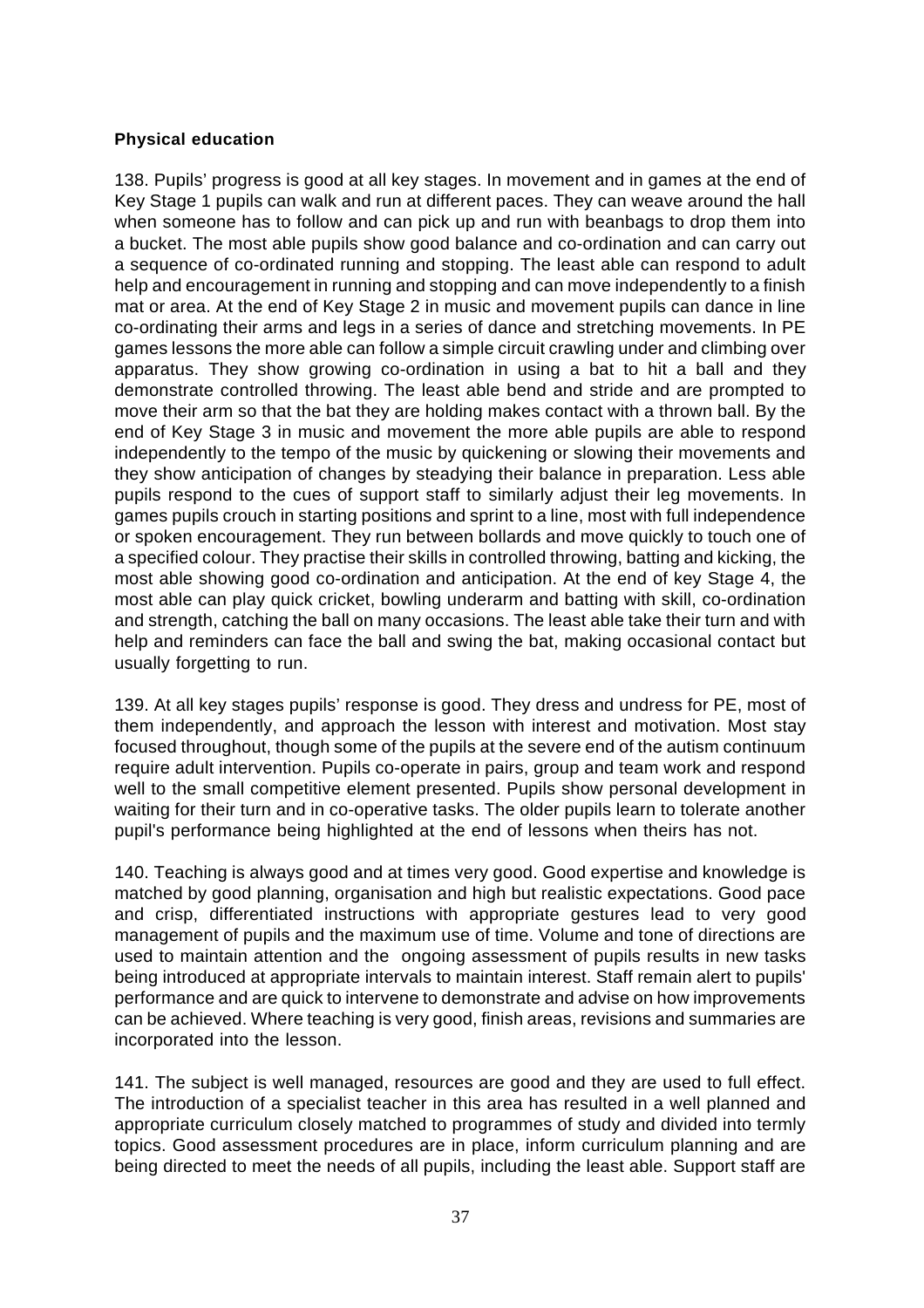very well deployed in lessons and there is a very good ethos for learning.

### **Religious education**

142. Insufficient evidence was available for sound judgements to be made, other than at Key Stage 4, where pupils make satisfactory progress. By the end of this key stage, pupils can listen to stories, can sometimes understand the concepts of sharing and helping others. Some can understand the notion of people from other lands being different. Some can recognise facts about different faiths. Little evidence of previous work is available in pupils' files to make a judgement of progress over time, but there are pleasing displays and photographic evidence in school.

143. Many pupils behave well and are attentive in lessons. Some pupils can co-operate with others and try to help each other. Less able pupils are very reliant on adults and demonstrate little independence.

144. The teaching of RE, where observed, is satisfactory. Some support staff are able to lead very good sessions. They have clear plans and sound subject knowledge. This relates well to the school's scheme of work and leads to the presentation of difficult concepts for these pupils.

145. Resources and time are often used appropriately, and staff are well deployed. High expectations are sometimes demonstrated. There is a sound scheme of work in place, which relates to the Shropshire Agreed Syllabus, the preferred choice of the school. The subject is in its infancy with regard to planning for progression. It is planned to address more concrete concepts that have a purpose in everyday life. Assessment procedures are very limited currently. Pupils are encouraged to express their feelings and to attempt to understand the feelings of others less fortunate. There is a satisfactory policy to guide practice and the subject is managed. There is a clear ethos of making it relevant and both concrete, and sensory strategies are well used. Music and stories are encouraged throughout the school to develop a sense of awe. There are appropriate levels of staffing and the subject has adequate resources of books and artefacts from many faiths.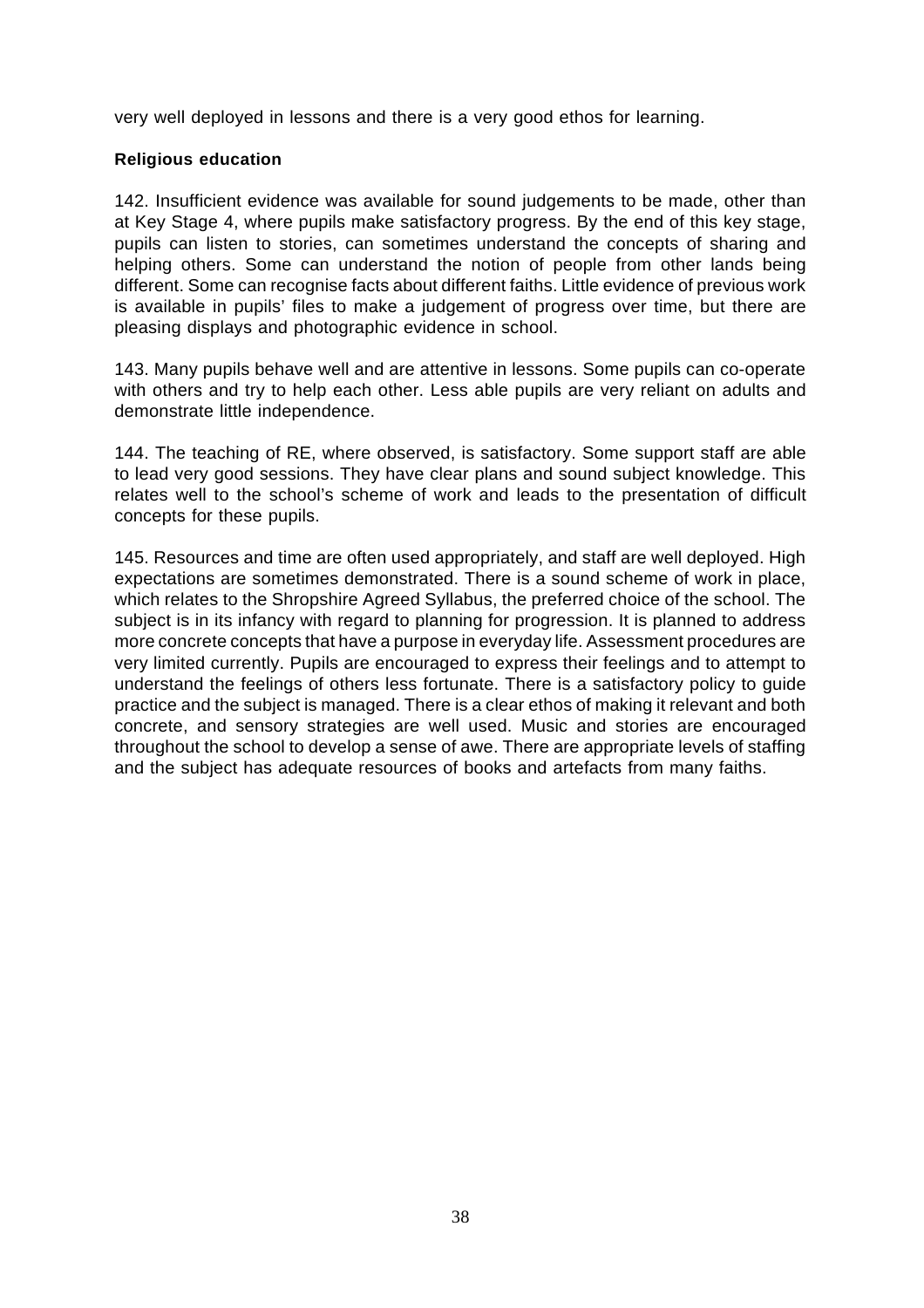# **PART C: INSPECTION DATA**

## **Summary of inspection evidence**

146. Five inspectors spent the equivalent of 23.5 days in the school gathering first-hand evidence. Fifty-seven lessons, parts of lessons or individual learning activities were observed, amounting to a total of 36 hours and 55 minutes. Lunch and break times and assemblies were observed, and time was spent in the residential units. Discussions were held with the Society HQ staff, the Principal, Deputy Principals, teaching staff, classroom support staff, domestic staff and pupils. Visits were made to colleges and schools that students and pupils attended for integration purposes. In addition, a representative sample of pupils' work, their files and teachers' planning was scrutinised, and the statements of special educational need and the annual reviews of a random group of pupils were examined, together with their individual learning plans and the school's register of attendance. Prior to the inspection, inspectors studied the useful and comprehensive range of documents the school provided, including their policies and administrative and planning statements. Parent/foster parents' views were sought through the use of a questionnaire, to which 15 (25%) parents responded. Seventeen parents and carers, representing 14 pupils, attended the meeting arranged to hear their views.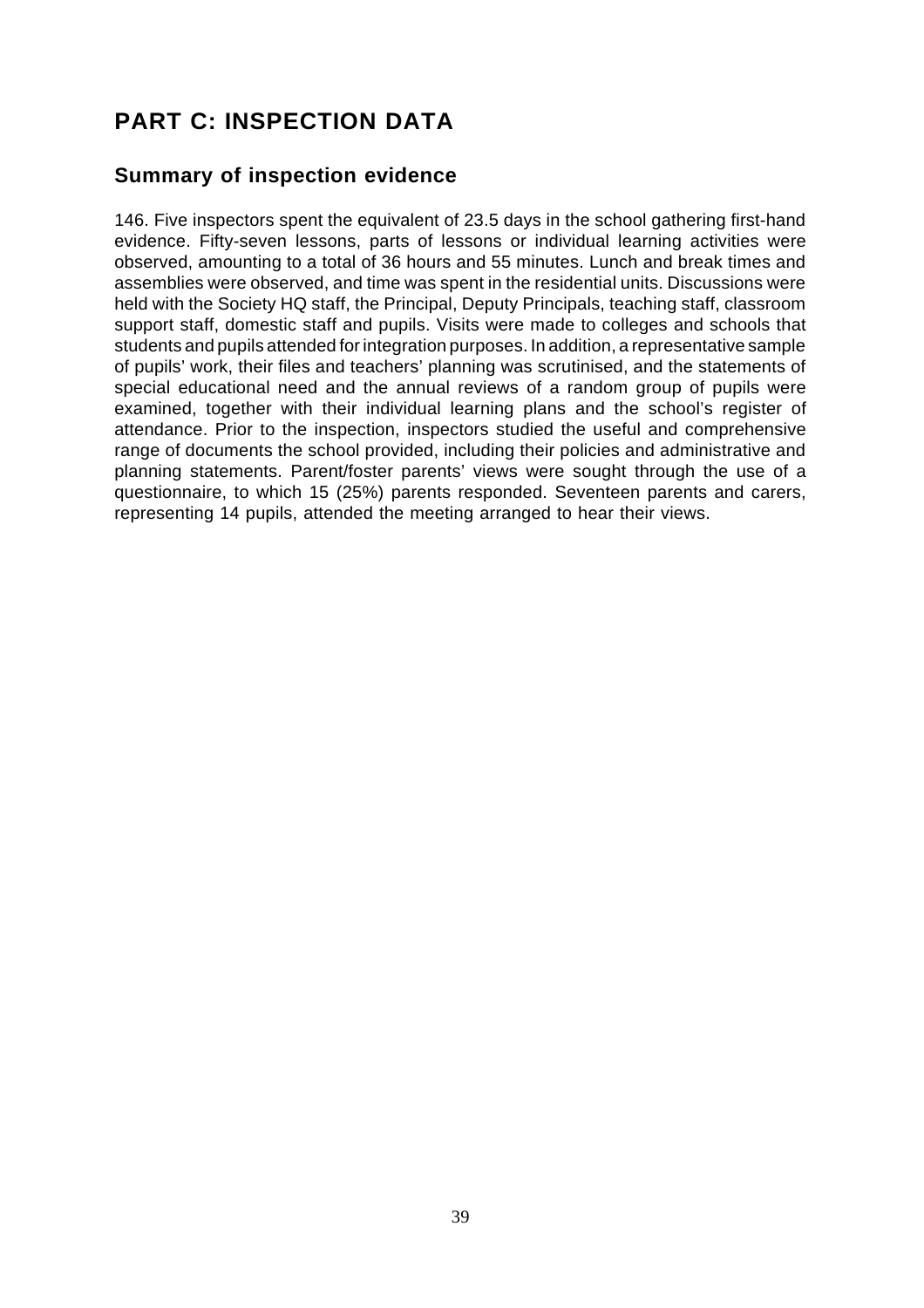## 147. **Data and indicators**

### **PUPIL DATA**

|                 | Number of pupils   | Number of pupils | Number of pupils | Number of full-                   |
|-----------------|--------------------|------------------|------------------|-----------------------------------|
|                 | on roll (full-time | with statements  | on school's      | time pupils                       |
|                 | equivalent)        | of SEN           | register of SEN  | eligible for free<br>school meals |
|                 |                    |                  |                  |                                   |
| <b>YR - Y13</b> | 59                 | 59               | 59               | 16                                |

### **TEACHERS AND CLASSES**

## **Qualified teachers (YR - Y13)**

| Total number of qualified teachers (full-time equivalent) | 12.40 |
|-----------------------------------------------------------|-------|
| Number of pupils per qualified teacher                    | 4.76  |

# **Education support staff (YR - Y13)**

| Total number of education support staff |      |
|-----------------------------------------|------|
| Total aggregate hours worked each week  | 1779 |

### **FINANCIAL DATA**

Financial year: 96/97

| Total income                               | £1598918 |
|--------------------------------------------|----------|
| Total expenditure                          | £1540383 |
| Expenditure per pupils                     | 28525    |
| Balance brought forward from previous year |          |
| Balance carried forward to next year       | 58535    |